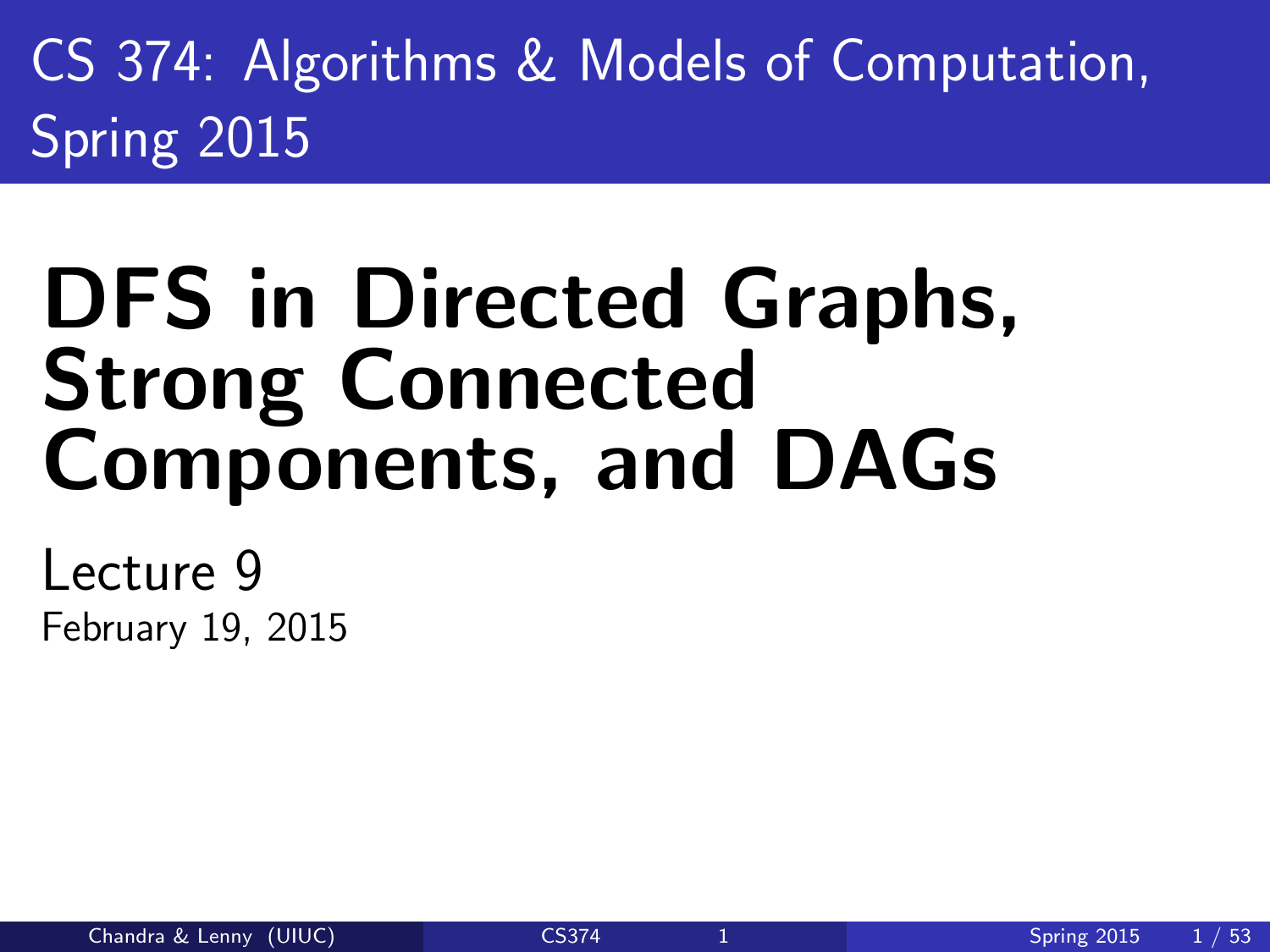# Strong Connected Components  $(\mathrm{SCCs})$

### Algorithmic Problem

Find all SCCs of a given directed graph.

Previous lecture: Saw an  $O(n \cdot (n + m))$  time algorithm. This lecture:  $O(n + m)$  time algorithm.

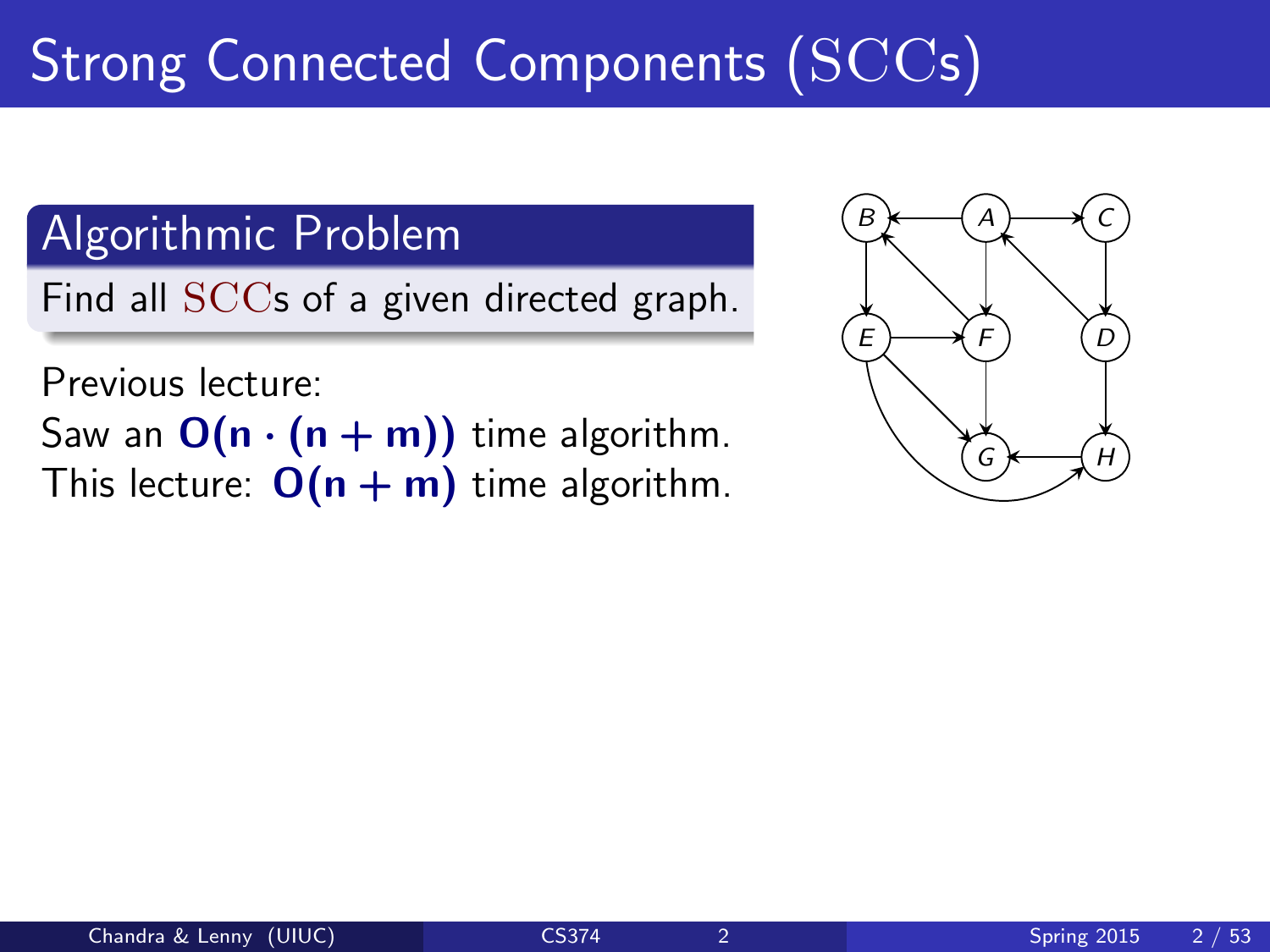# Graph of SCCs





Graph G

### Meta-graph of SCCs

Let  $S_1, S_2, \ldots S_k$  be the strong connected components (i.e., SCCs) of G. The graph of  $\mathrm{SCCs}$  is  $\overline{\mathrm{G}}^{\mathrm{SCC}}$ 

- **1** Vertices are  $S_1, S_2, \ldots S_k$
- **2** There is an edge  $(S_i, S_i)$  if there is some  $u \in S_i$  and  $v \in S_i$ such that  $(u, v)$  is an edge in  $G$ .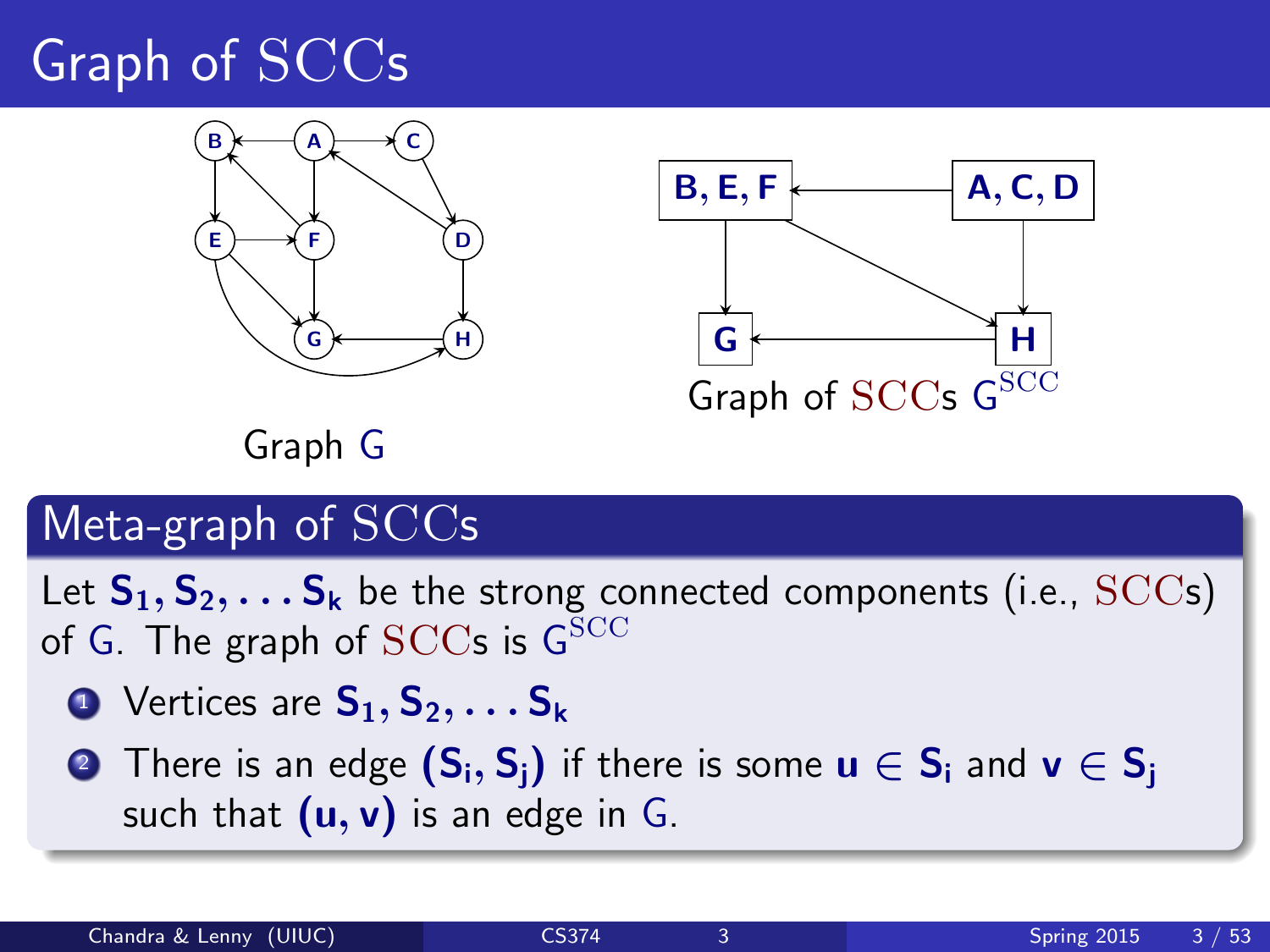### Reversal and SCCs

#### **Proposition**

For any graph G, the graph of  $SCCs$  of  $G<sup>rev</sup>$  is the same as the reversal of G<sup>SCC</sup>.

#### Proof.

#### Exercise.

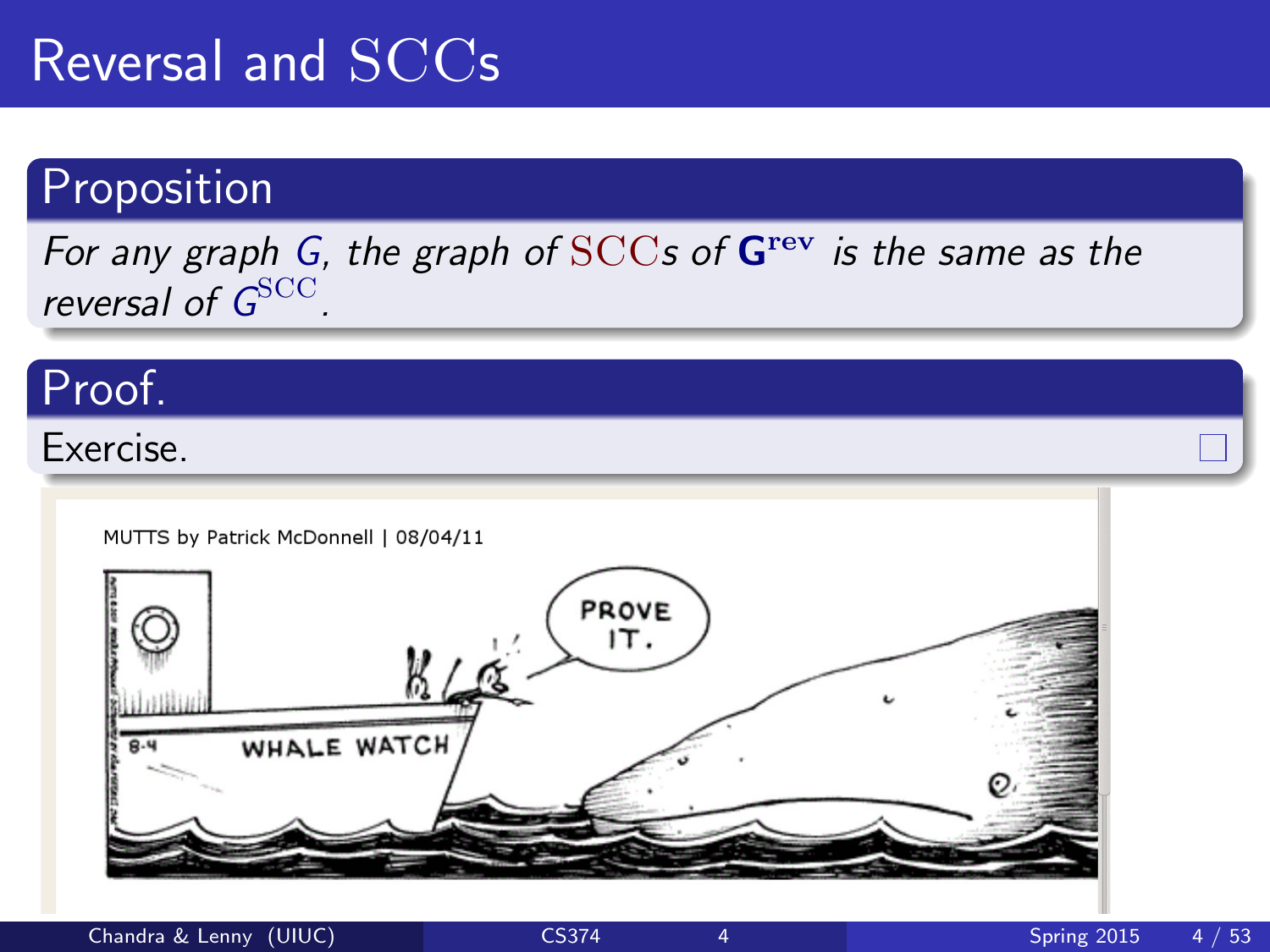# SCCs and DAGs

### Proposition

For any graph G, the graph  $G^{\rm SCC}$  has no directed cycle.

#### Proof.

If  $\mathsf{G}^\mathrm{SCC}$  has a cycle  $\mathsf{S}_1,\mathsf{S}_2,\ldots,\mathsf{S}_\mathsf{k}$  then  $\mathsf{S}_1\cup\mathsf{S}_2\cup\cdots\cup\mathsf{S}_\mathsf{k}$  should be in the same SCC in G. Formal details: exercise.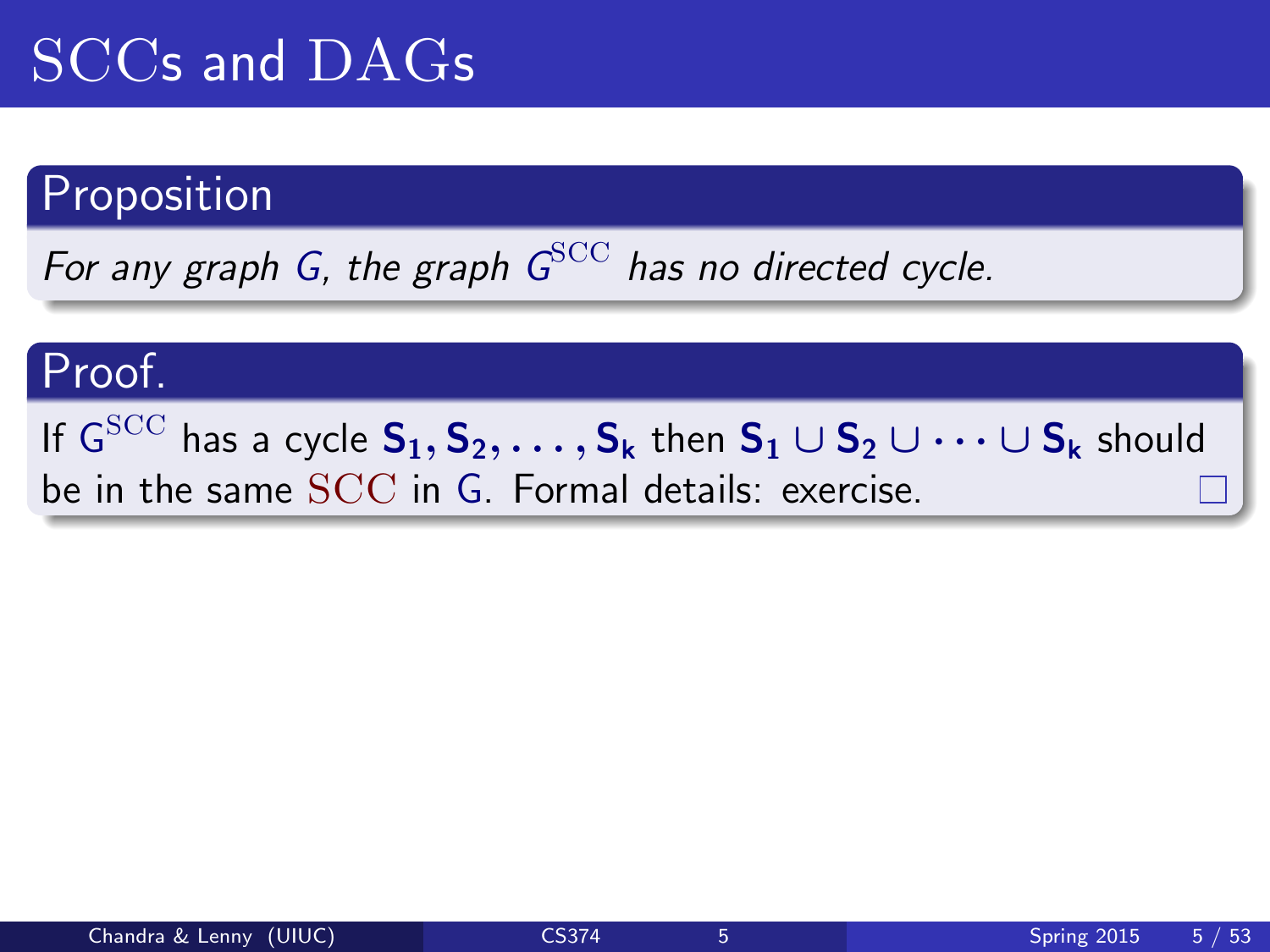# <span id="page-5-0"></span>Part I

# [Directed Acyclic Graphs](#page-5-0)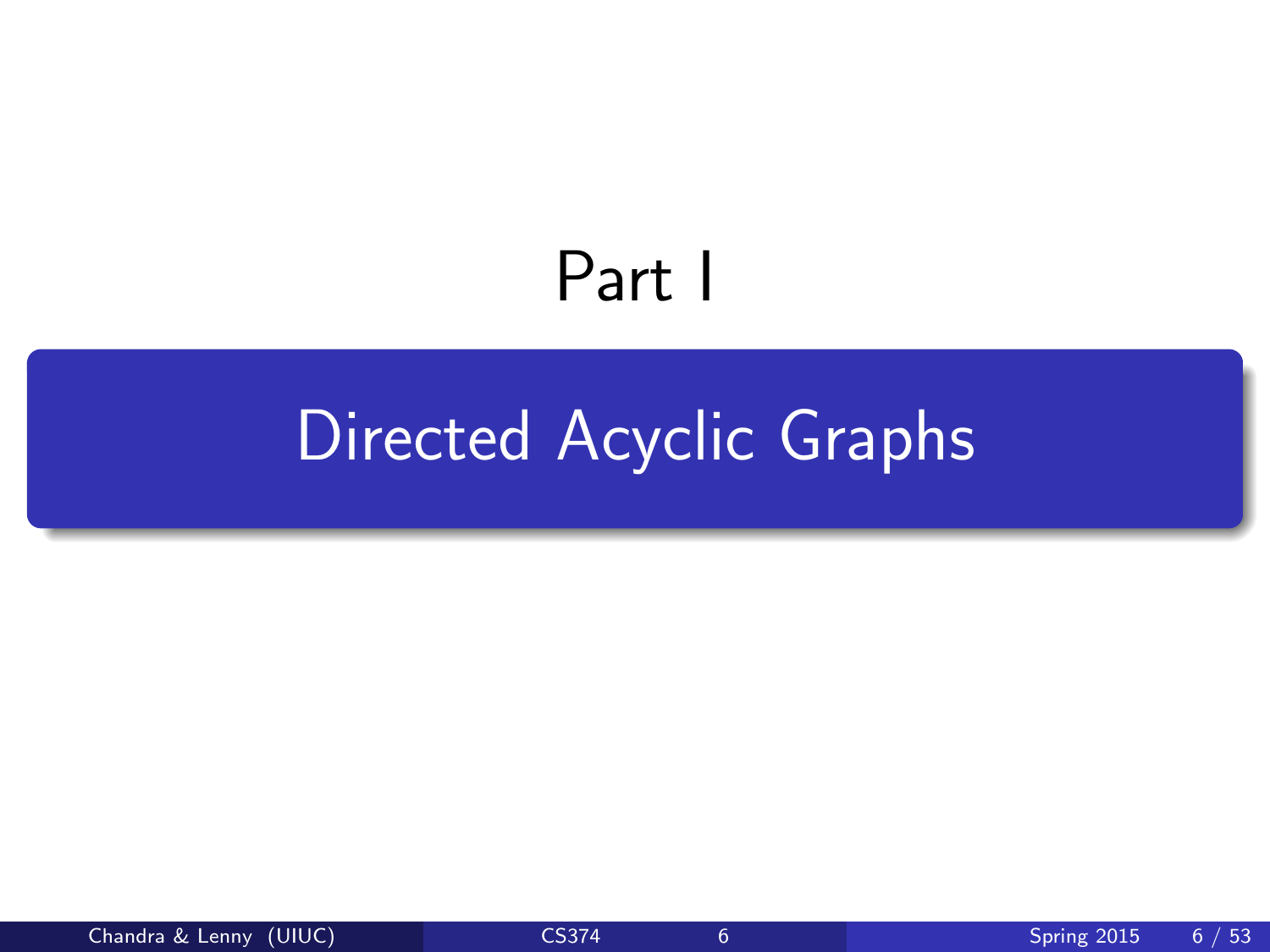### Directed Acyclic Graphs

### Definition

A directed graph G is a directed acyclic graph

(DAG) if there is no directed cycle in G.

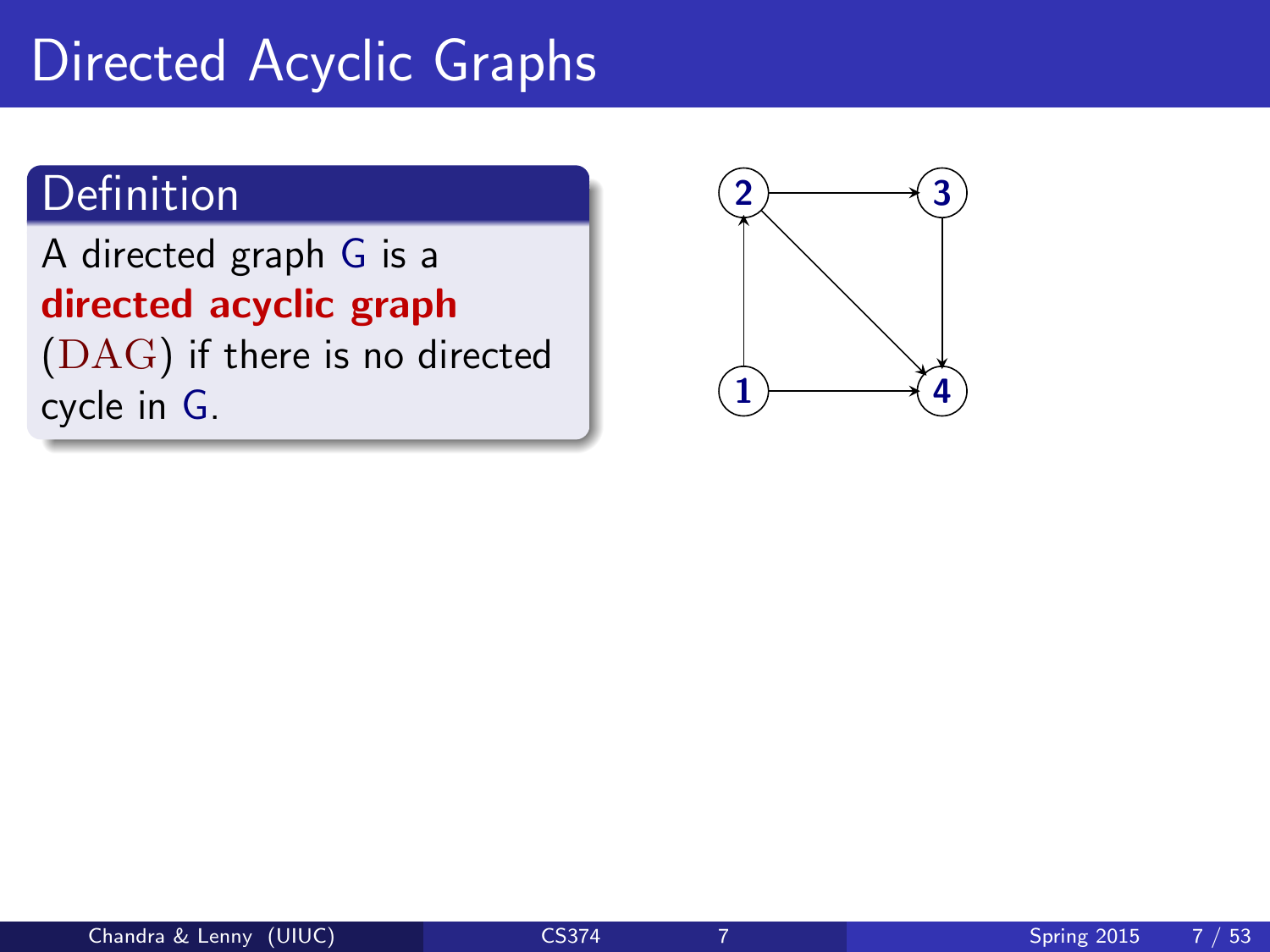### Sources and Sinks



### **Definition**

**4** A vertex **u** is a **source** if it has no in-coming edges.

2 A vertex **u** is a **sink** if it has no out-going edges.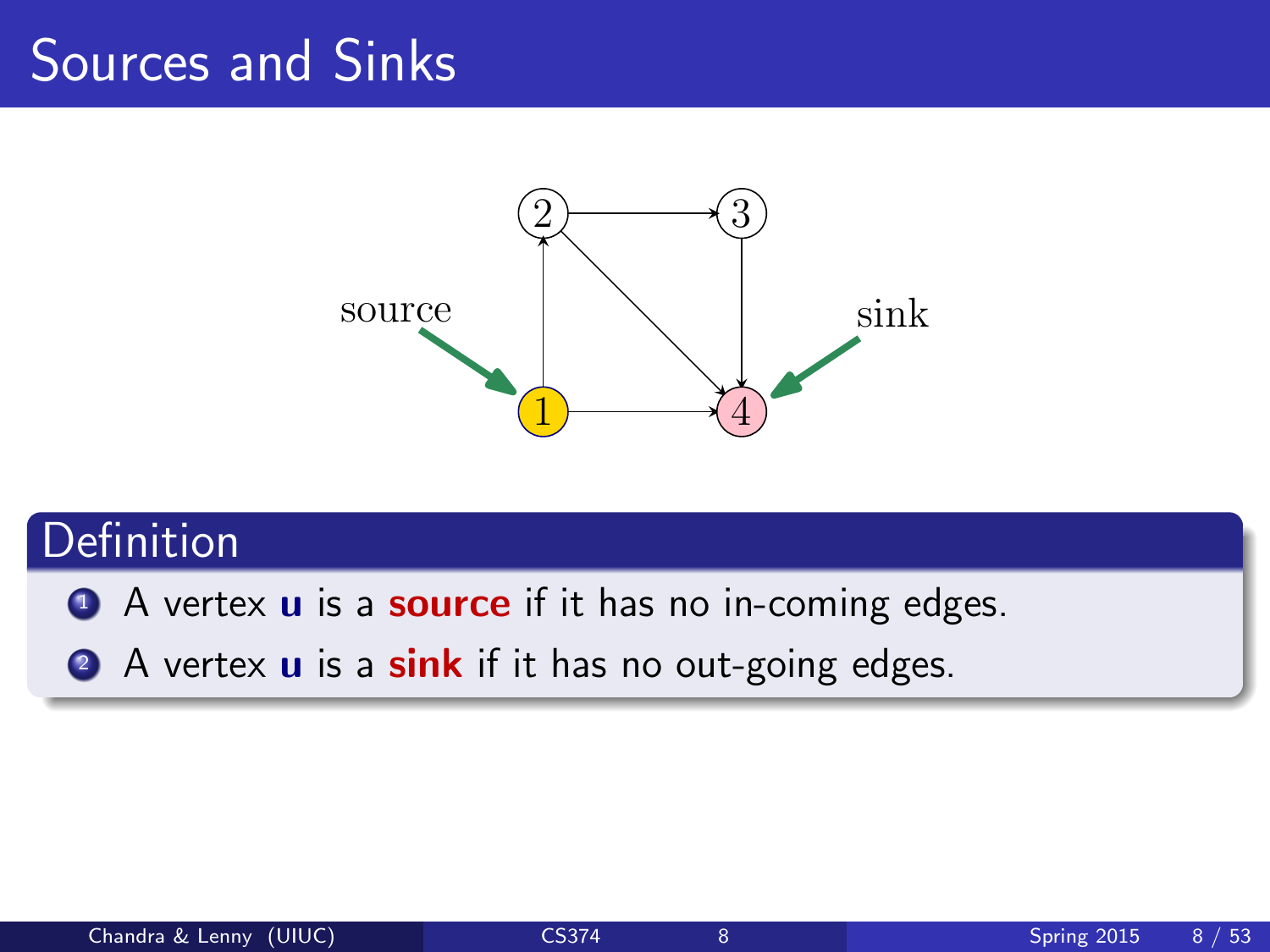### Simple DAG Properties

- $\bullet$  Every DAG G has at least one source and at least one sink.
- **2** If G is a DAG if and only if  $G^{rev}$  is a DAG.
- **3** G is a DAG if and only each node is in its own strong connected component.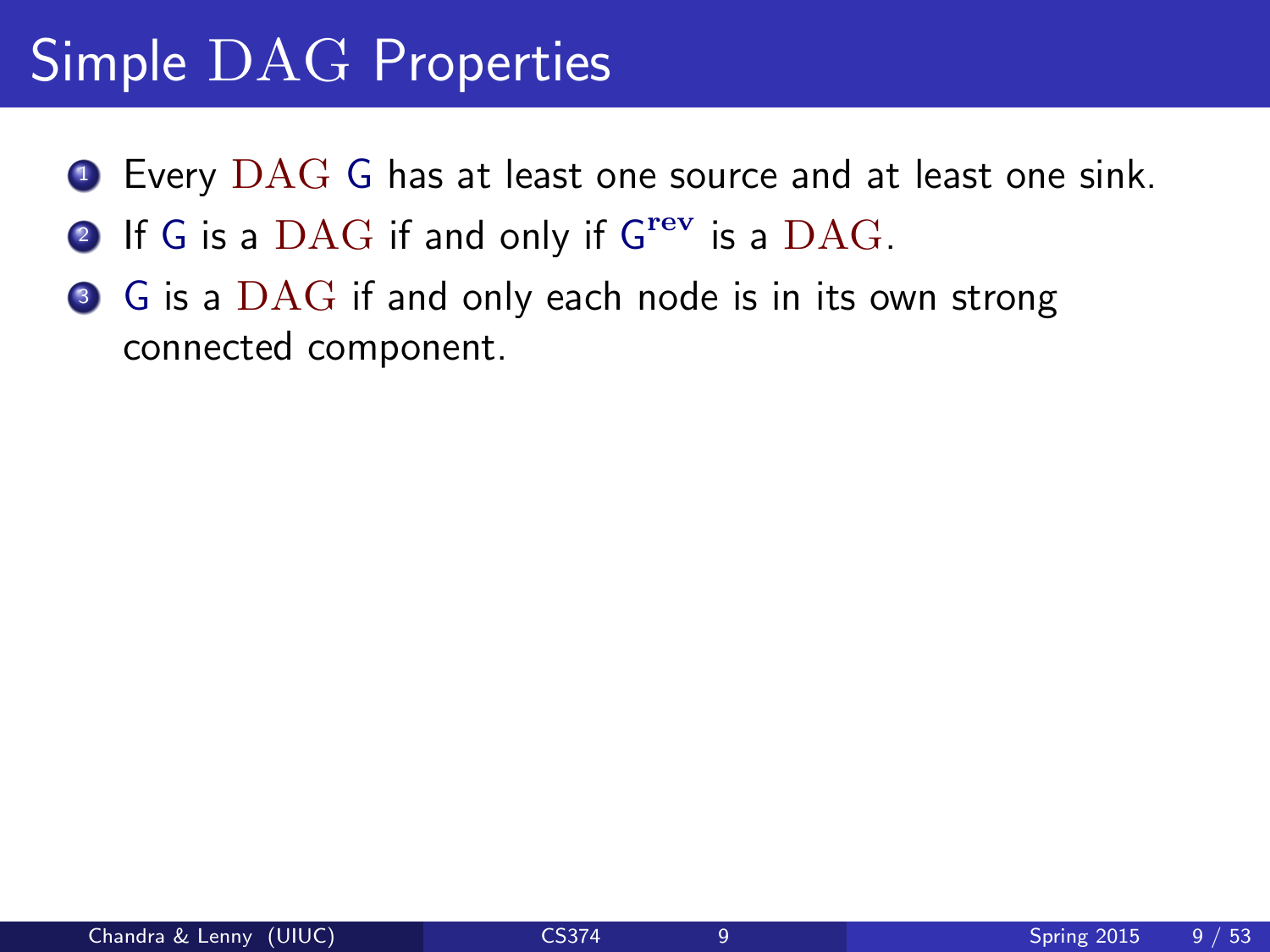### Simple DAG Properties

- $\bullet$  Every DAG G has at least one source and at least one sink.
- **2** If G is a DAG if and only if  $G^{rev}$  is a DAG.
- **3** G is a DAG if and only each node is in its own strong connected component.

Formal proofs: exercise.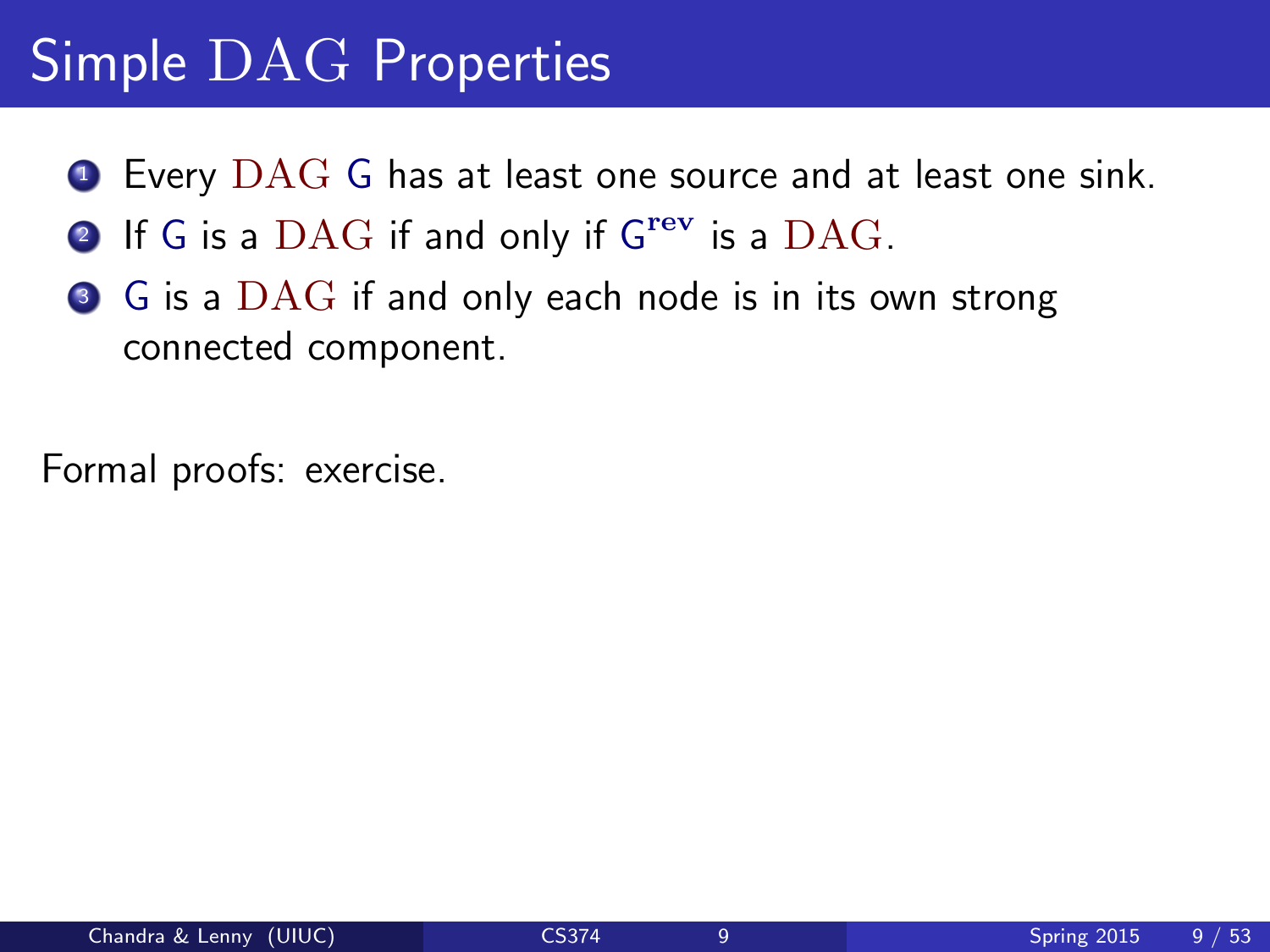# Topological Ordering/Sorting





Topological Ordering of G

Graph G

### Definition

A topological ordering/topological sorting of  $G = (V, E)$  is an ordering  $\prec$  on **V** such that if  $(u, v) \in E$  then  $u \prec v$ .

### Informal equivalent definition:

One can order the vertices of the graph along a line (say the  $x$ -axis) such that all edges are from left to right.

Chandra & Lenny (UIUC) [CS374](#page-0-0) 10 Spring 2015 10 / 53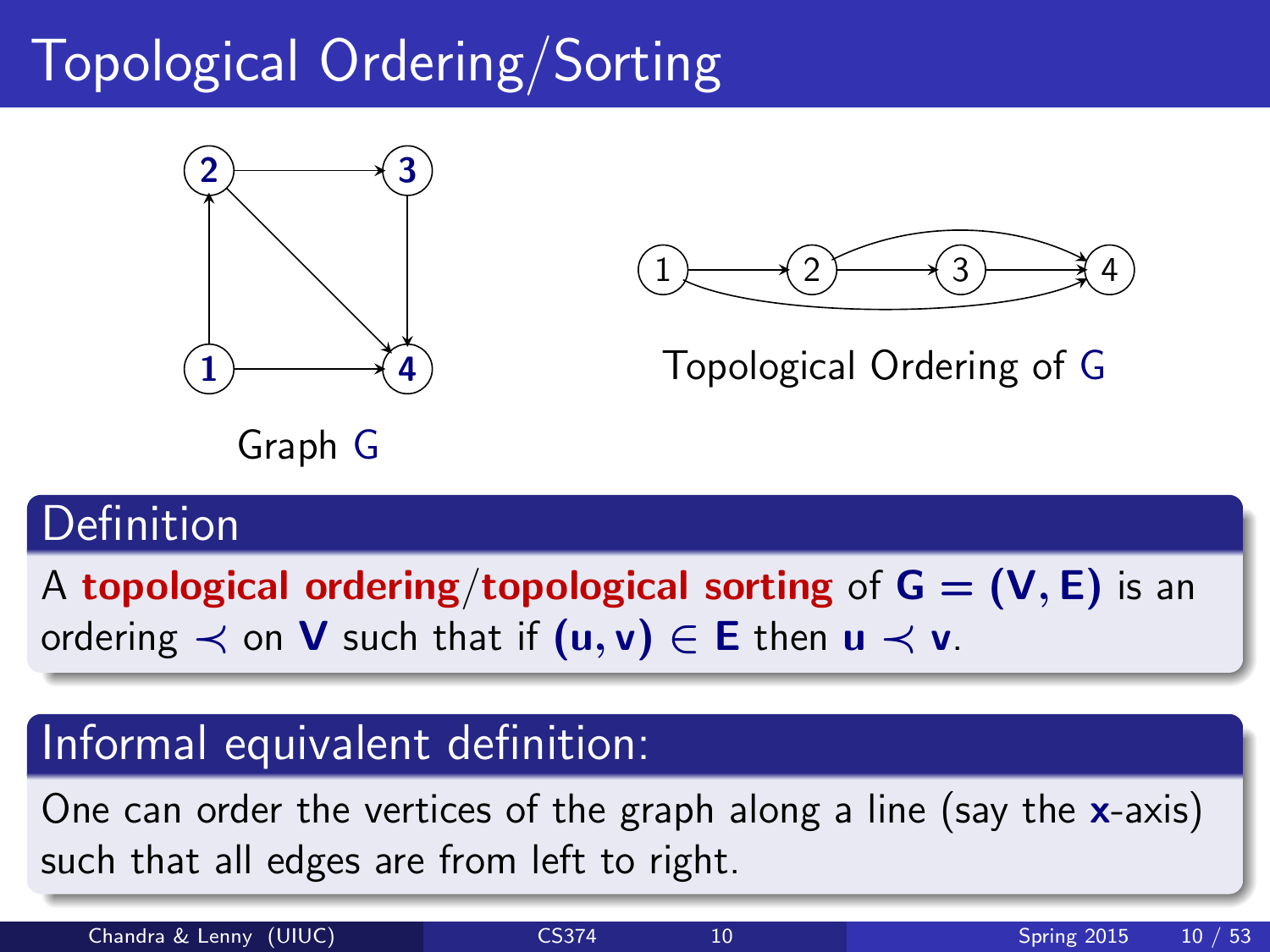# DAGs and Topological Sort

#### Lemma

A directed graph G can be topologically ordered iff it is a  $\rm DAG$ .

#### Proof.

 $\Rightarrow$ : Suppose G is not a DAG and has a topological ordering  $\prec$ . G has a cycle  $C = u_1, u_2, \ldots, u_k, u_1$ . Then  $u_1 \prec u_2 \prec \ldots \prec u_k \prec u_1!$ That is...  $u_1 \prec u_1$ . A contradiction (to  $\prec$  being an order). Not possible to topologically order the vertices.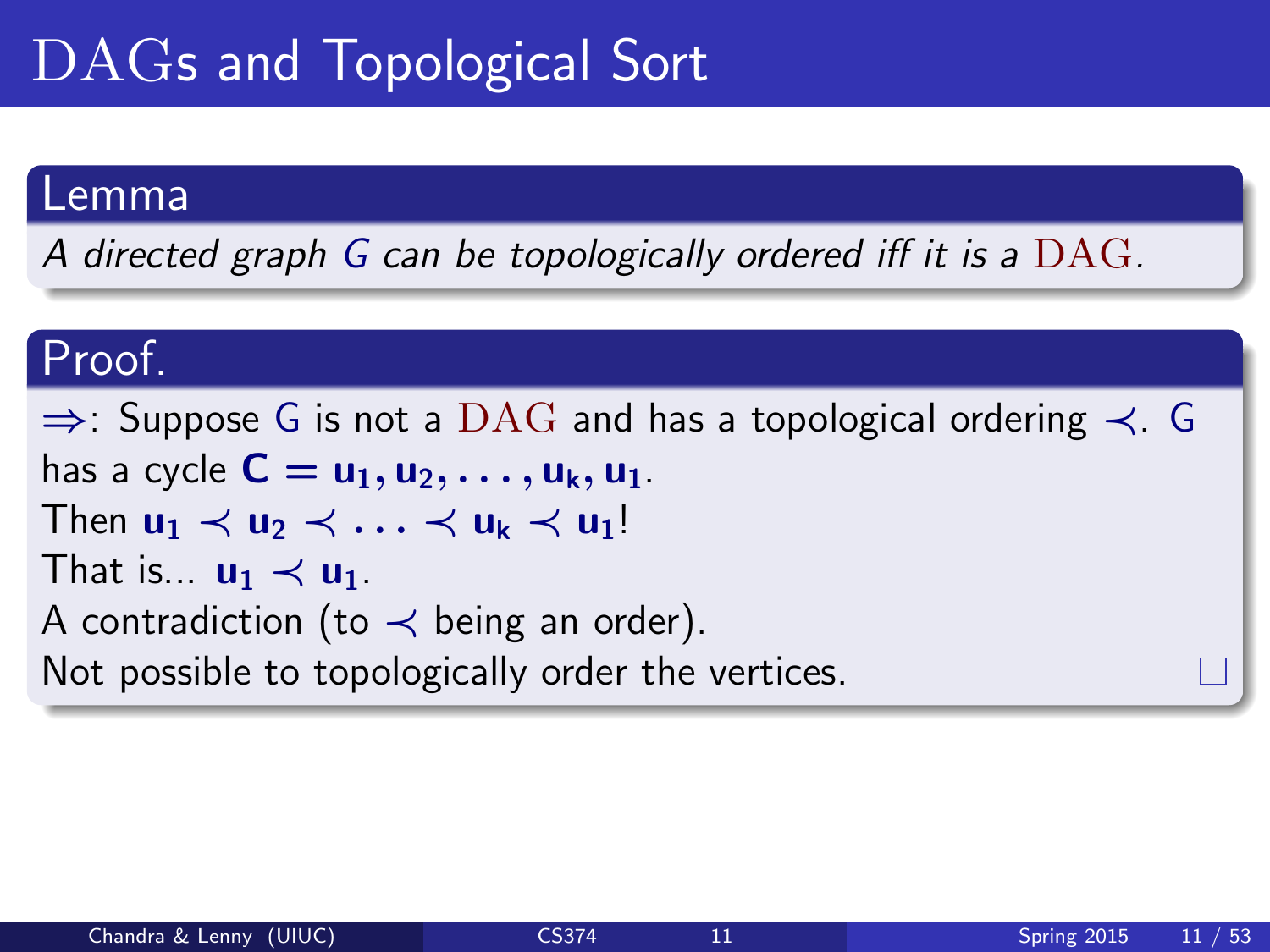# DAGs and Topological Sort

#### Lemma

A directed graph G can be topologically ordered iff it is a  $\rm DAG$ .

### Continued.

- $\Leftarrow$ : Consider the following algorithm:
	- **1** Pick a source **u**, output it.
	- **2** Remove **u** and all edges out of **u**.
	- **3** Repeat until graph is empty.

Exercise: prove this gives toplogical sort.

Exercise: show algorithm can be implemented in  $O(m + n)$  time.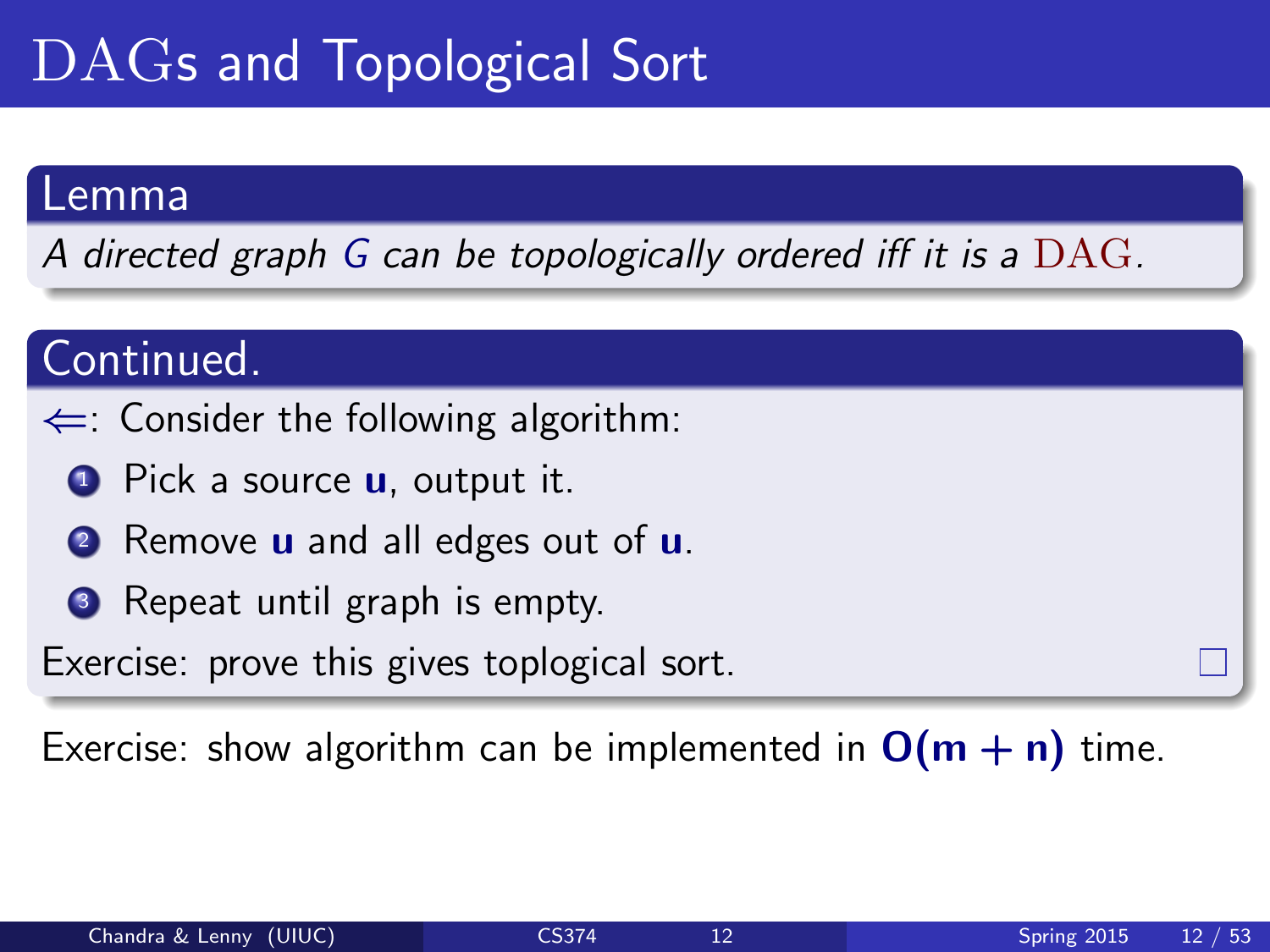

#### Output: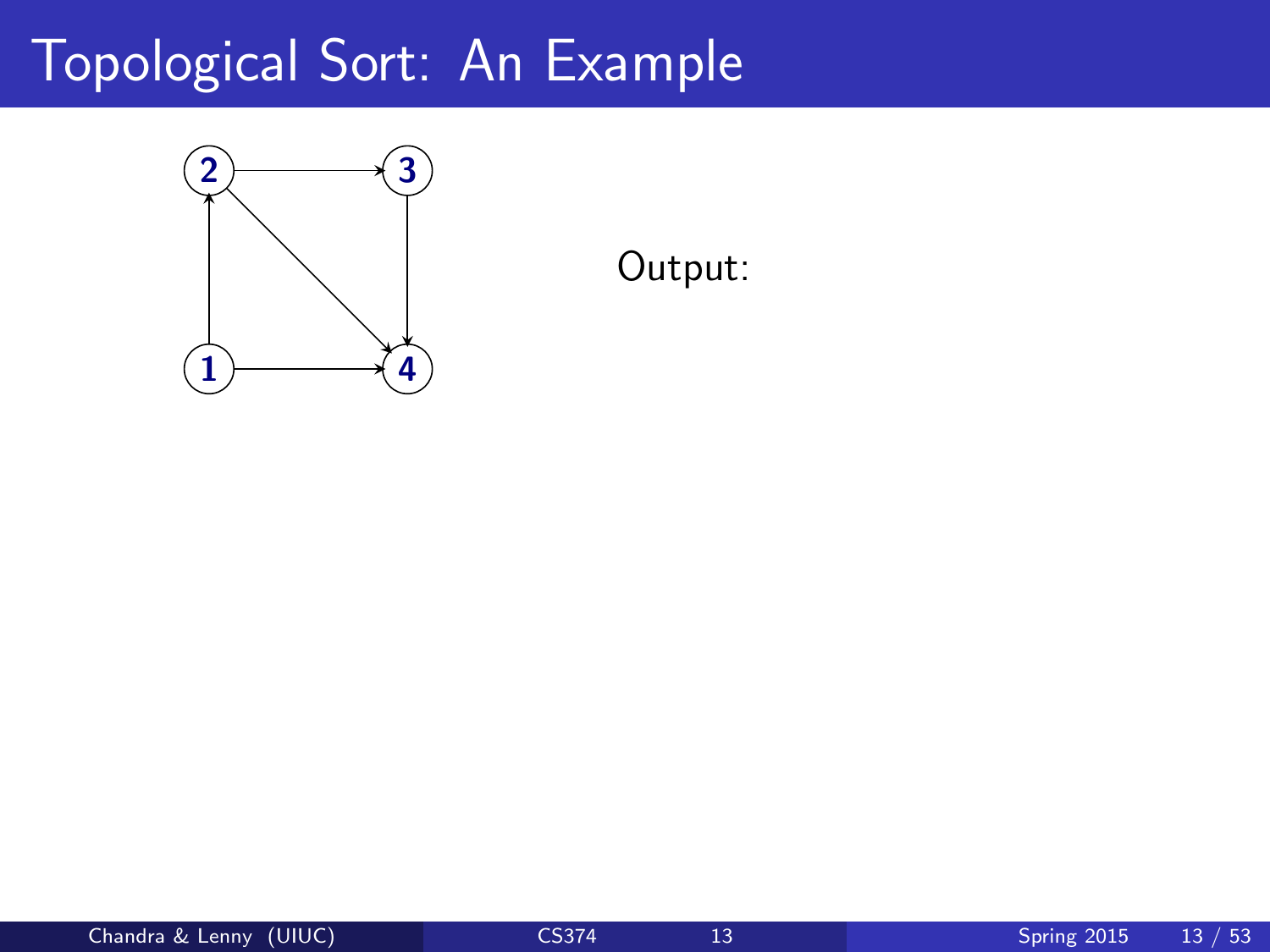

#### Output: 1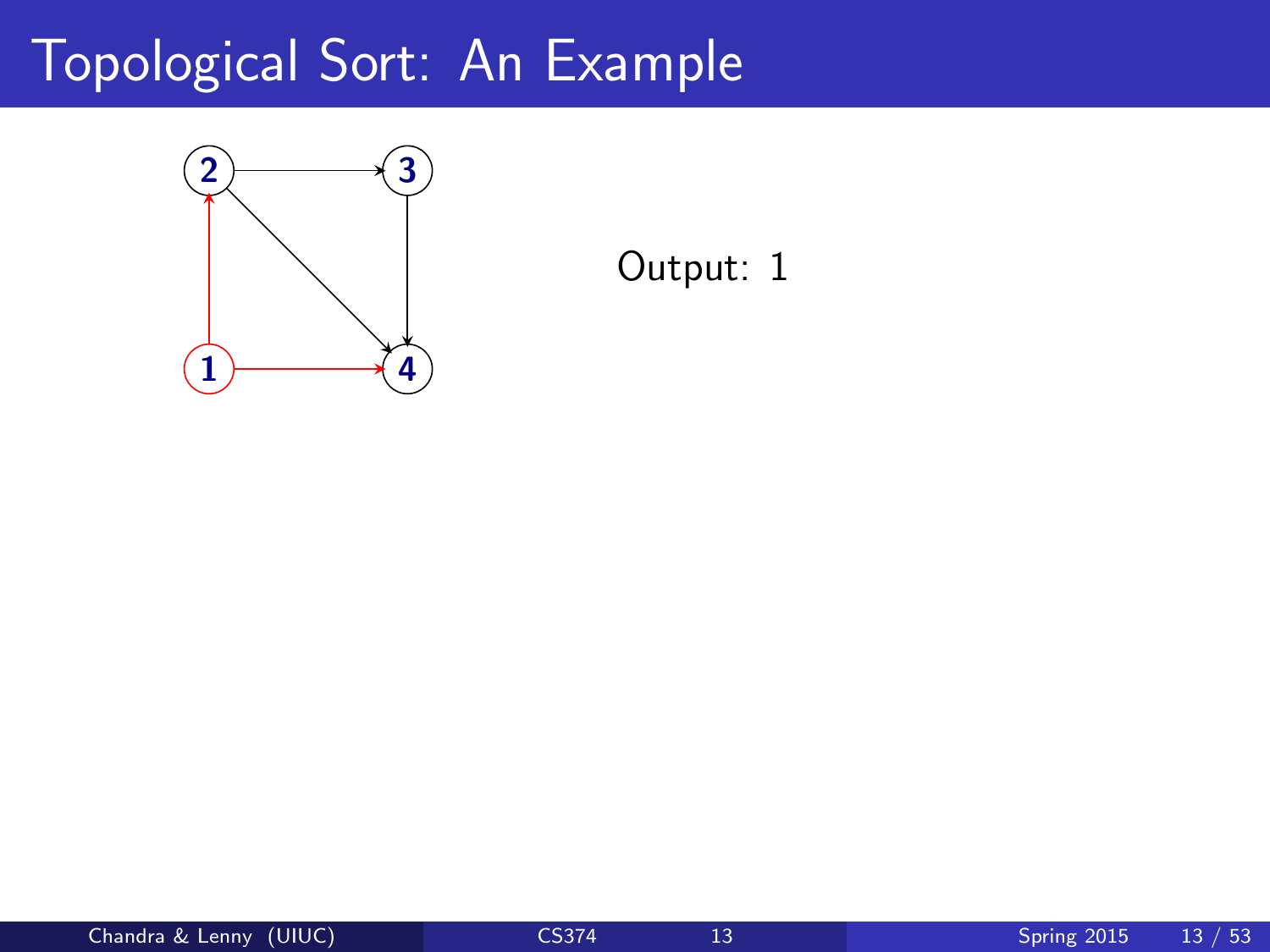

#### Output: 1 2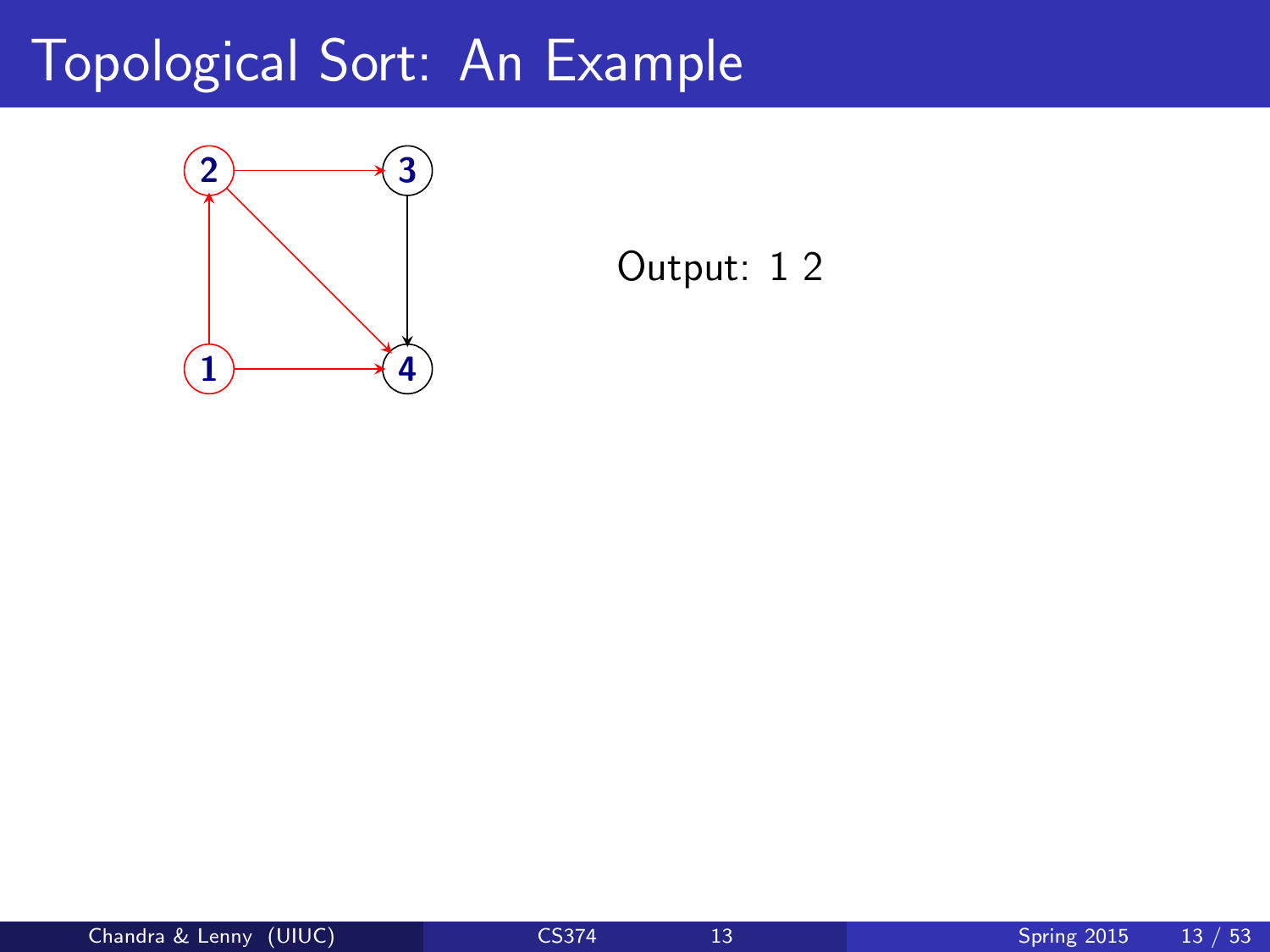

#### Output: 1 2 3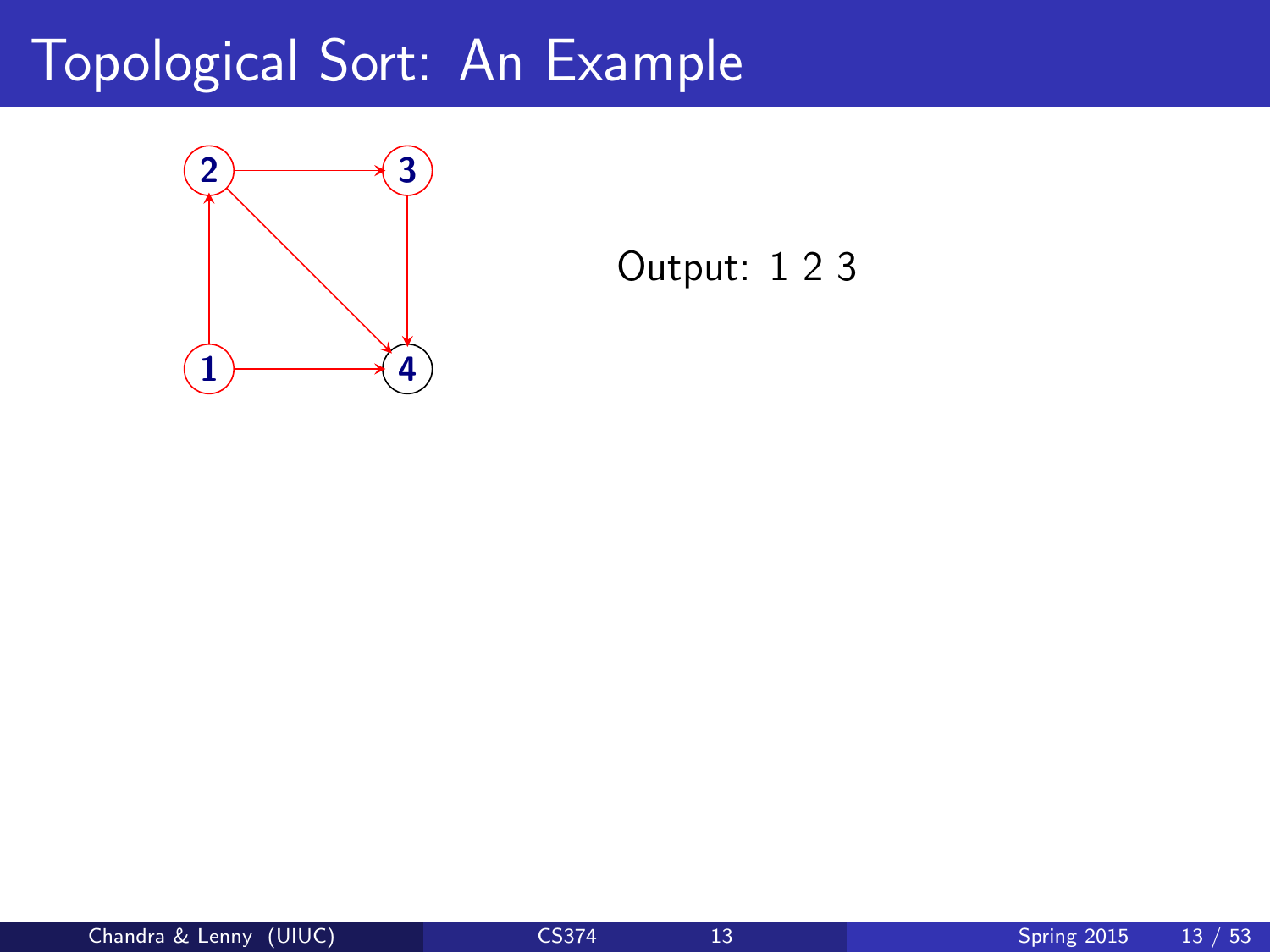

#### Output: 1 2 3 4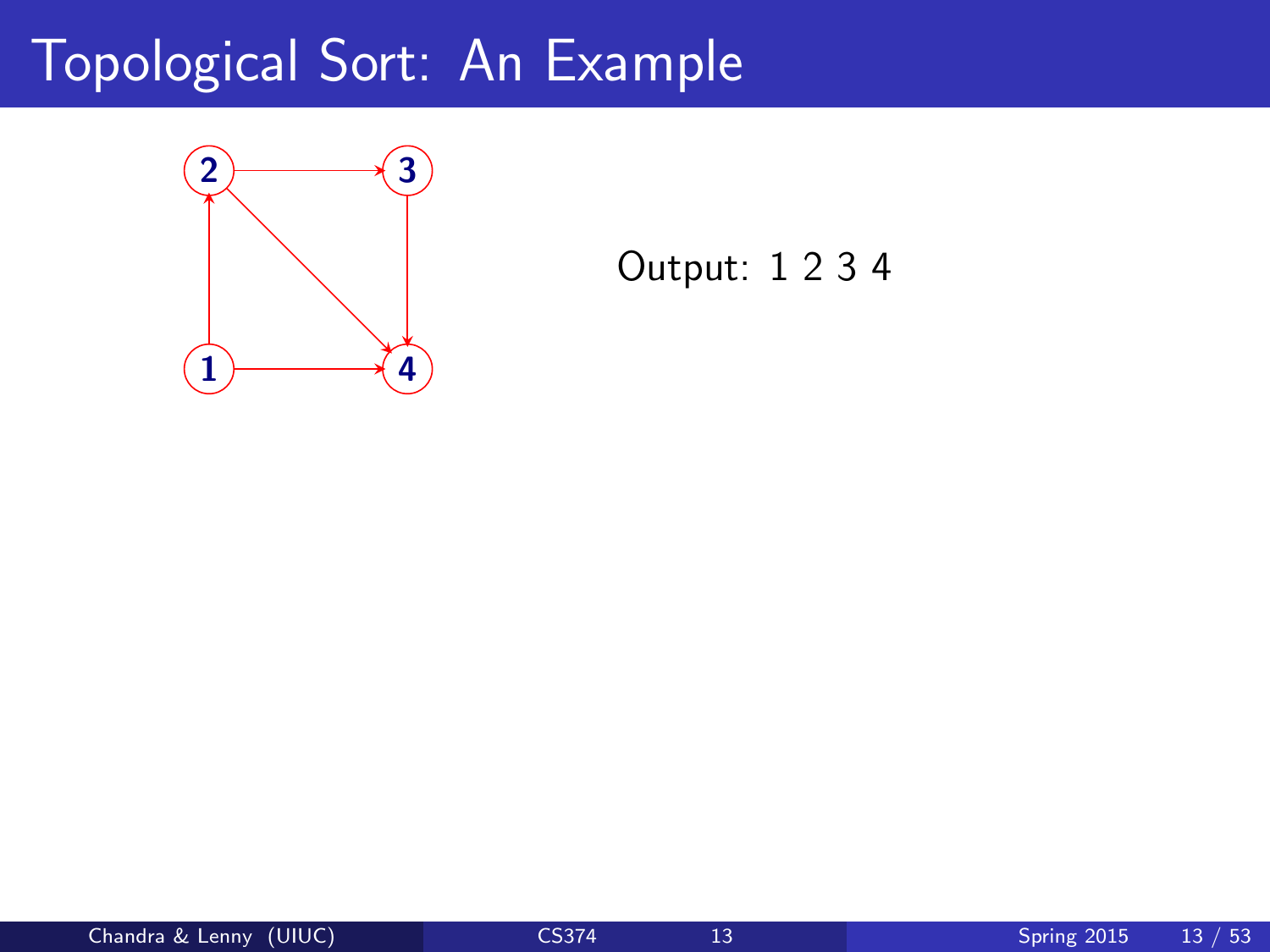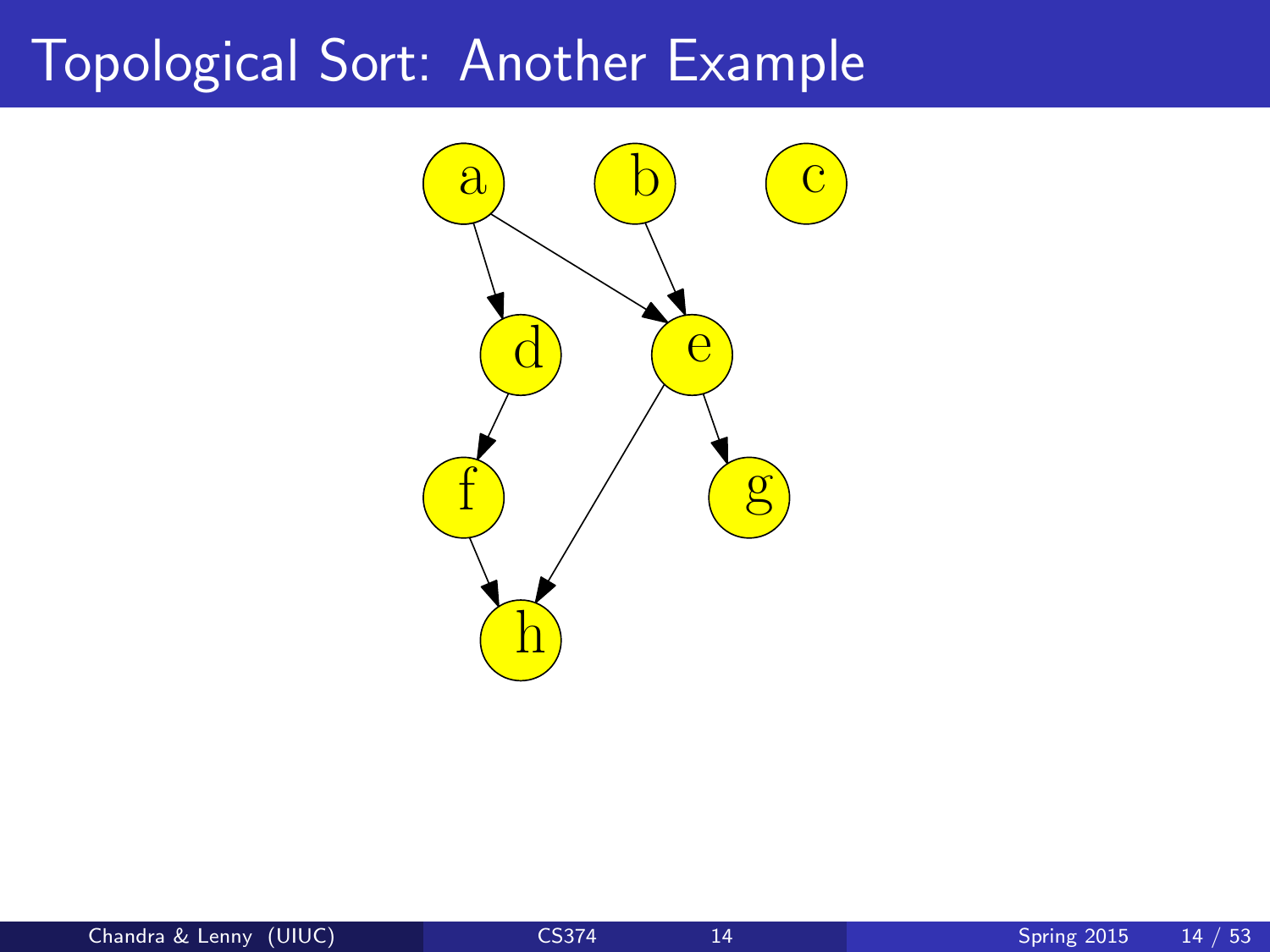### DAGs and Topological Sort

Note: A DAG G may have many different topological sorts.

**Question:** What is a DAG with the most number of distinct topological sorts for a given number **n** of vertices?

**Question:** What is a DAG with the least number of distinct topological sorts for a given number **n** of vertices?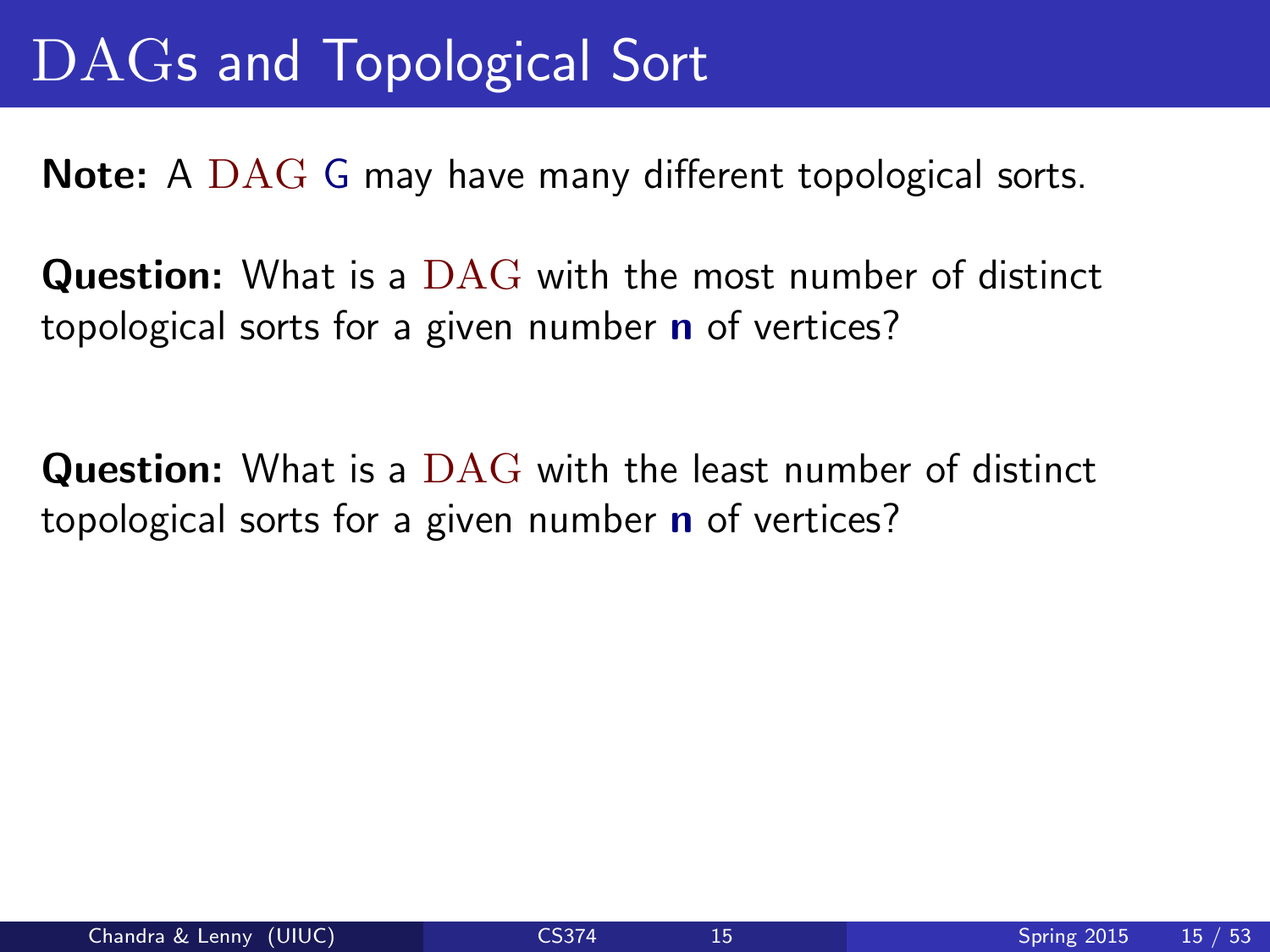### Using DFS...

to check for Acylicity and compute Topological Ordering

#### Question

Given G, is it a DAG? If it is, generate a topological sort.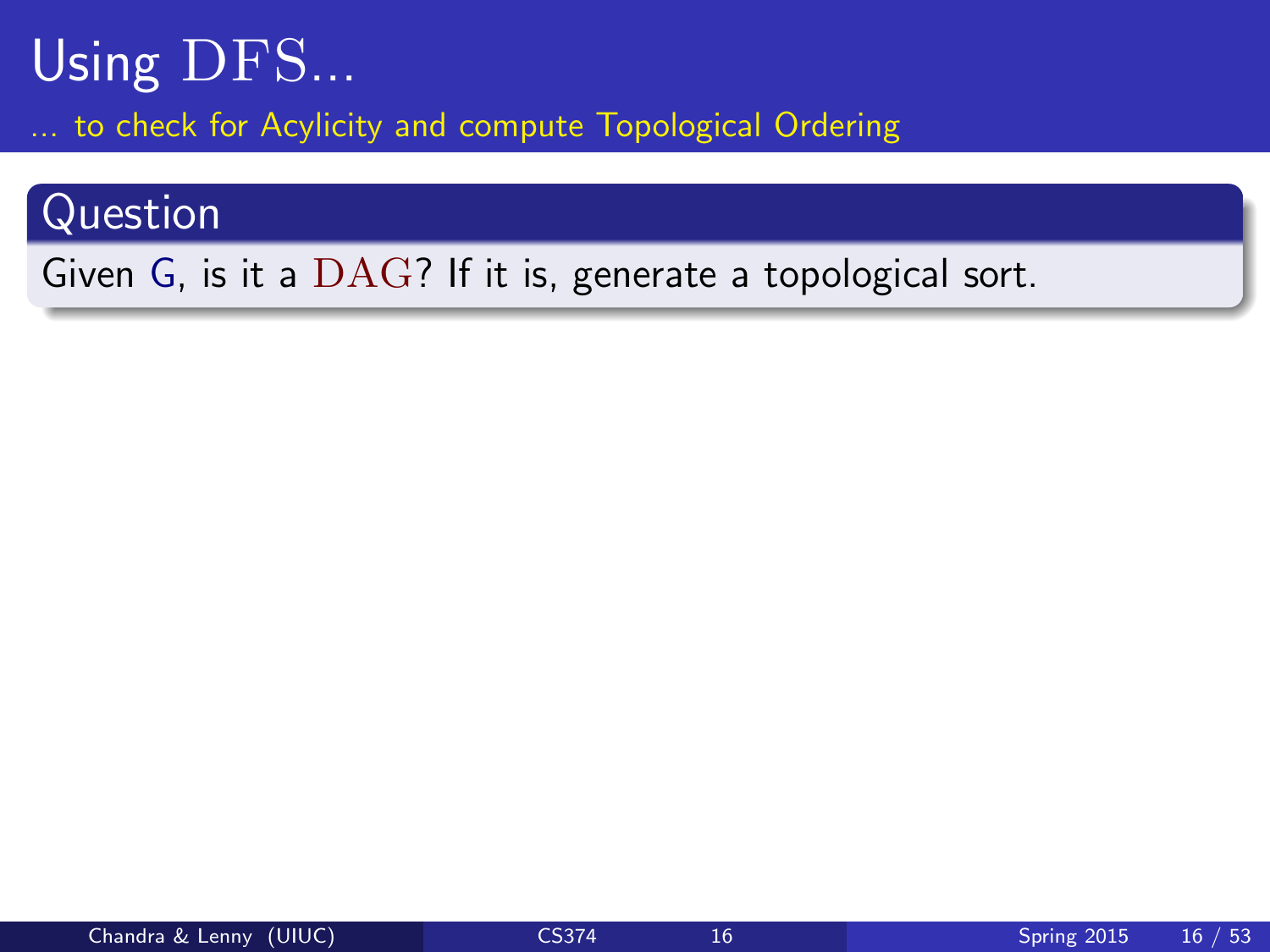### Using DFS...

to check for Acylicity and compute Topological Ordering

#### Question

Given G, is it a DAG? If it is, generate a topological sort.

#### DFS based algorithm:

- **O** Compute DFS(G)
- $\bullet$  If there is a back edge then G is not a  $\rm DAG.$
- Otherwise output nodes in decreasing post-visit order.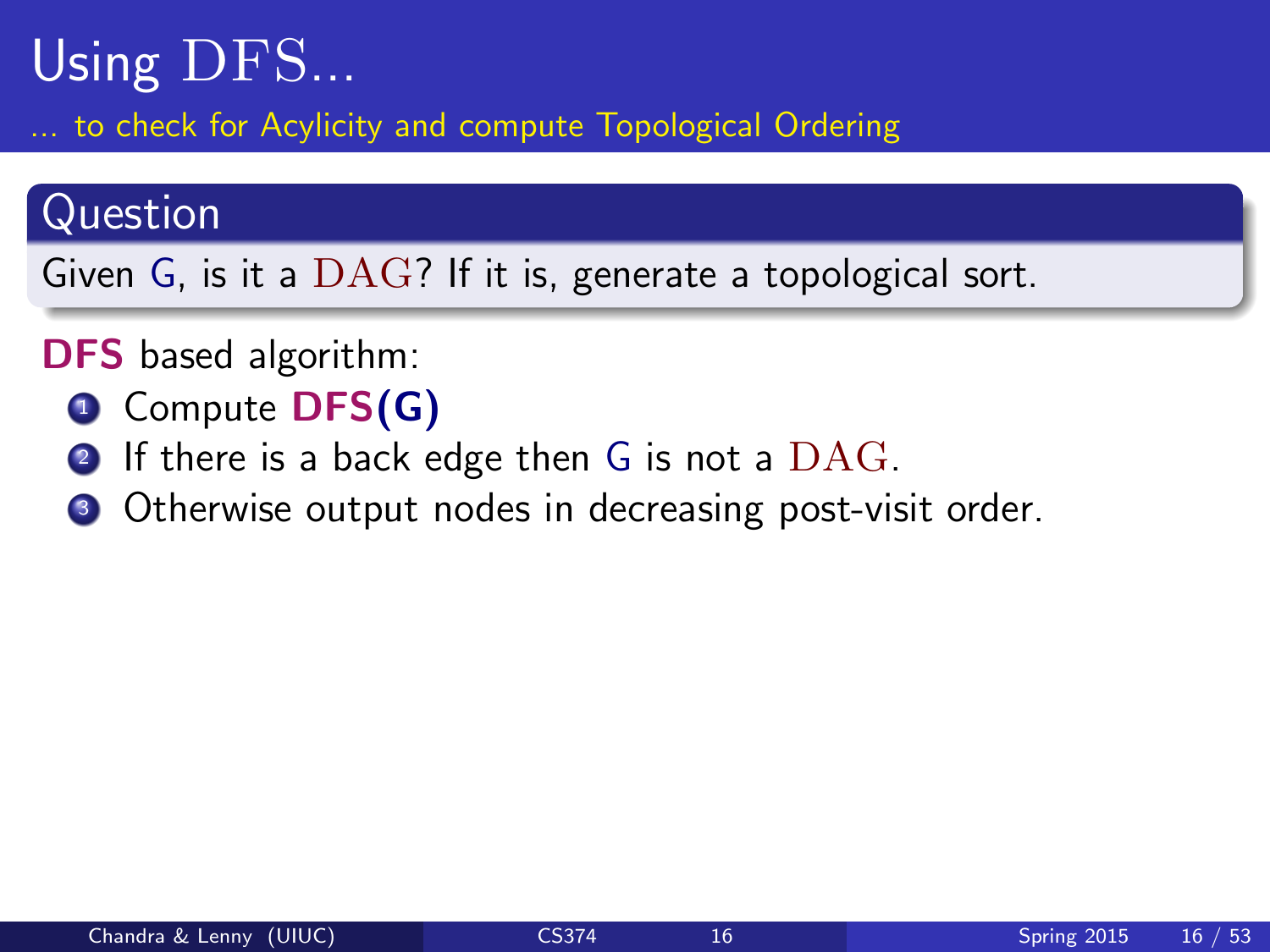### Using DFS...

to check for Acylicity and compute Topological Ordering

#### Question

Given G, is it a DAG? If it is, generate a topological sort.

#### DFS based algorithm:

- **O** Compute DFS(G)
- $\bullet$  If there is a back edge then G is not a  $\rm DAG.$
- **3** Otherwise output nodes in decreasing post-visit order.

Correctness relies on the following:

### Proposition

G is a DAG iff there is no back-edge in  $DFS(G)$ .

### **Proposition**

If G is a DAG and  $post(v) > post(u)$ , then  $(u, v)$  is not in G.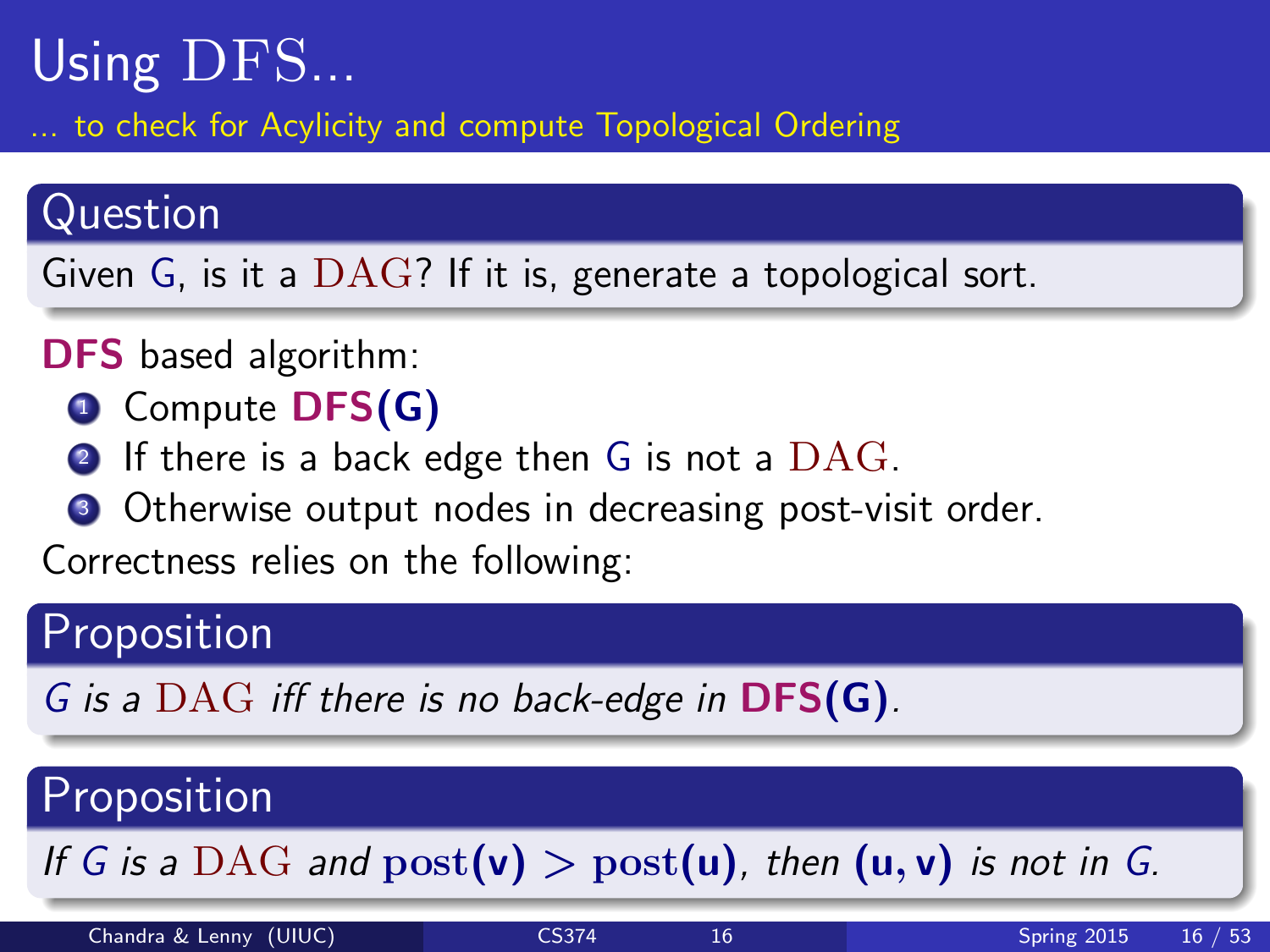### Proof

### Proposition

If G is a DAG and  $post(v) > post(u)$ , then  $(u, v)$  is not in G.

### Proof.

Assume  $post(v) > post(u)$  and  $(u, v)$  is an edge in G. We derive a contradiction. One of two cases holds from DFS property.

- Case 1:  $[pre(u), post(u)]$  is contained in  $[pre(v), post(v)]$ . Implies that  $\bf{u}$  is explored during  $\bf{DFS}(v)$  and hence is a descendent of  $v$ . Edge  $(u, v)$  implies a cycle in G but G is assumed to be DAG!
- Case 2:  $[\text{pre}(u), \text{post}(u)]$  is disjoint from  $[\text{pre}(v), \text{post}(v)]$ . This cannot happen since  $v$  would be explored from  $u$ .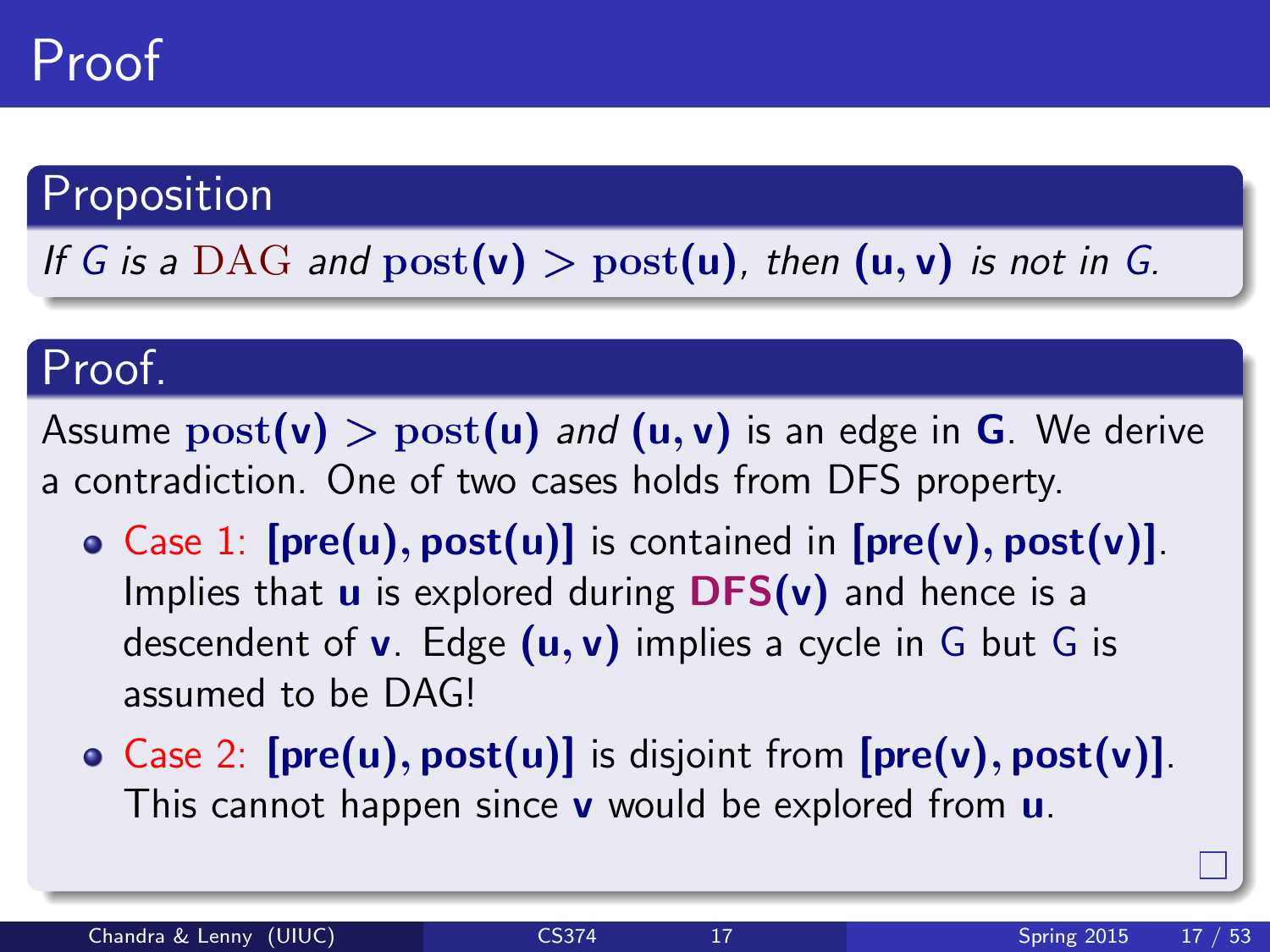# Example

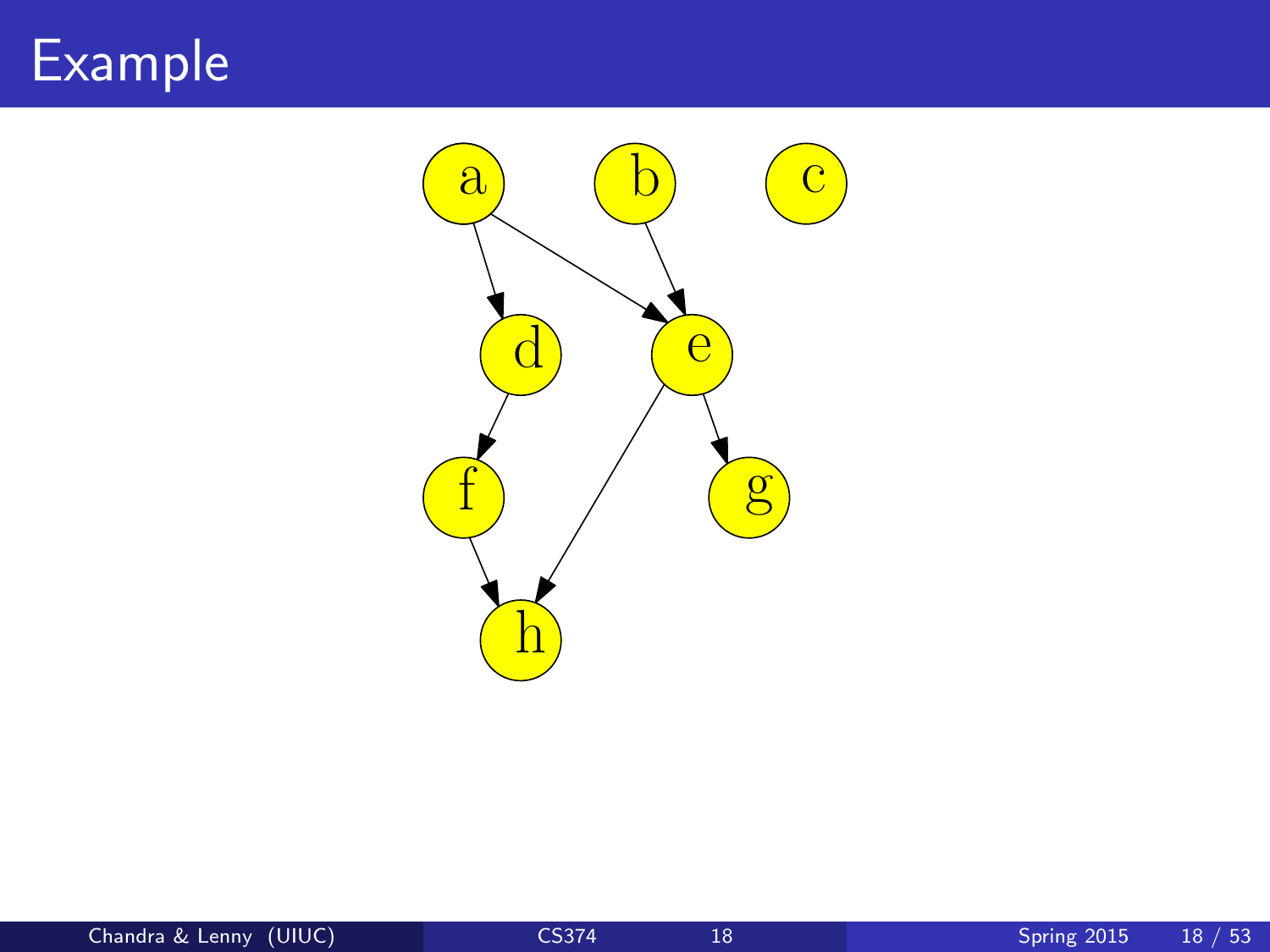## Back edge and Cycles

#### Proposition

G has a cycle iff there is a back-edge in DFS(G).

### Proof.

If:  $(u, v)$  is a back edge implies there is a cycle C consisting of the path from  $v$  to  $u$  in DFS search tree and the edge  $(u, v)$ .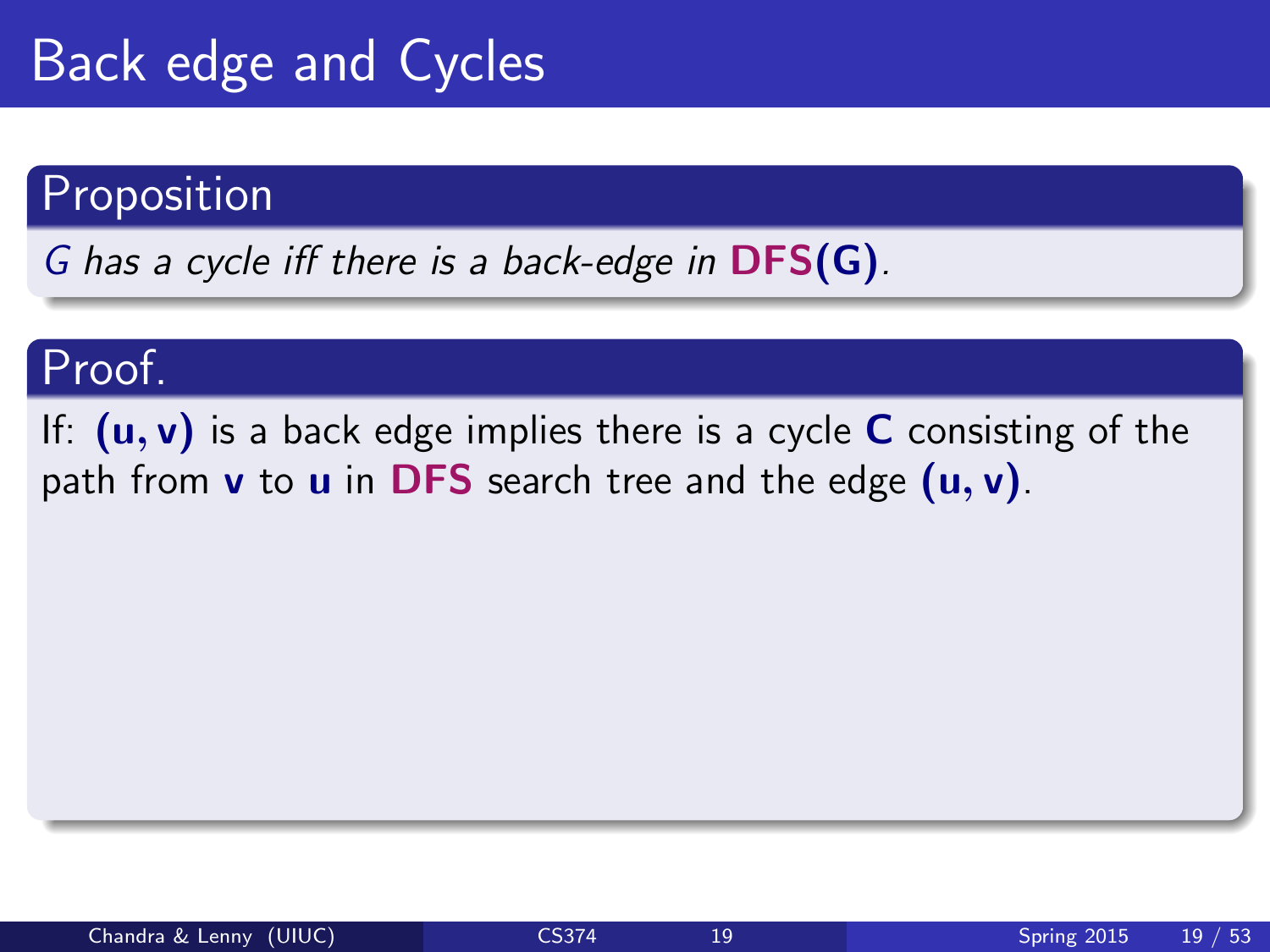# Back edge and Cycles

### Proposition

G has a cycle iff there is a back-edge in DFS(G).

#### Proof.

If:  $(u, v)$  is a back edge implies there is a cycle C consisting of the path from  $v$  to  $u$  in DFS search tree and the edge  $(u, v)$ .

Only if: Suppose there is a cycle  $C = v_1 \rightarrow v_2 \rightarrow \ldots \rightarrow v_k \rightarrow v_1$ . Let  $v_i$  be first node in  $C$  visited in DFS. All other nodes in  $C$  are descendants of  $v_i$  since they are reachable from  $v_i$ .

Therefore,  $(v_{i-1}, v_i)$  (or  $(v_k, v_1)$  if  $i = 1$ ) is a back edge.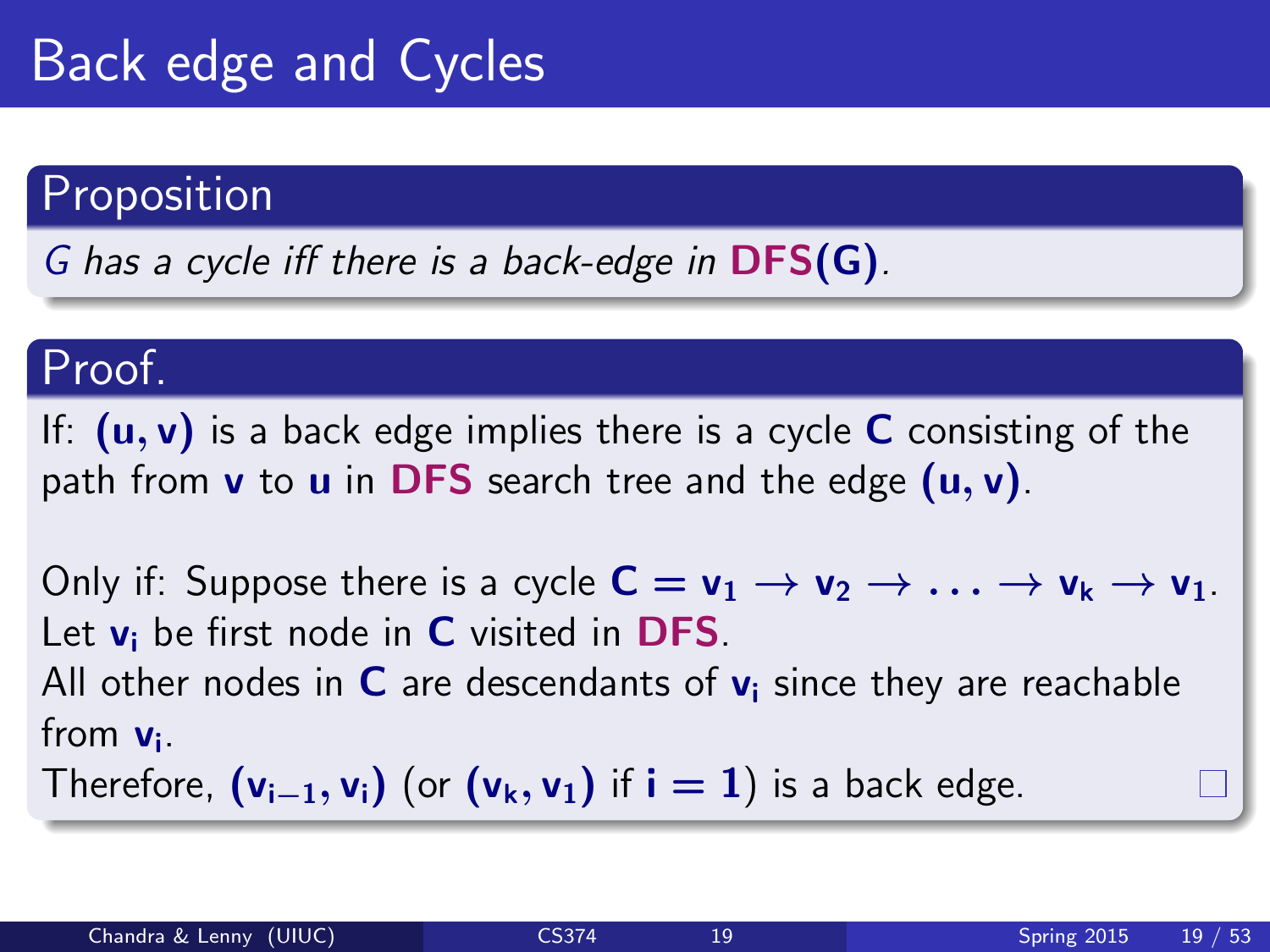## Topological sorting of a DAG

Input:  $\text{DAG}$  G. With **n** vertices and **m** edges.

### $O(n + m)$  algorithms for topological sorting

(A) Put source s of G as first in the order, remove s, and recurse.

### (B) Do DFS of G.

Compute post numbers.

Output vertices by decreasing post number.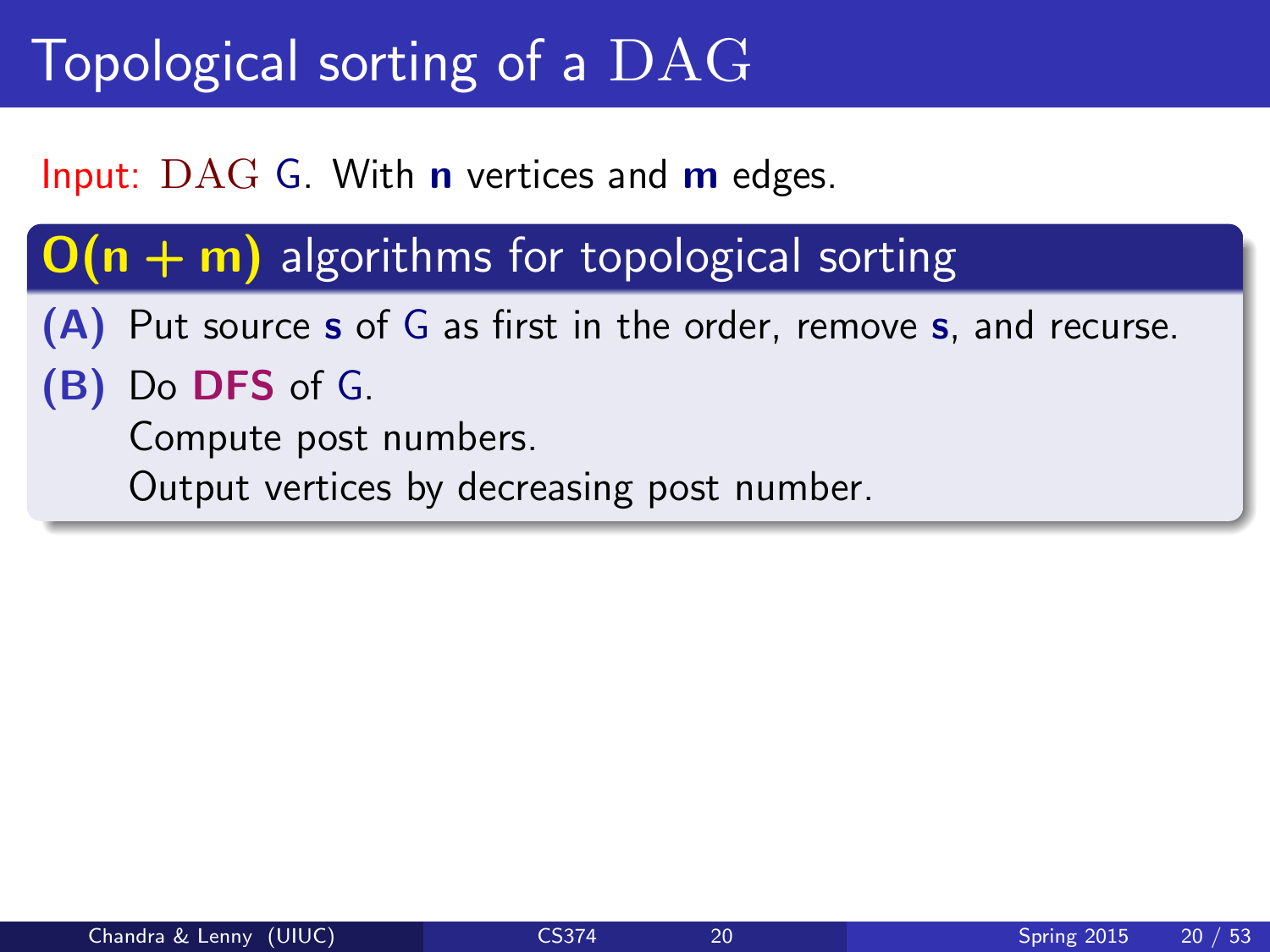# Topological sorting of a DAG

### Input:  $\text{DAG}$  G. With **n** vertices and **m** edges.

### $O(n + m)$  algorithms for topological sorting

(A) Put source s of G as first in the order, remove s, and recurse.

### (B) Do DFS of G.

Compute post numbers.

Output vertices by decreasing post number.

#### Question

How to avoid sorting?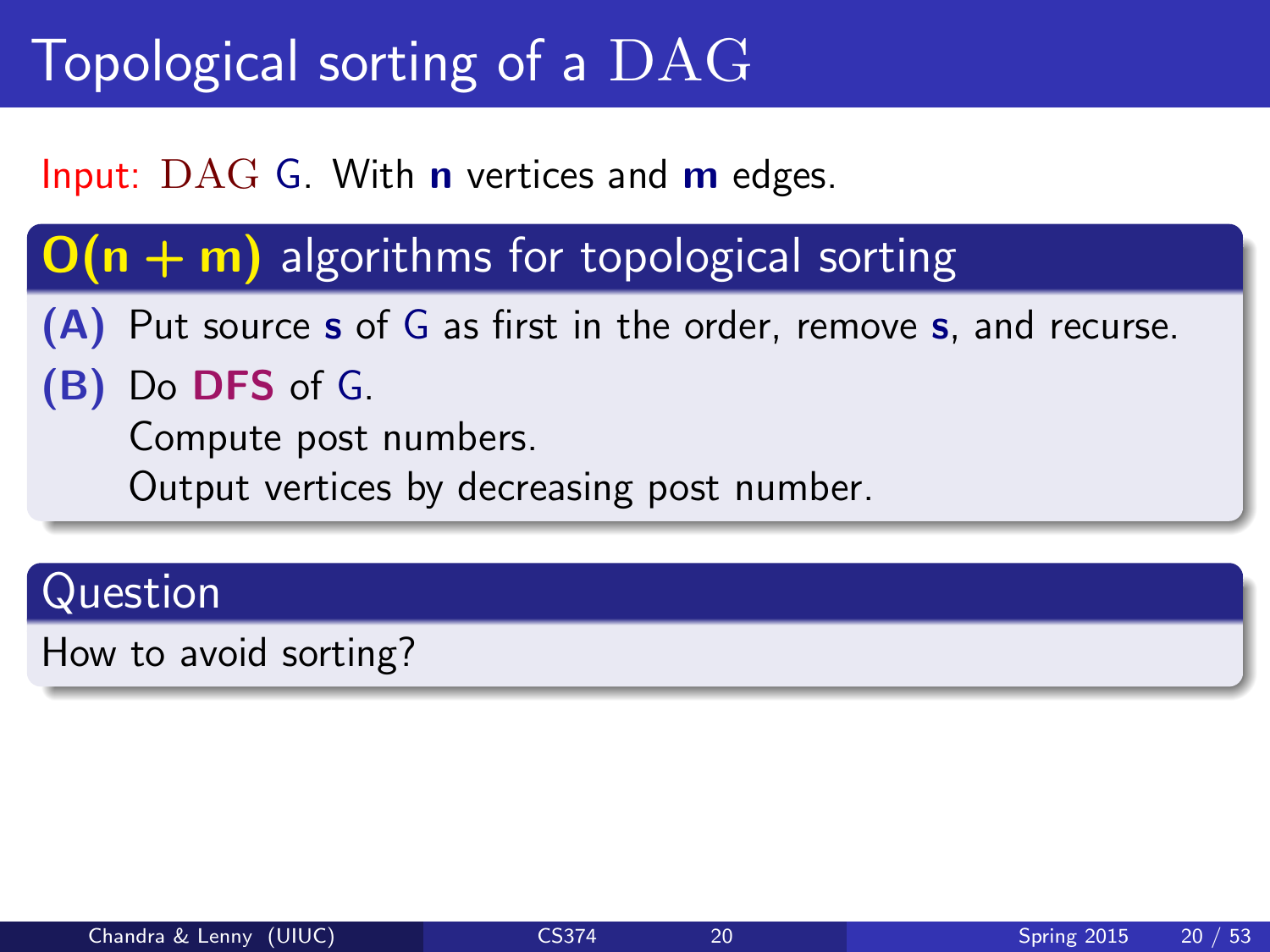# Topological sorting of a DAG

### Input:  $\text{DAG}$  G. With **n** vertices and **m** edges.

### $O(n + m)$  algorithms for topological sorting

(A) Put source s of G as first in the order, remove s, and recurse.

### (B) Do DFS of G.

Compute post numbers.

Output vertices by decreasing post number.

#### Question

How to avoid sorting?

No need to sort - post numbering algorithm can output vertices...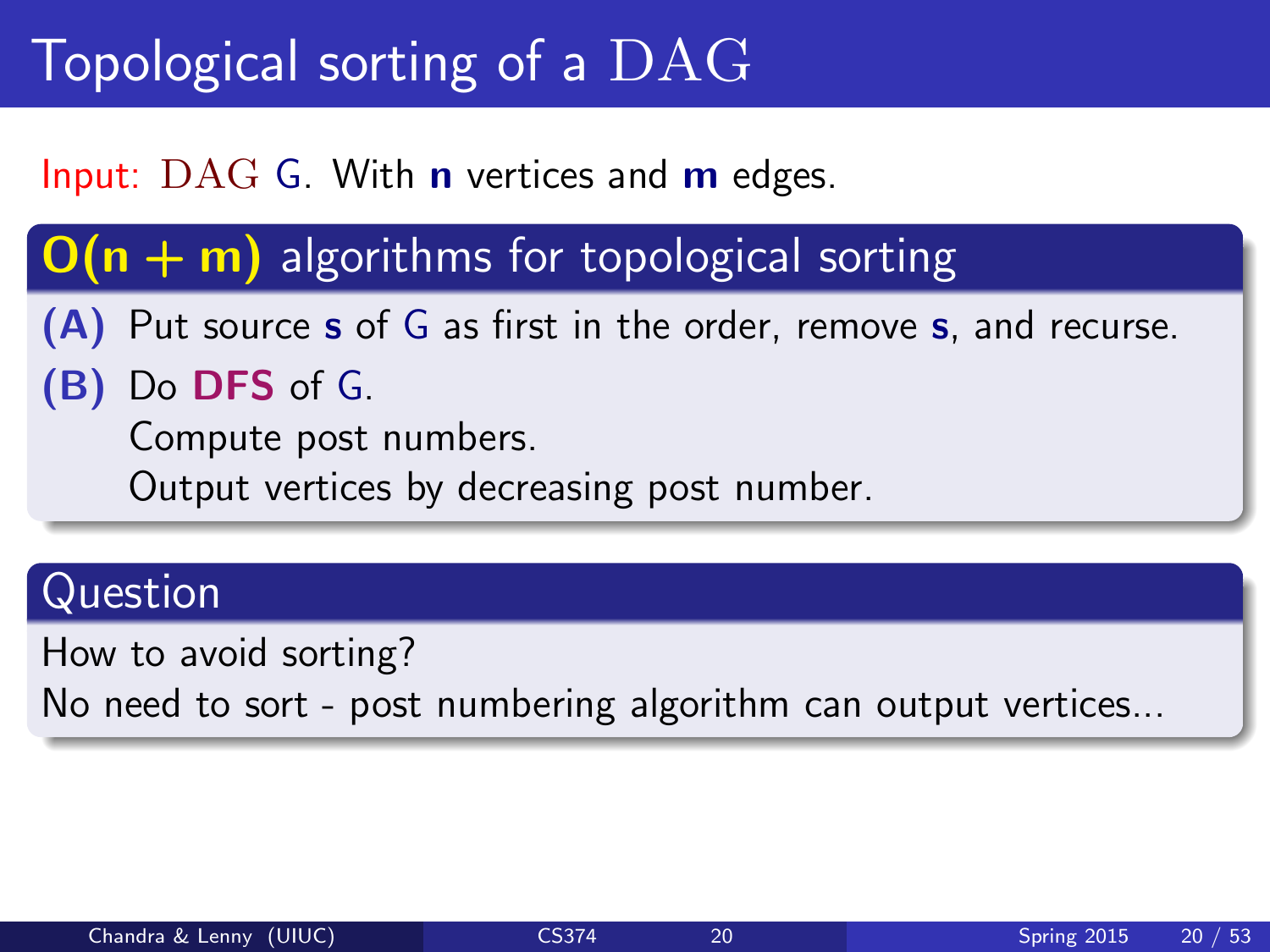### DAGs and Partial Orders

#### Definition

A **partially ordered set** is a set S along with a binary relation  $\prec$ such that  $\prec$  is

- **O** reflexive (a  $\preceq$  a for all  $a \in V$ ),
- **2 anti-symmetric** ( $a \prec b$  and  $a \neq b$  implies  $b \not\prec a$ ), and

**3 transitive** ( $a \prec b$  and  $b \prec c$  implies  $a \prec c$ ).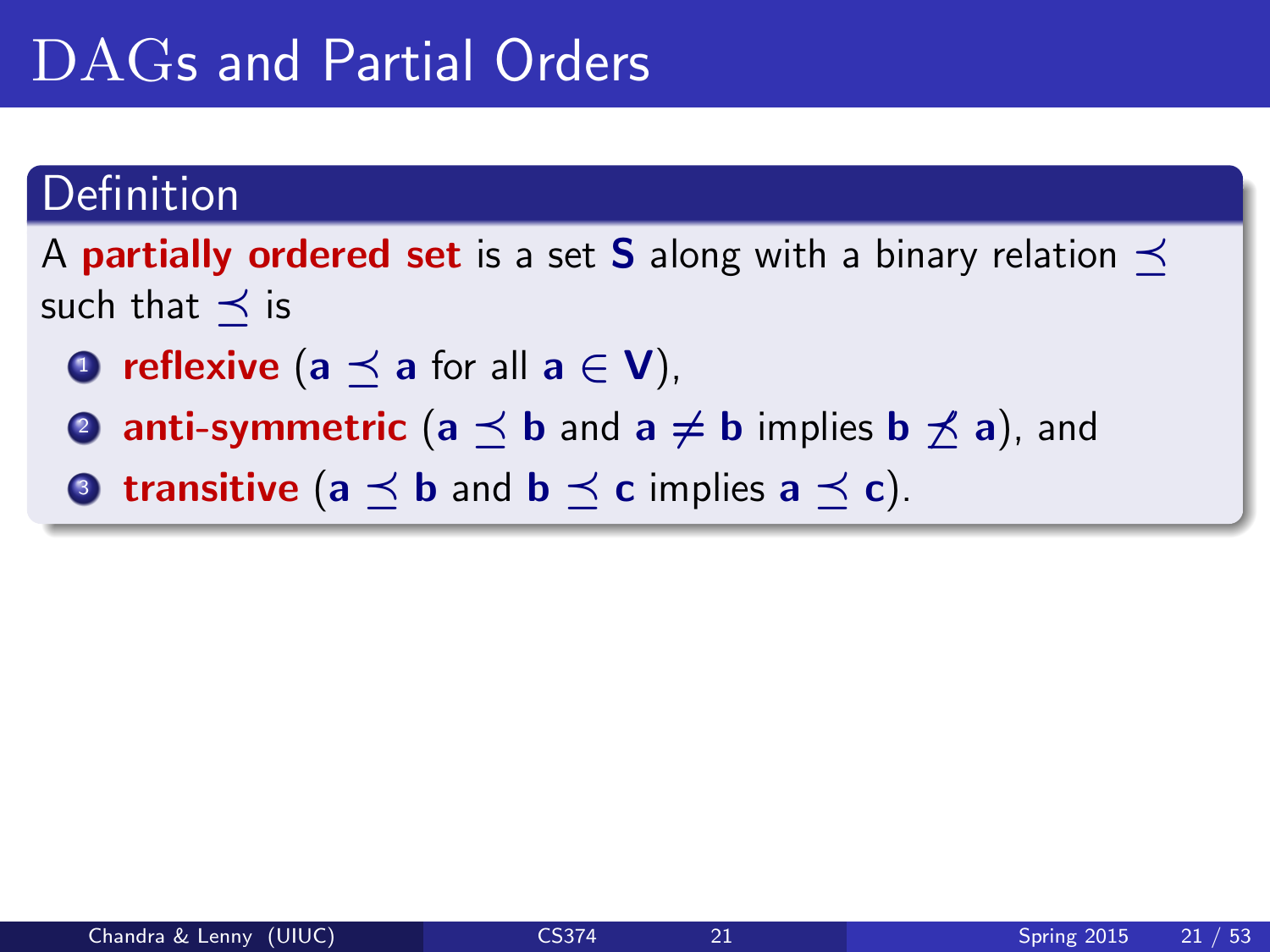### DAGs and Partial Orders

#### Definition

A **partially ordered set** is a set **S** along with a binary relation  $\prec$ such that  $\prec$  is

- **O** reflexive (a  $\preceq$  a for all  $a \in V$ ),
- **2 anti-symmetric** ( $a \prec b$  and  $a \neq b$  implies  $b \not\prec a$ ), and
- **3** transitive (a  $\prec$  b and b  $\prec$  c implies a  $\prec$  c).

**Example:** For numbers in the plane define  $(x, y) \preceq (x', y')$  iff  $x \leq x'$  and  $y \leq y'$ .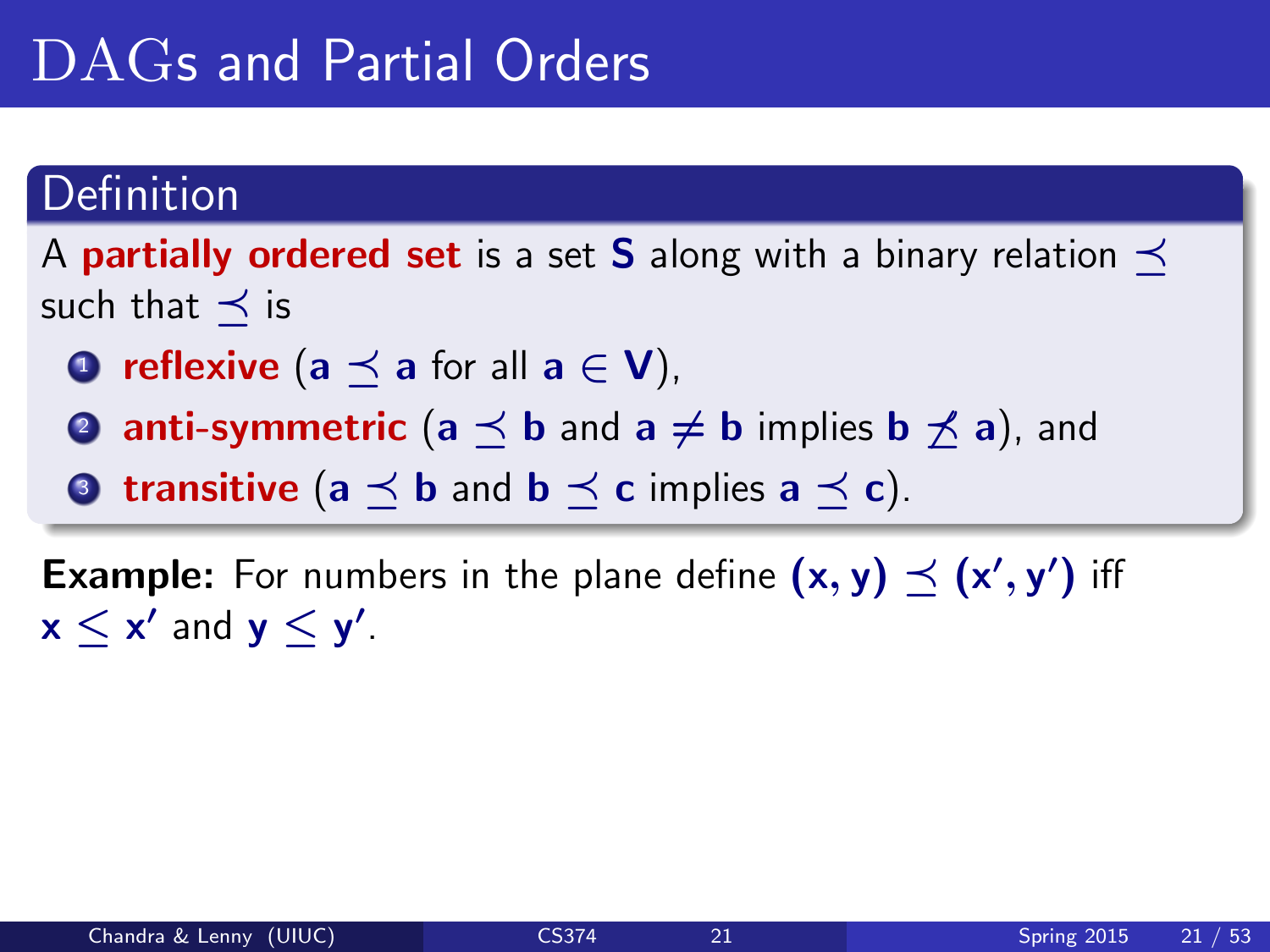### DAGs and Partial Orders

#### Definition

A **partially ordered set** is a set S along with a binary relation  $\prec$ such that  $\prec$  is

- **O** reflexive (a  $\preceq$  a for all  $a \in V$ ),
- **2 anti-symmetric** ( $a \prec b$  and  $a \neq b$  implies  $b \not\prec a$ ), and
- **3 transitive** ( $a \prec b$  and  $b \prec c$  implies  $a \prec c$ ).

**Example:** For numbers in the plane define  $(x, y) \preceq (x', y')$  iff  $x \leq x'$  and  $y \leq y'$ . **Observation:** A finite partially ordered set is equivalent to a DAG. (No equal elements.)

**Observation:** A topological sort of a DAG corresponds to a complete (or total) ordering of the underlying partial order.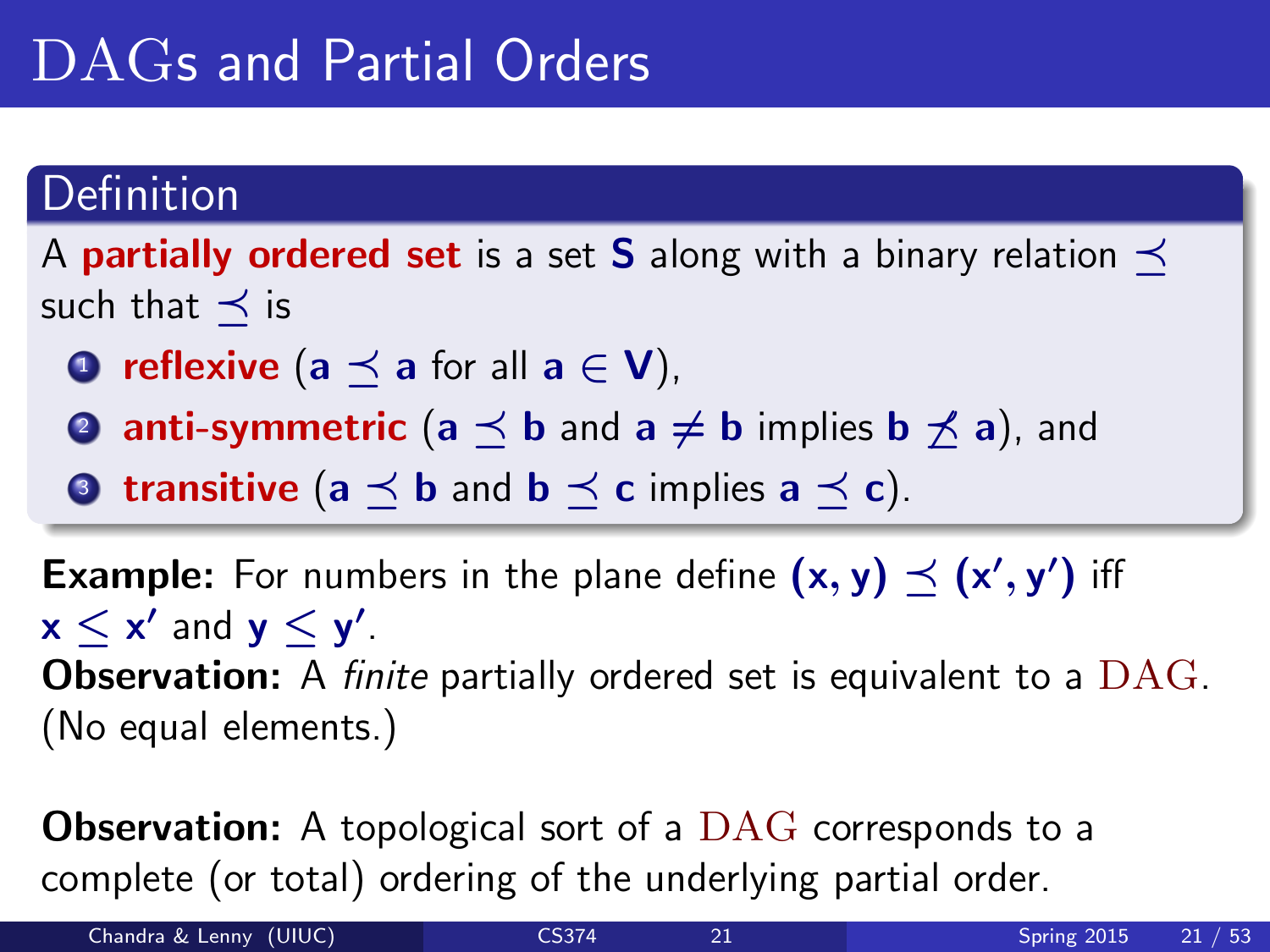### What's DAG but a sweet old fashioned notion Who needs a DAG...

### Example

- $\bullet$  V: set of **n** products (say, **n** different types of tablets).
- 2 Want to buy one of them, so you do market research...
- **3** Online reviews compare only pairs of them. ...Not everything compared to everything.
- <sup>4</sup> Given this partial information:
	- **Q** Decide what is the best product.
	- **■** Decide what is the ordering of products from best to worst.
	- <sup>3</sup> ...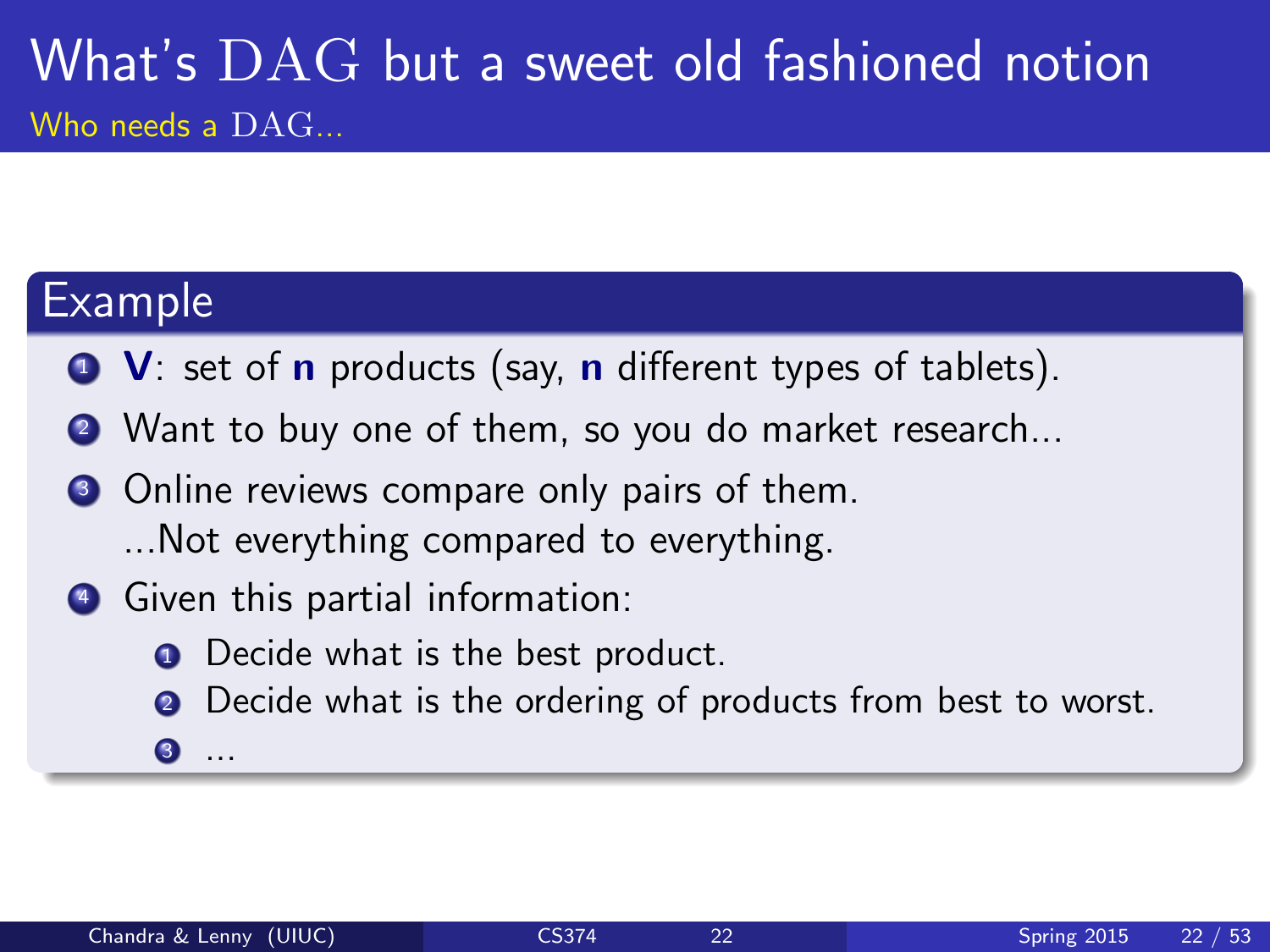### What DAGs got to do with it? Or why we should care about DAGs

- **1** DAGs enable us to represent partial ordering information we have about some set (very common situation in the real world).
- **2** Questions about DAGs:
	- $\bullet$  Is a graph G a  $\text{DAG}$ ?

⇐⇒

Is the partial ordering information we have so far is consistent?

 $\bullet$  Compute a topological ordering of a  $\rm DAG.$ 

⇐⇒

Find an a consistent ordering that agrees with our partial information.

 $\bullet$  Find comparisons to do so  $\rm DAG$  has a unique topological sort. ⇐⇒

Which elements to compare so that we have a consistent ordering of the items.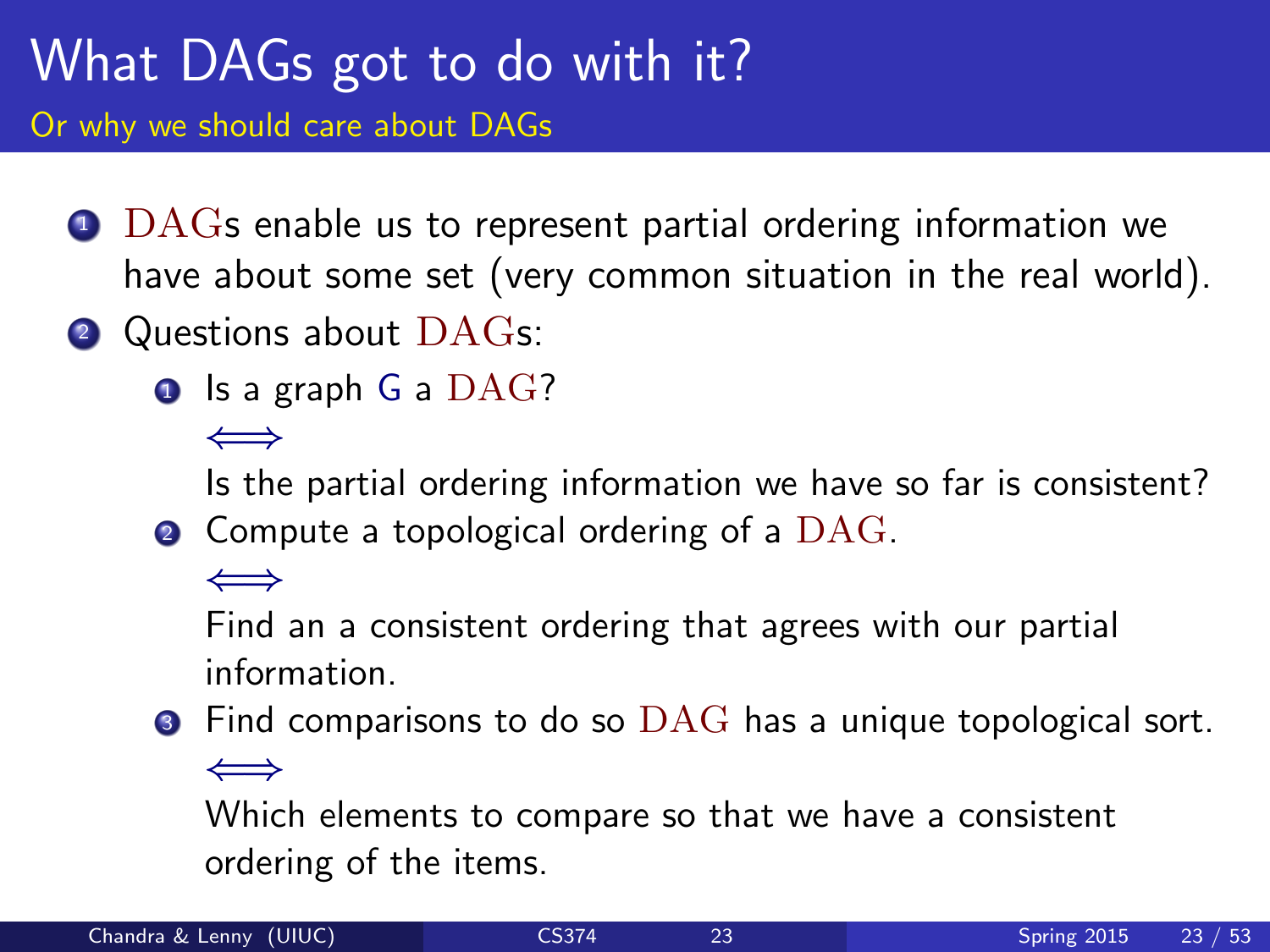# <span id="page-35-0"></span>Part II

[Linear time algorithm for finding all](#page-35-0) [strong connected components of a](#page-35-0) [directed graph](#page-35-0)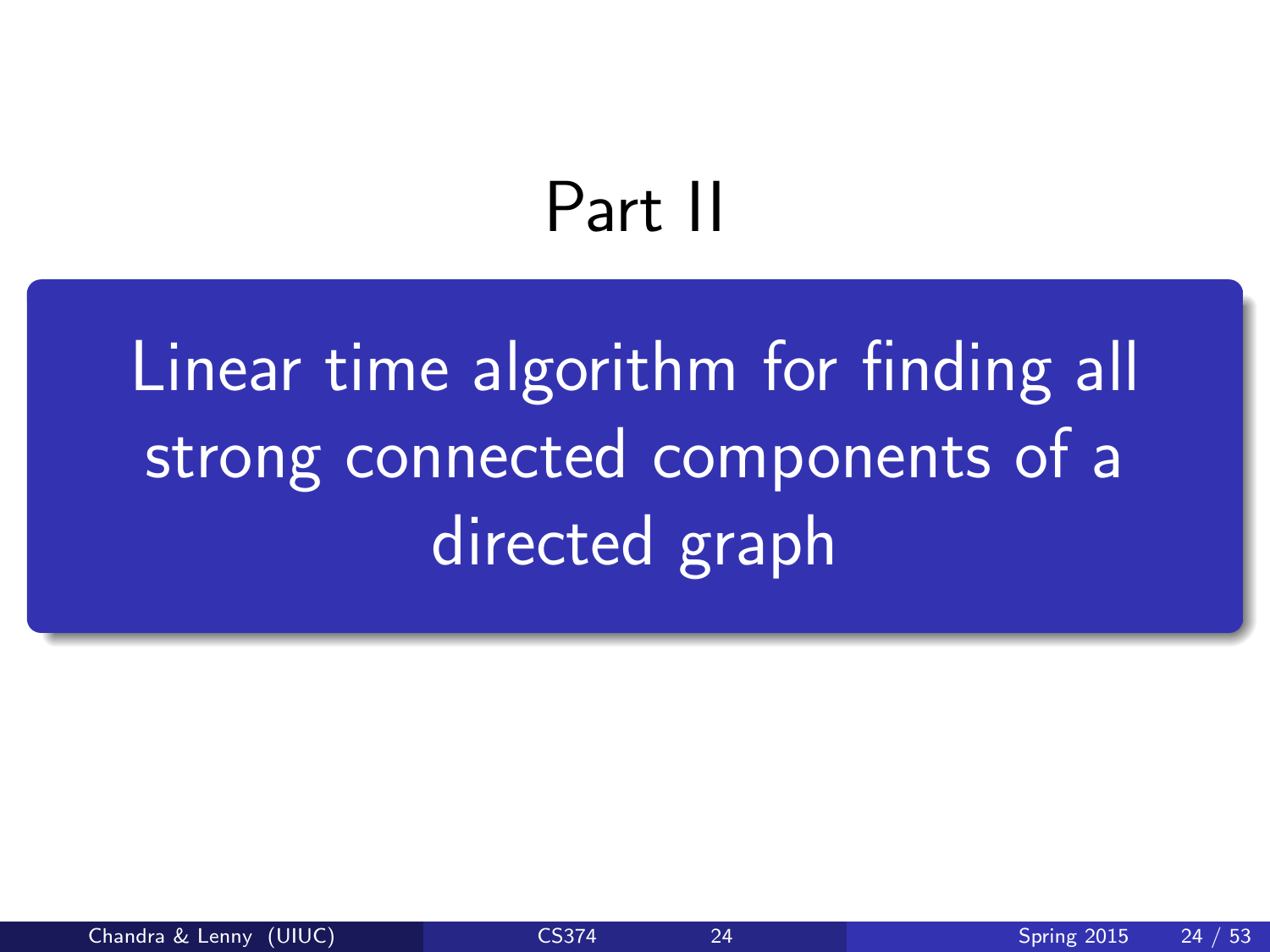## Finding all SCCs of a Directed Graph

#### Problem

Given a directed graph  $G = (V, E)$ , output *all* its strong connected components.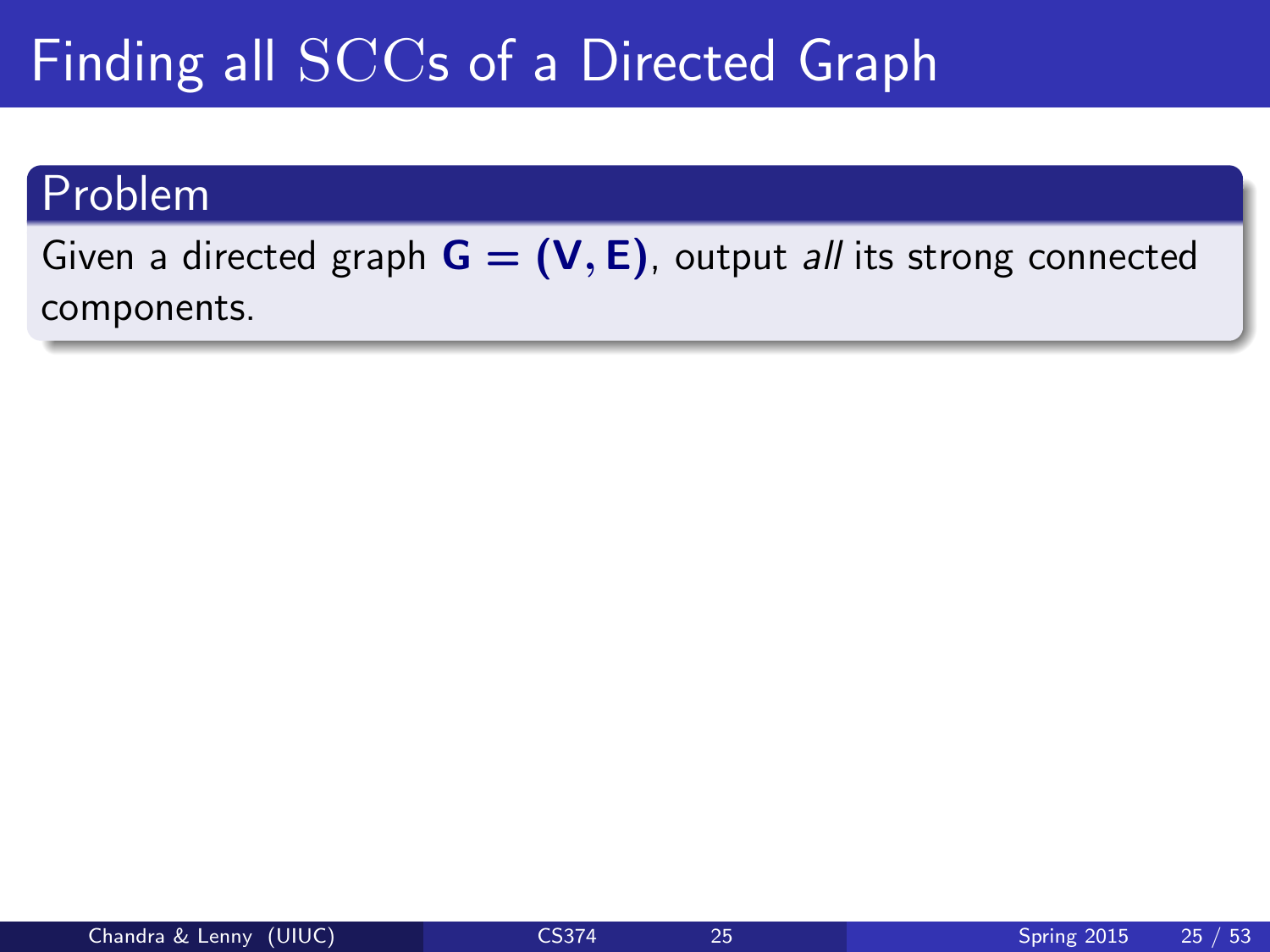## Finding all SCCs of a Directed Graph

#### Problem

Given a directed graph  $G = (V, E)$ , output *all* its strong connected components.

Straightforward algorithm:

Mark all vertices in  $V$  as not visited. for each vertex  $u \in V$  not visited yet do find  $SCC(G, u)$  the strong component of  $u$ : Compute  $rch(G, u)$  using  $DFS(G, u)$ Compute  $rch(\mathsf{G}^{\mathrm{rev}},\mathsf{u})$  using  $\mathsf{DFS}(\mathsf{G}^{\mathrm{rev}},\mathsf{u})$  $\text{SCC}(\mathsf{G}, \mathsf{u}) \Leftarrow \mathsf{rch}(\mathsf{G}, \mathsf{u}) \cap \mathsf{rch}(\mathsf{G}^{\text{rev}}, \mathsf{u})$  $\forall u \in \text{SCC}(\mathsf{G}, u)$ : Mark u as visited.

Running time:  $O(n(n + m))$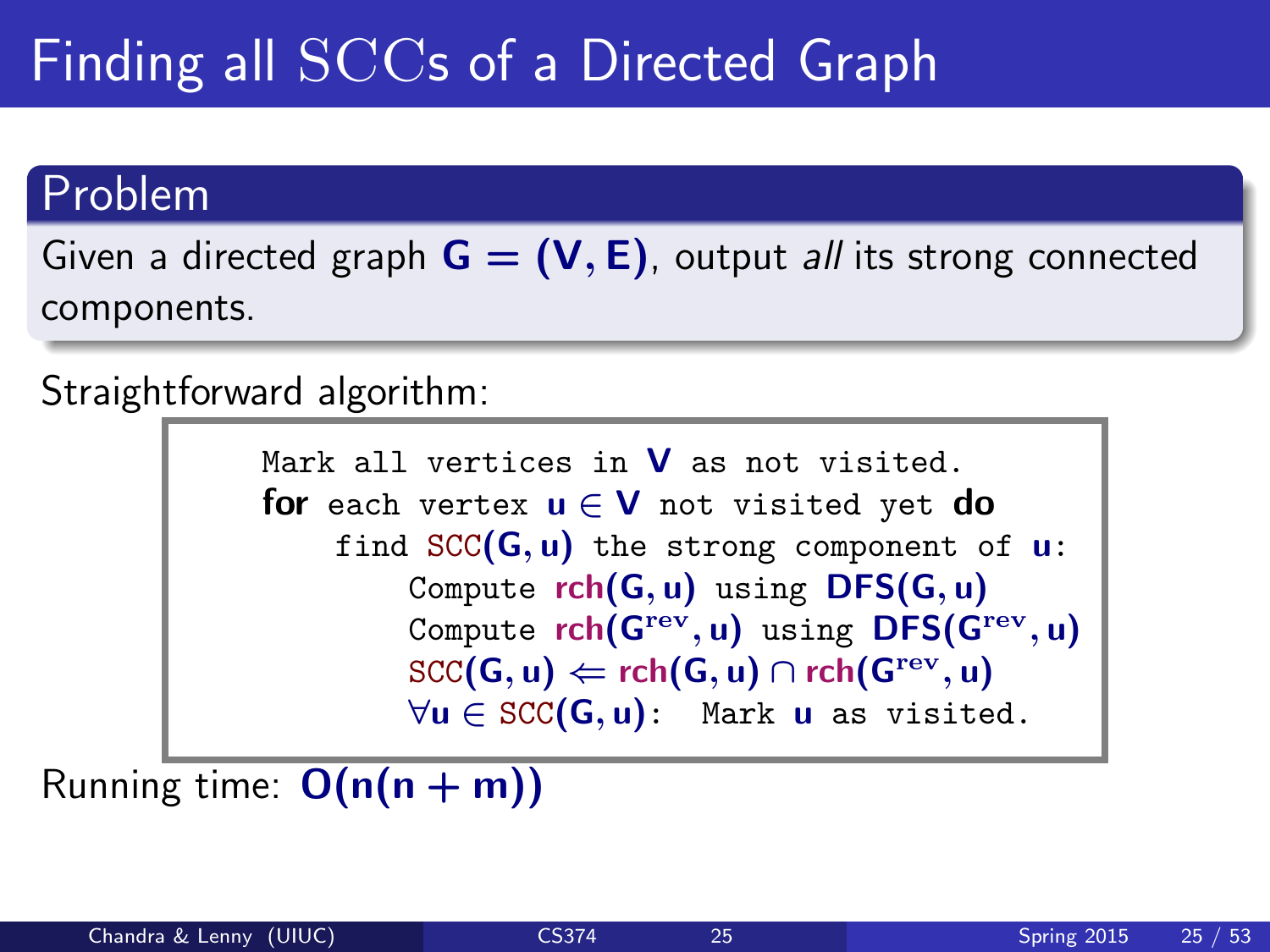## Finding all SCCs of a Directed Graph

#### Problem

Given a directed graph  $G = (V, E)$ , output *all* its strong connected components.

Straightforward algorithm:

Mark all vertices in  $V$  as not visited. for each vertex  $u \in V$  not visited yet do find  $SCC(G, u)$  the strong component of  $u$ : Compute  $rch(G, u)$  using  $DFS(G, u)$ Compute  $rch(\mathsf{G}^{\mathrm{rev}},\mathsf{u})$  using  $\mathsf{DFS}(\mathsf{G}^{\mathrm{rev}},\mathsf{u})$  $\text{SCC}(\mathsf{G}, \mathsf{u}) \Leftarrow \mathsf{rch}(\mathsf{G}, \mathsf{u}) \cap \mathsf{rch}(\mathsf{G}^{\text{rev}}, \mathsf{u})$  $\forall u \in \text{SCC}(\mathsf{G}, u)$ : Mark u as visited.

Running time:  $O(n(n + m))$ Is there an  $O(n + m)$  time algorithm?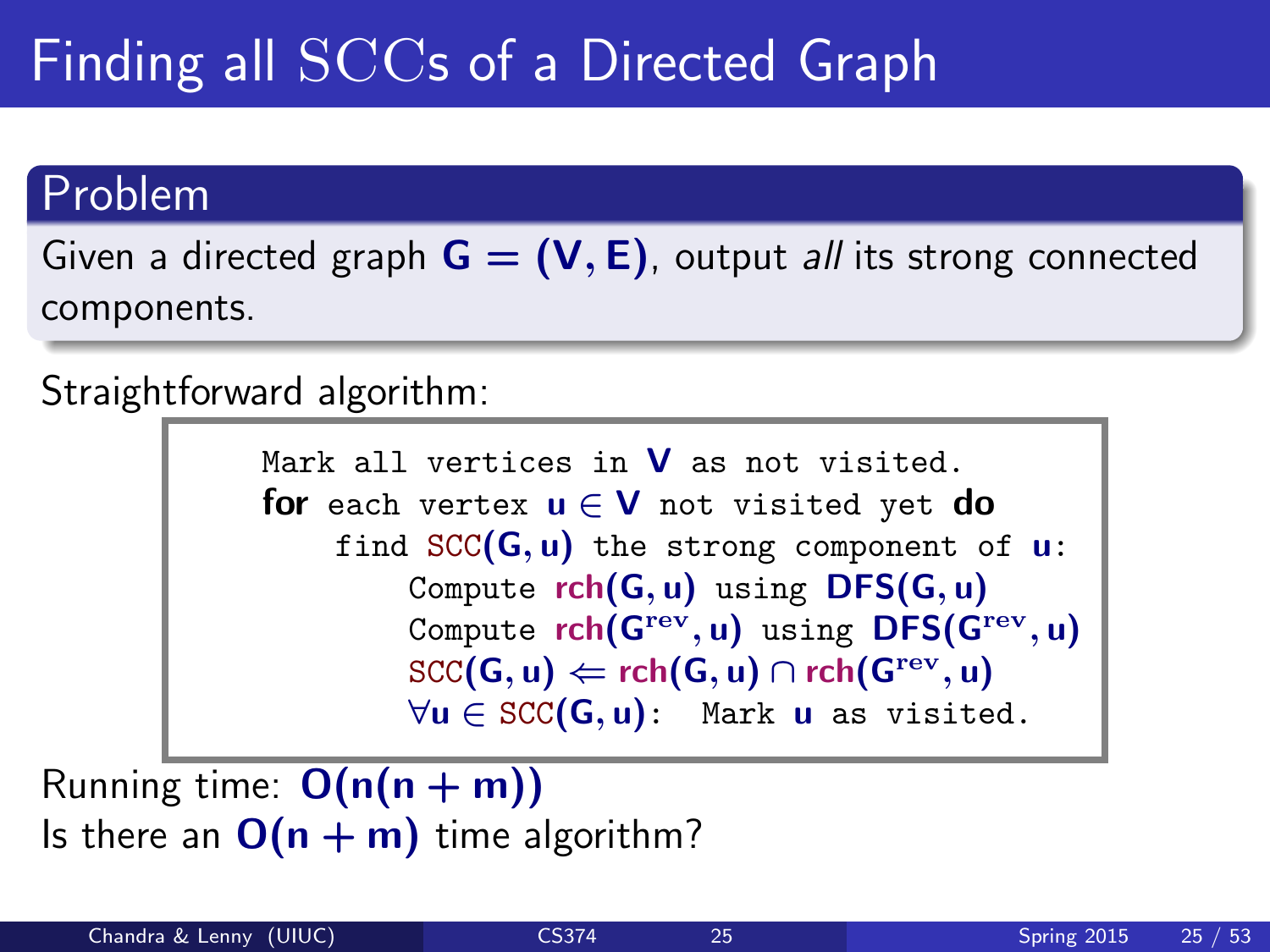## Structure of a Directed Graph





Graph of SCCs G<sup>SCC</sup>

Graph G

### Reminder

 $\mathsf{G}^{\text{SCC}}$  is created by collapsing every strong connected component to a single vertex.

### Proposition

For a directed graph G, its meta-graph  $G^{\rm SCC}$  is a  $\rm DAG.$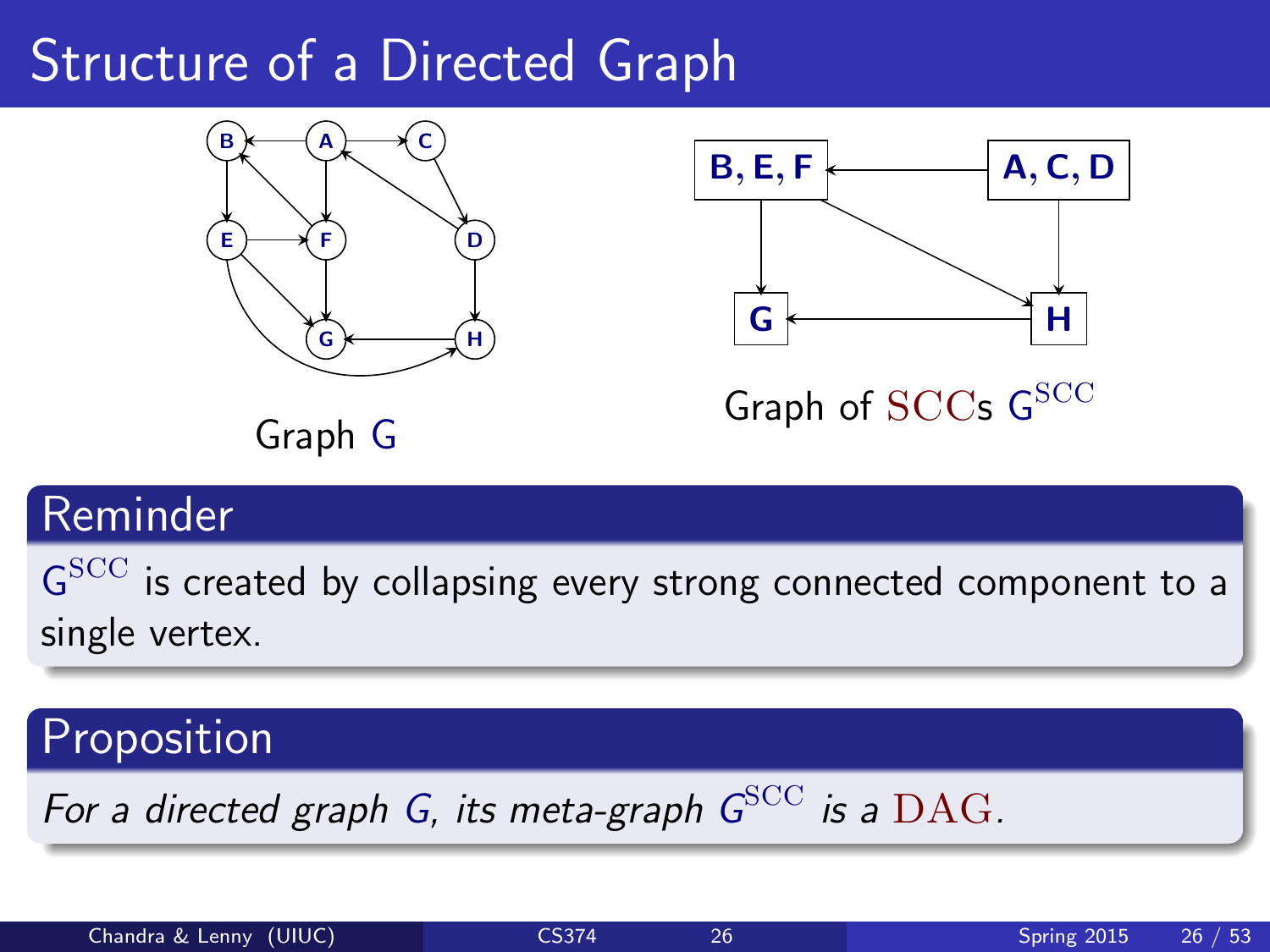#### Wishful Thinking Algorithm

- $\bullet$  Let  $\sf{u}$  be a vertex in a *sink* SCC of  $\mathsf{G}^{\rm SCC}$
- Do  $DFS(u)$  to compute  $SCC(u)$
- <sup>3</sup> Remove SCC(u) and repeat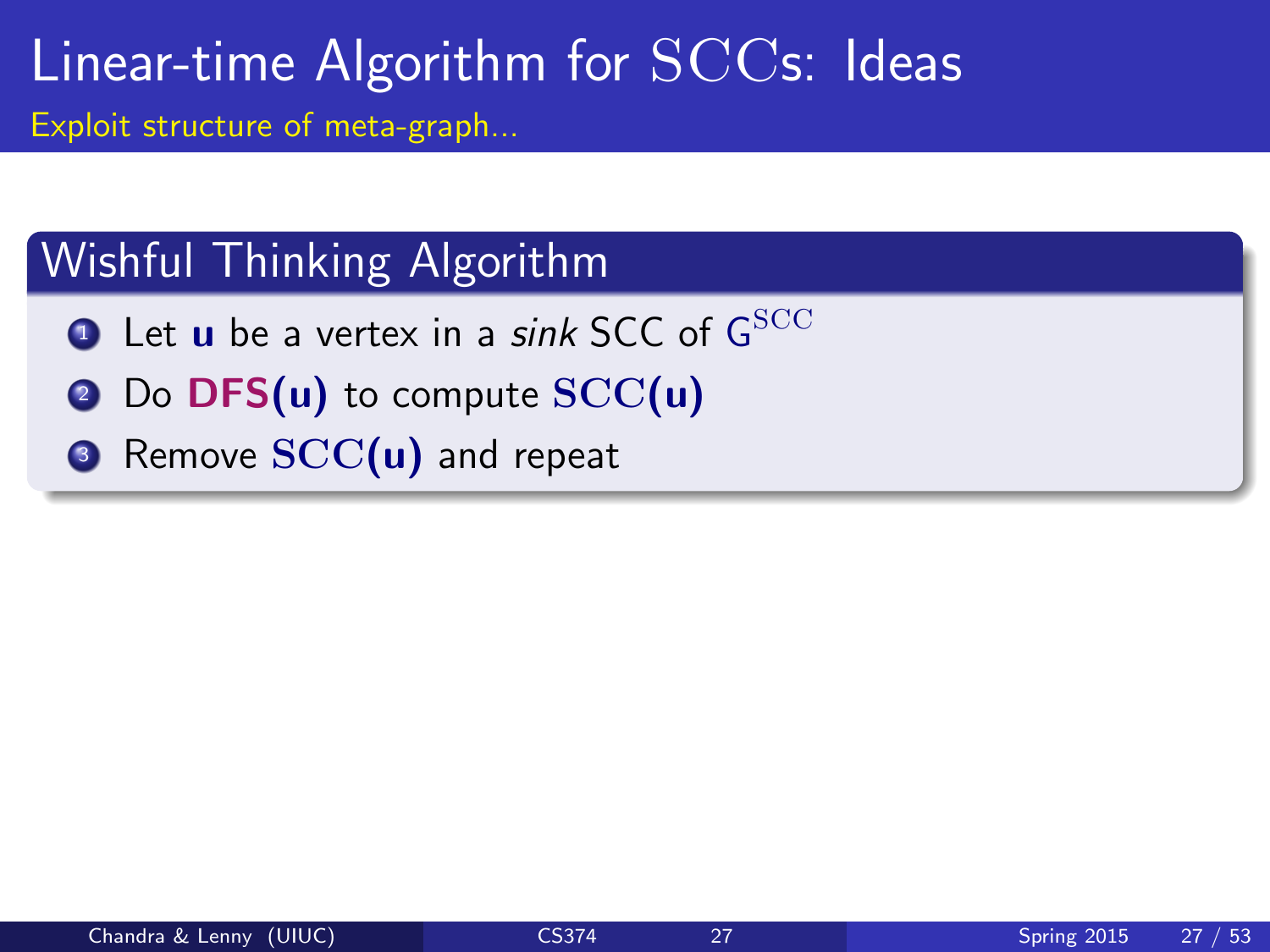### Wishful Thinking Algorithm

- $\bullet$  Let  $\sf{u}$  be a vertex in a *sink* SCC of  $\mathsf{G}^{\rm SCC}$
- Do  $DFS(u)$  to compute  $SCC(u)$
- <sup>3</sup> Remove SCC(u) and repeat

#### **Justification**

 $\bullet$  DFS(u) only visits vertices (and edges) in SCC(u)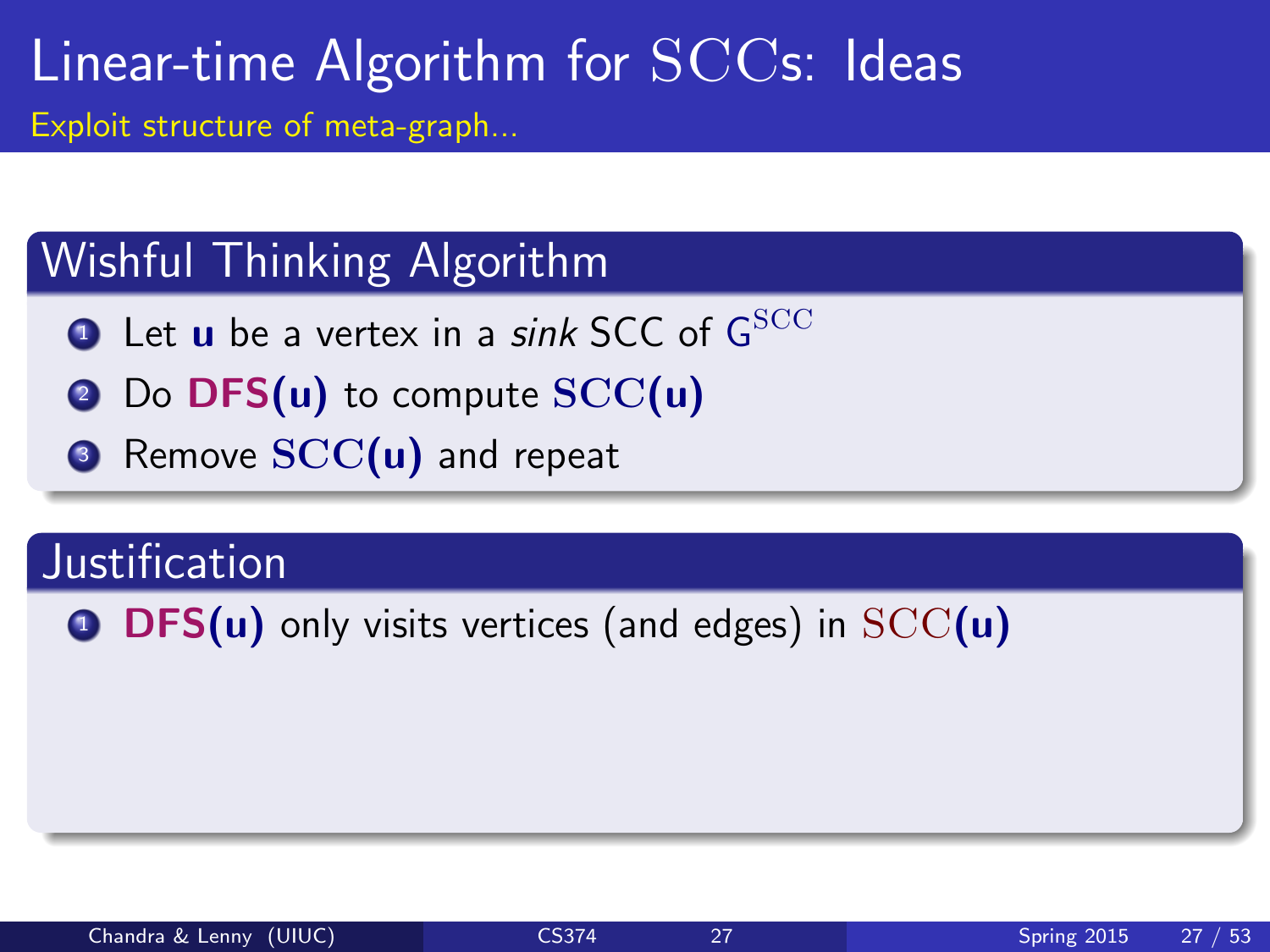### Wishful Thinking Algorithm

- $\bullet$  Let  $\sf{u}$  be a vertex in a *sink* SCC of  $\mathsf{G}^{\rm SCC}$
- 2 Do DFS(u) to compute SCC(u)
- <sup>3</sup> Remove SCC(u) and repeat

#### **Justification**

3 4

- **O** DFS(u) only visits vertices (and edges) in  $SCC(u)$
- 2 ... since there are no edges coming out a sink!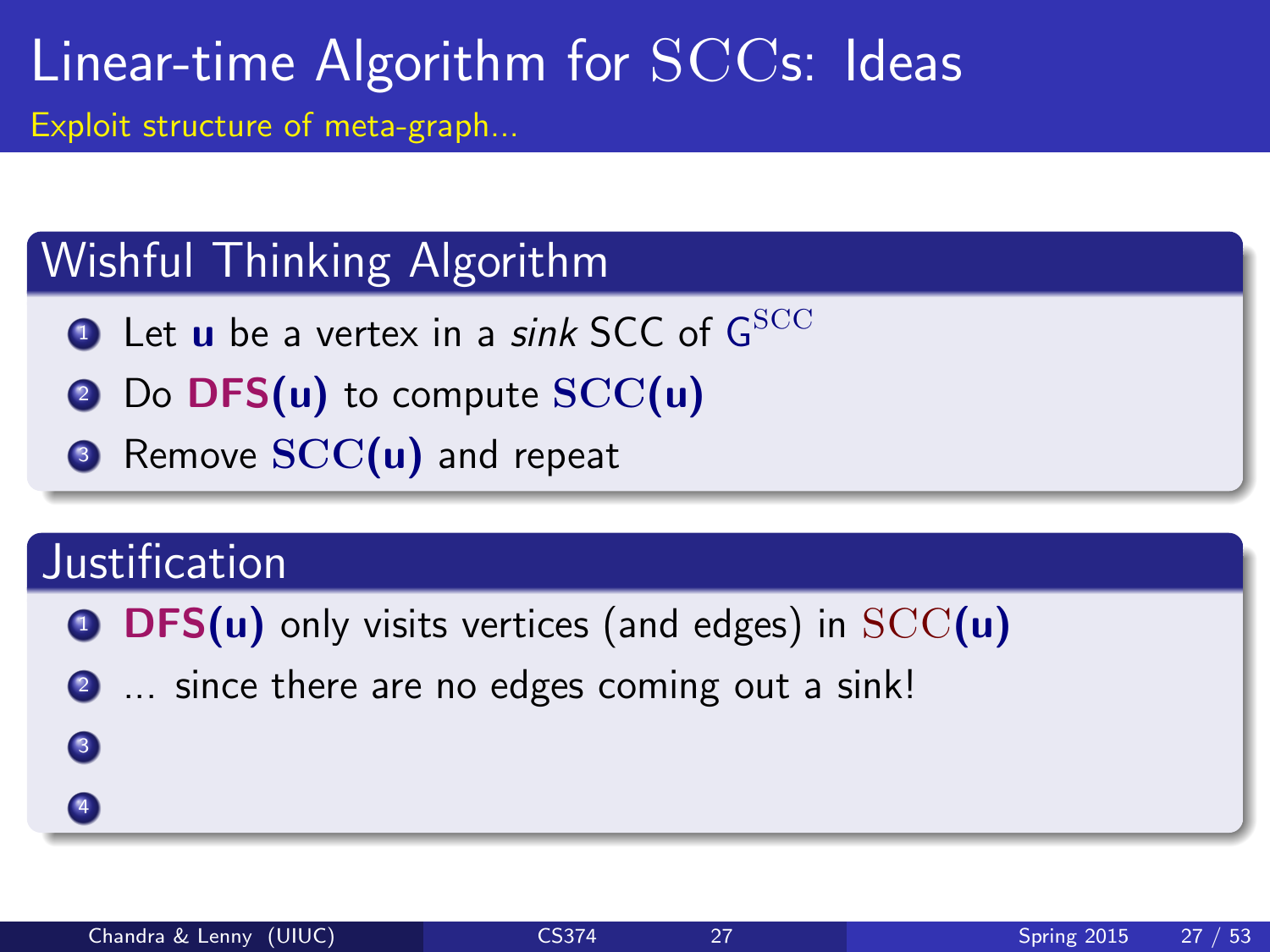### Wishful Thinking Algorithm

- $\bullet$  Let  $\sf{u}$  be a vertex in a *sink* SCC of  $\mathsf{G}^{\rm SCC}$
- 2 Do DFS(u) to compute SCC(u)
- <sup>3</sup> Remove SCC(u) and repeat

#### **Justification**

4

- **O** DFS(u) only visits vertices (and edges) in  $SCC(u)$
- 2 ... since there are no edges coming out a sink!
- $\bullet$  DFS(u) takes time proportional to size of SCC(u)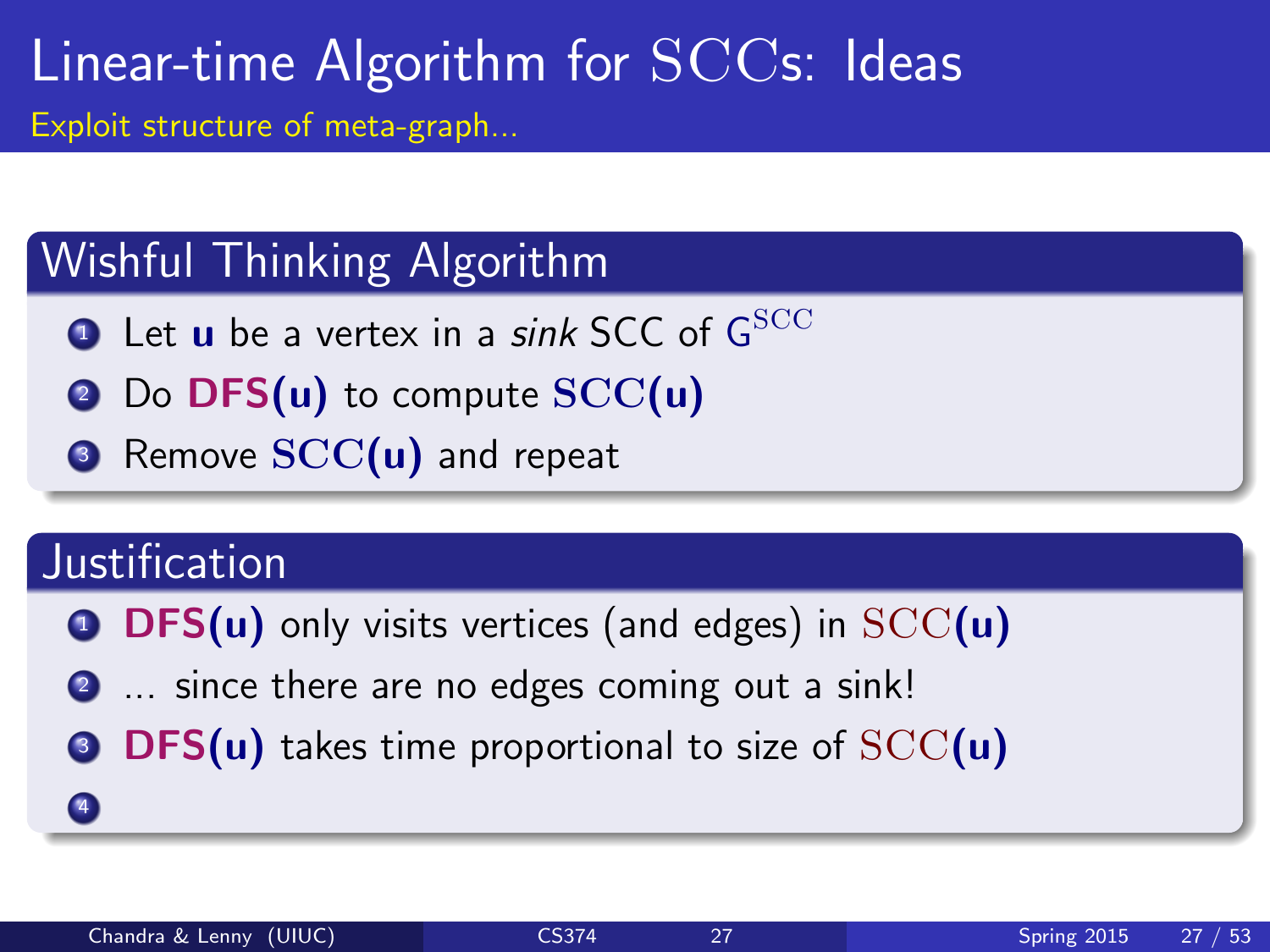### Wishful Thinking Algorithm

- $\bullet$  Let  ${\sf u}$  be a vertex in a *sink* SCC of  ${\sf G}^{\rm SCC}$
- 2 Do DFS(u) to compute SCC(u)
- <sup>3</sup> Remove SCC(u) and repeat

#### **Justification**

- $\bullet$  DFS(u) only visits vertices (and edges) in  $SCC(u)$
- 2 ... since there are no edges coming out a sink!
- $\bullet$  DFS(u) takes time proportional to size of SCC(u)
- $\bullet$  Therefore, total time  $O(n + m)!$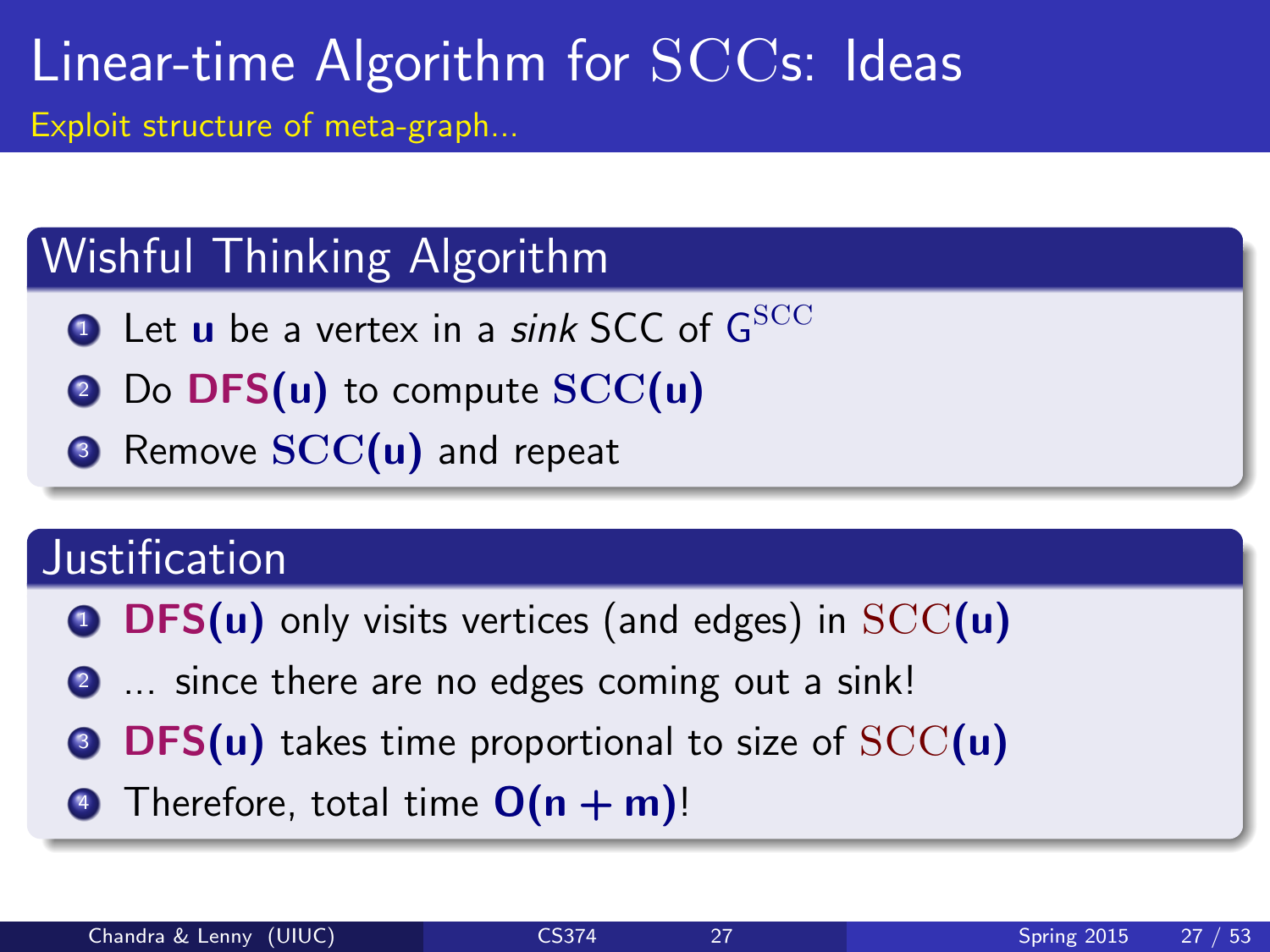## Big Challenge(s)

### How do we find a vertex in a sink  $\mathrm{SCC}$  of  $\mathsf{G}^{\mathrm{SCC}}$ ?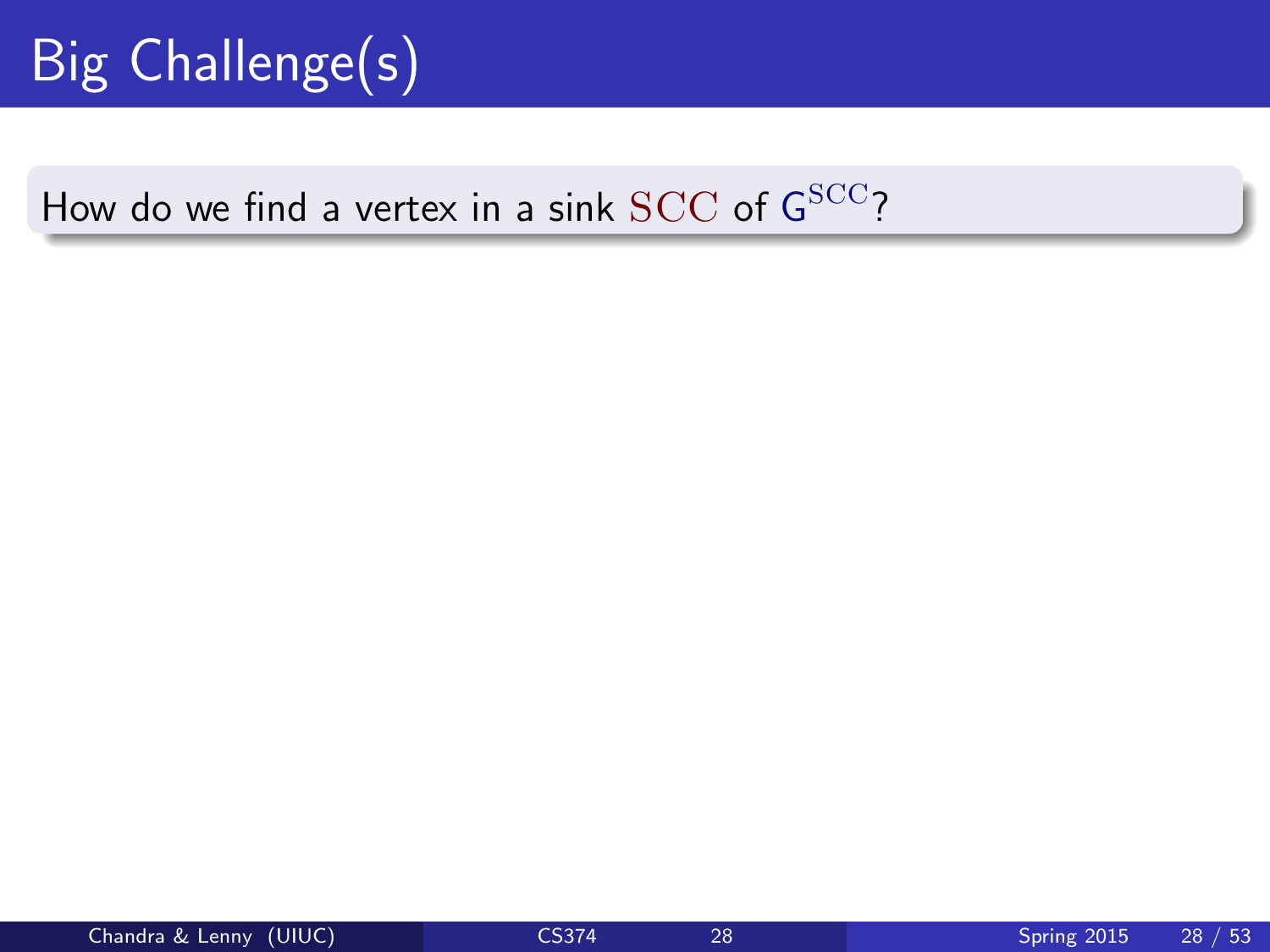## Big Challenge(s)

How do we find a vertex in a sink  $\mathrm{SCC}$  of  $\mathsf{G}^{\mathrm{SCC}}$ ?

Can we obtain an *implicit* topological sort of  ${\sf G}^{\rm SCC}$  without computing  $\mathsf{G}^{\rm SCC}$ ?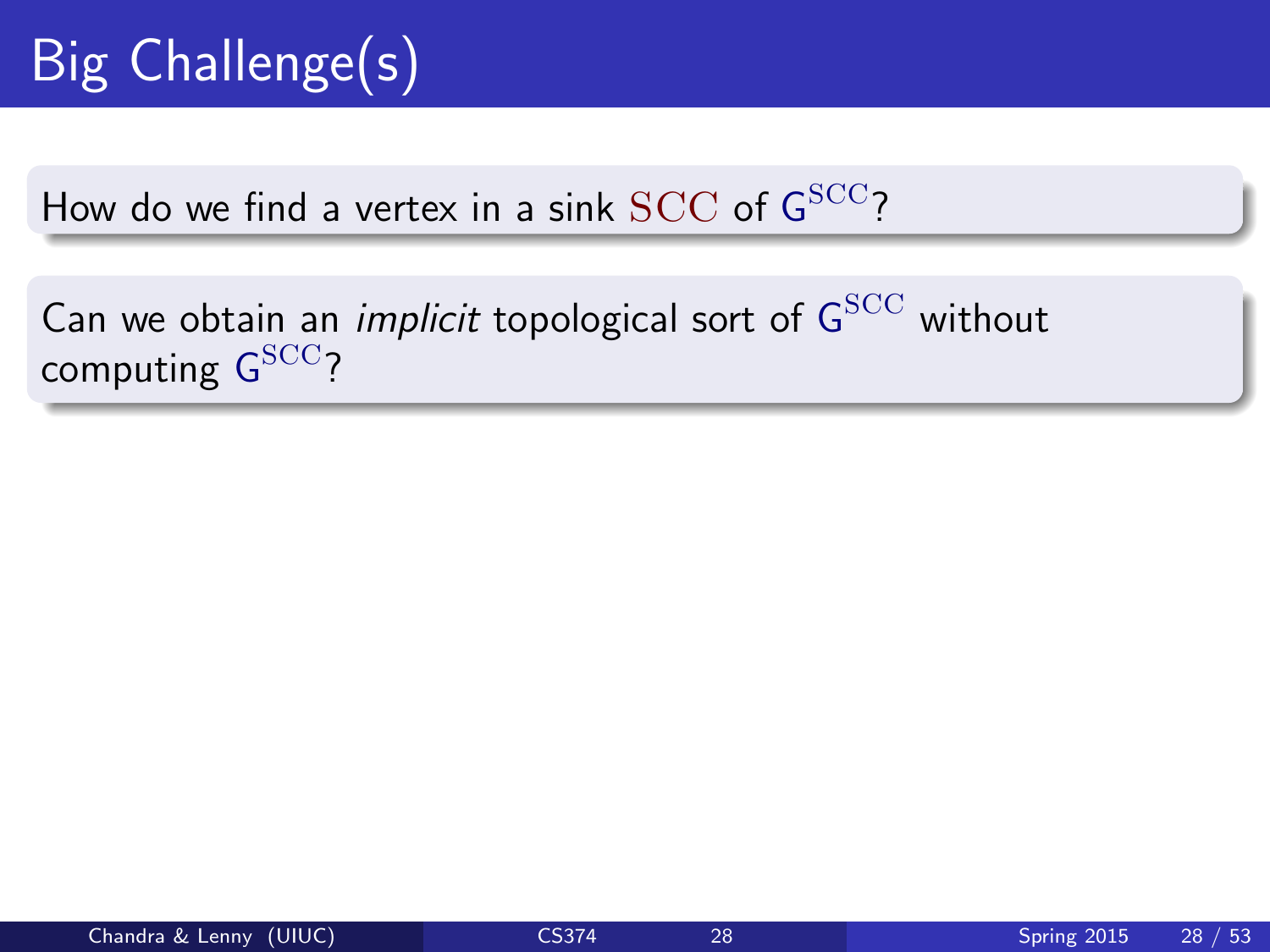How do we find a vertex in a sink  $\mathrm{SCC}$  of  $\mathsf{G}^{\mathrm{SCC}}$ ?

Can we obtain an *implicit* topological sort of  ${\sf G}^{\rm SCC}$  without computing  $\mathsf{G}^{\rm SCC}$ ?

Answer: DFS(G) gives some information!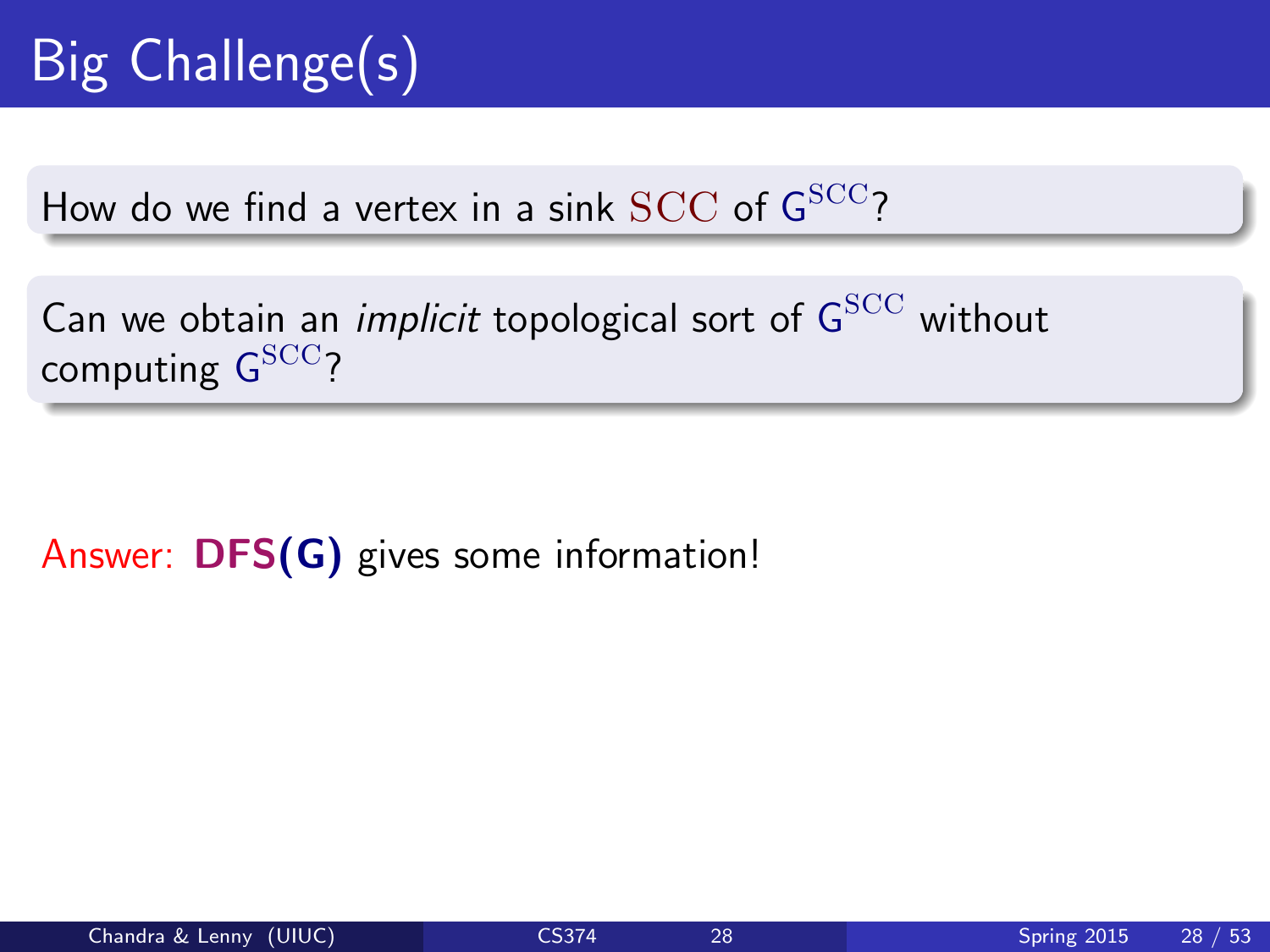## Find source/sink in a DAG using pre-numbers?

Given a DAG G, Consider a pre visit numbering of G using a DFS. Which of the following options is correct?

- $(A)$  The vertex **u** with minimum  $pre(u)$  is a sink.
- $(B)$  The vertex **u** with minimum  $pre(u)$  is a source.
- $(C)$  The vertex **u** with maximum  $pre(u)$  is a sink.
- (D) The vertex  $\bf{u}$  with maximum  $\bf{pre}(\bf{u})$  is a source.
- (E) None of the above.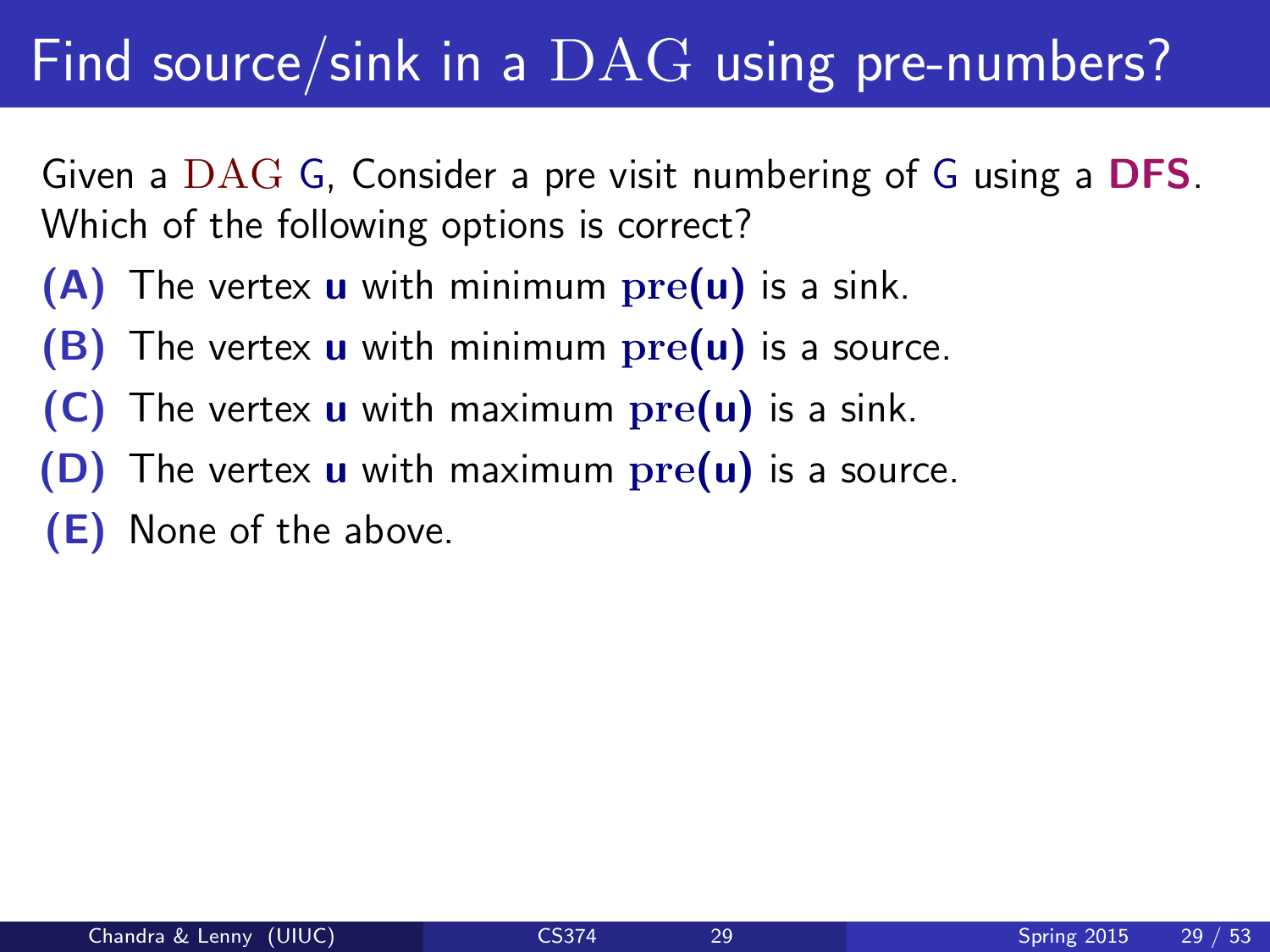## Find source/sink in a  $\rm DAG$  using post-numbers?

Given a DAG G, Consider a post visit numbering of G using a DFS. Which of the following options is correct?

- $(A)$  The vertex **u** with minimum  $post(u)$  is a sink.
- (B) The vertex  $\bf{u}$  with minimum  $\rm{post}(\bf{u})$  is a source.
- $(C)$  The vertex **u** with maximum  $post(u)$  is a sink.
- (D) The vertex  $\bf{u}$  with maximum  $\bf{post}(\bf{u})$  is a source.
- (E) None of the above.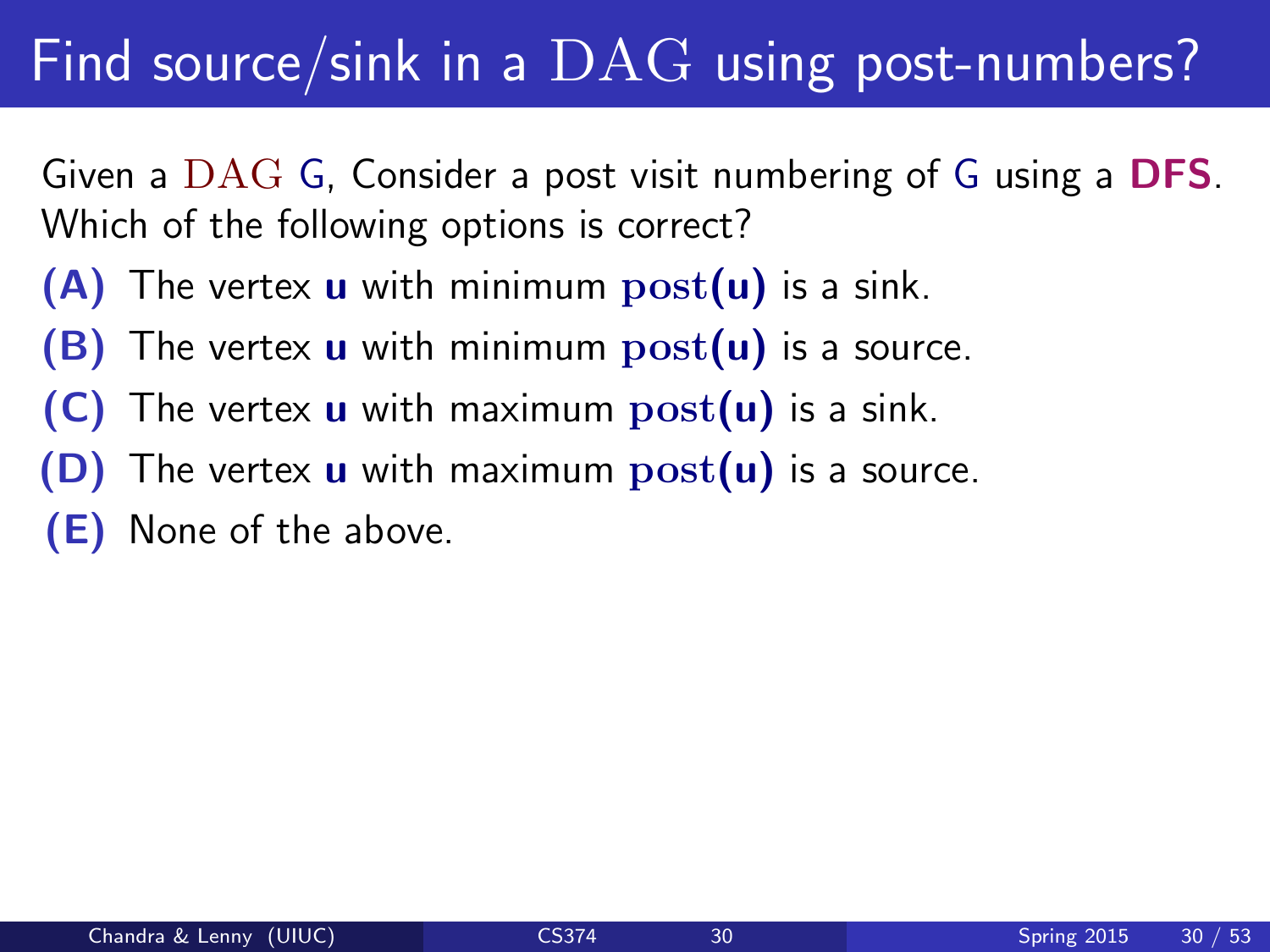## Post-visit times of SCCs

#### Definition

Given G and a SCC S of G, define  $post(S) = max_{u \in S} post(u)$ where post numbers are with respect to some DFS(G).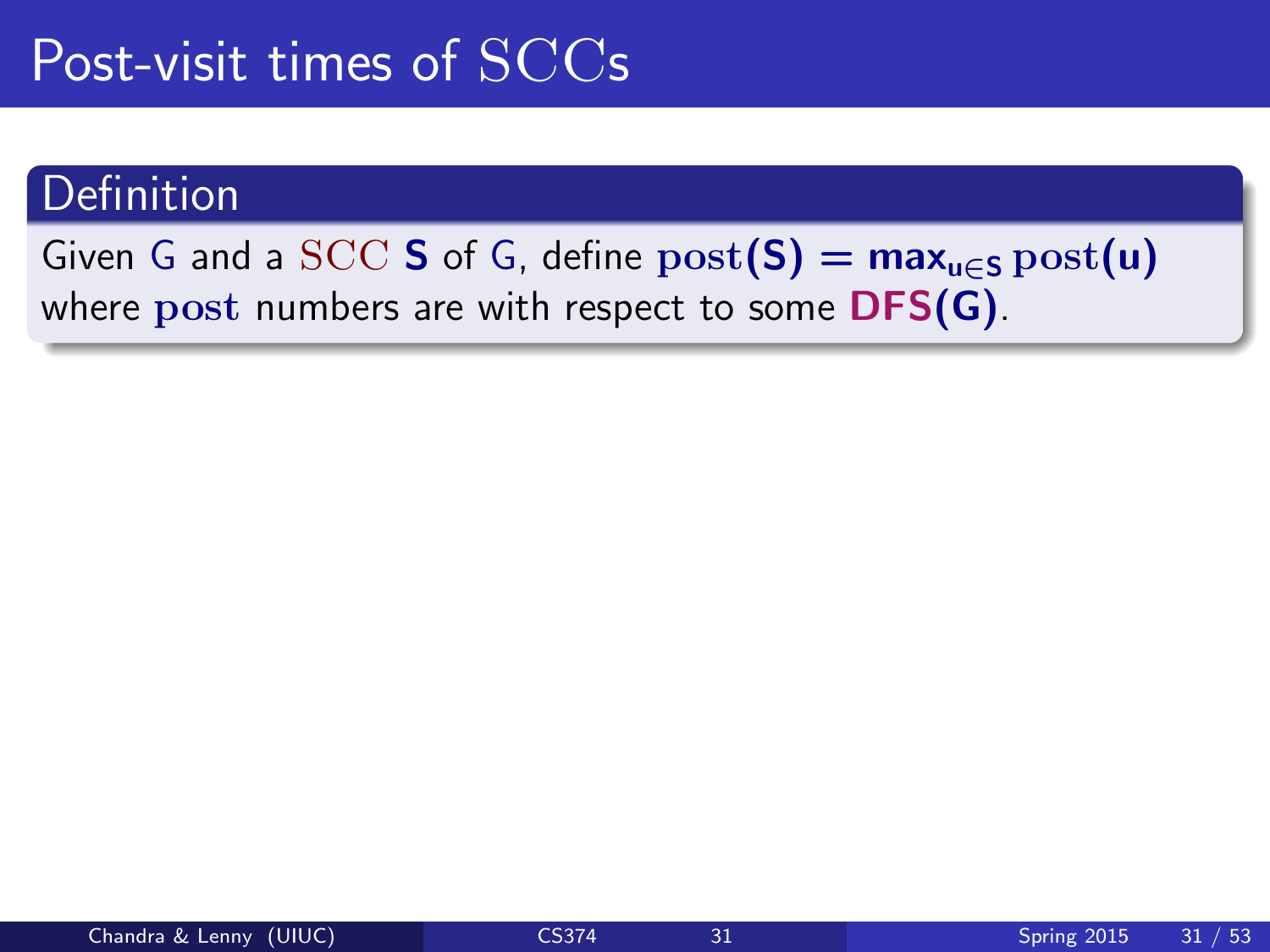## An Example



Graph G



Graph with pre-post times for DFS(A); black edges in tree

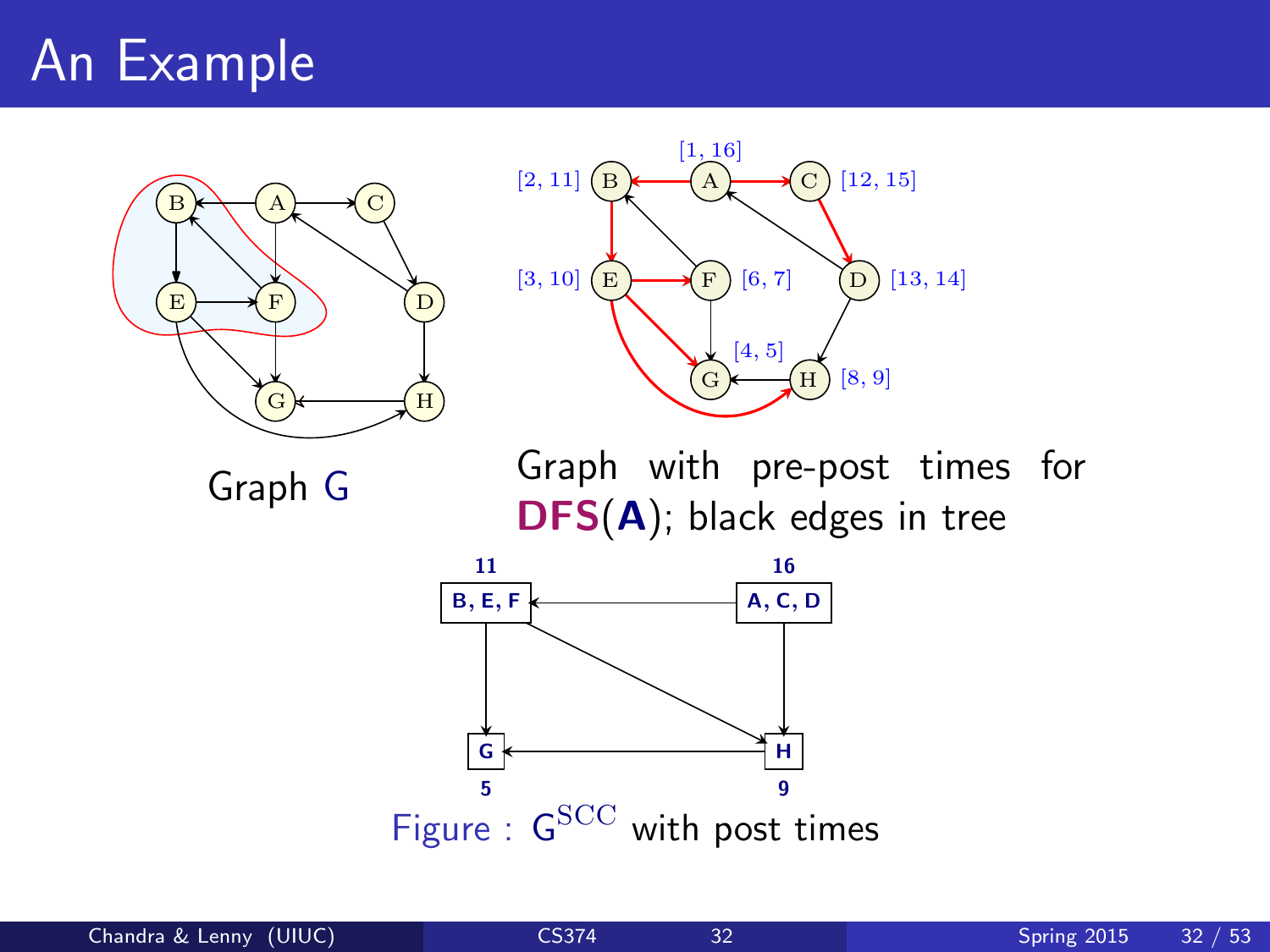### Graph of strong connected components ... and post-visit times

#### Proposition

If S and S' are  $\mathrm{SCCs}$  in G and  $(S, S')$  is an edge in  $G^{\mathrm{SCC}}$  then  $\text{post}(\mathsf{S}) > \text{post}(\mathsf{S}')$ .

### Proof.

Let  $\mathbf u$  be first vertex in  $\mathbf S \cup \mathbf S'$  that is visited.

- **1** If  $u \in S$  then all of  $S'$  will be explored before  $DFS(u)$ completes.
- **2** If  $u \in S'$  then all of S' will be explored before any of S.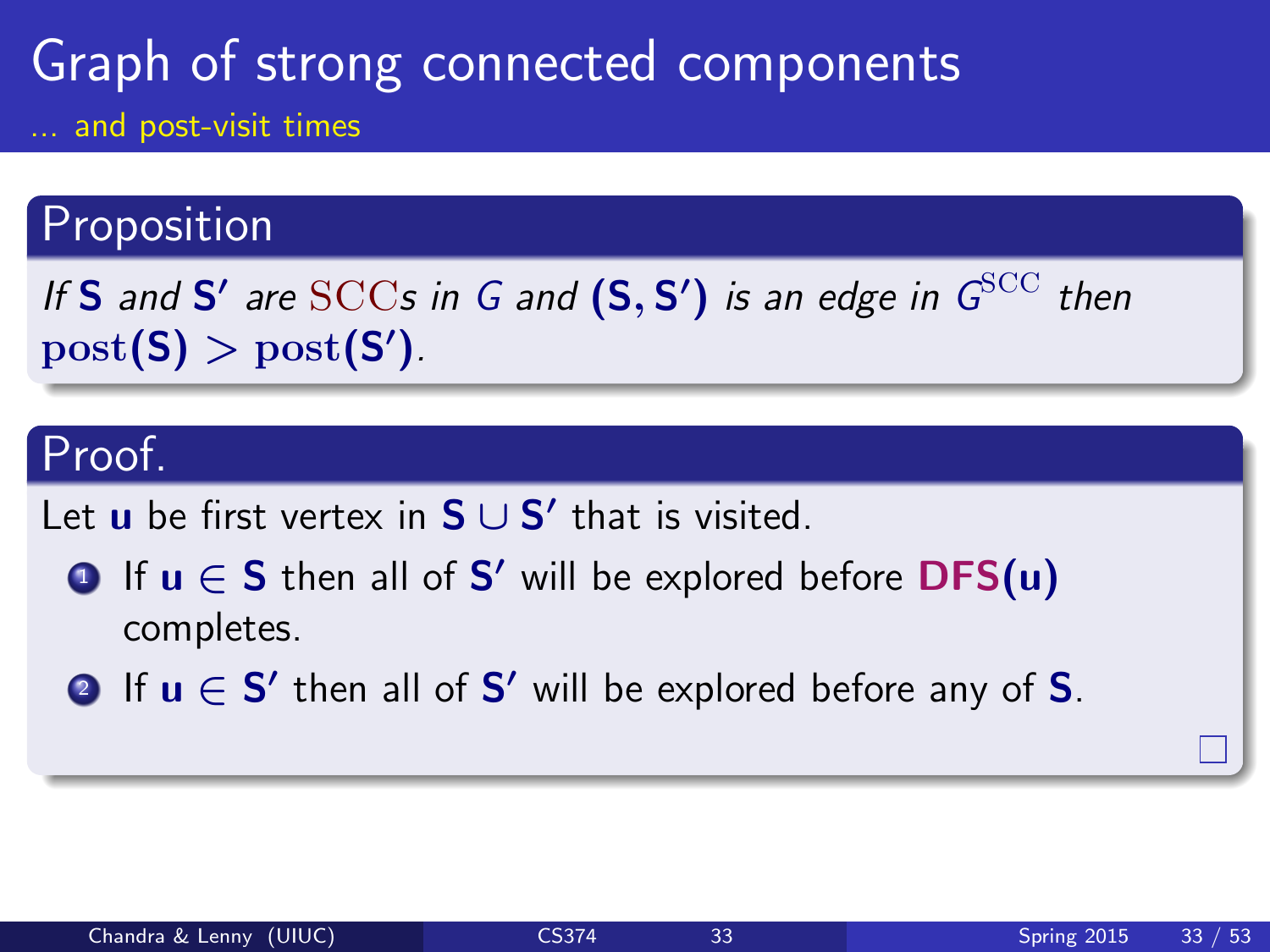### Graph of strong connected components ... and post-visit times

#### **Proposition**

If S and S' are  $\mathrm{SCCs}$  in G and  $(S, S')$  is an edge in  $G^{\mathrm{SCC}}$  then  $\text{post}(\mathsf{S}) > \text{post}(\mathsf{S}')$ .

### Proof.

Let  $\mathbf u$  be first vertex in  $\mathbf S \cup \mathbf S'$  that is visited.

- **1** If  $u \in S$  then all of  $S'$  will be explored before  $DFS(u)$ completes.
- **2** If  $u \in S'$  then all of S' will be explored before any of S.

A False Statement: If S and S' are  $\mathrm{SCCs}$  in G and  $(\mathsf{S}, \mathsf{S}')$  is an edge in  $G^{\text{SCC}}$  then for every  $\mathbf{u} \in \mathbf{S}$  and  $\mathbf{u}' \in \mathbf{S}'$ ,  $\text{post}(\mathbf{u}) > \text{post}(\mathbf{u}')$ .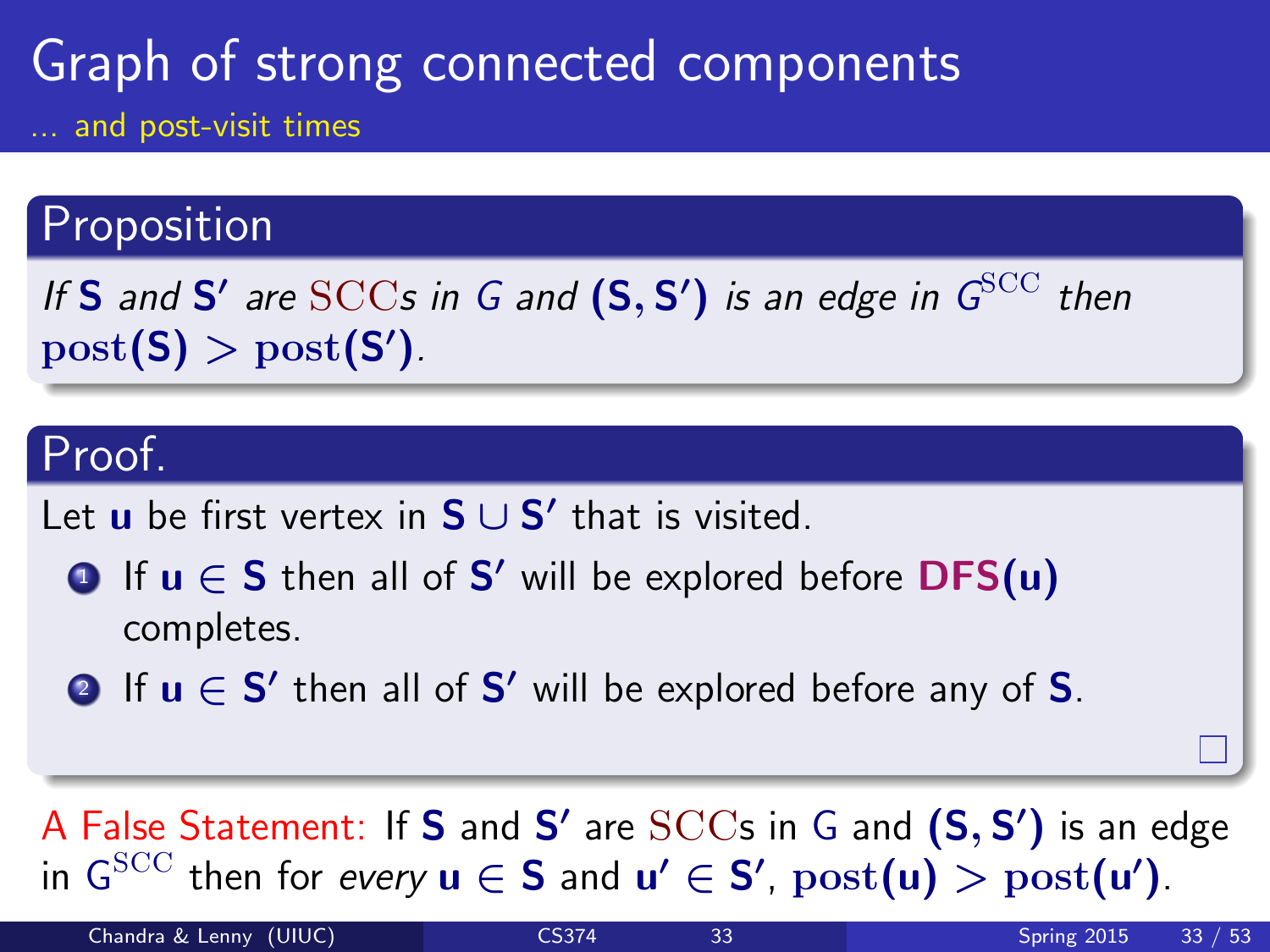## Topological ordering of the strong components

#### **Corollary**

Ordering  $SCCs$  in decreasing order of  $post(S)$  gives a topological ordering of  $G^{\rm SCC}$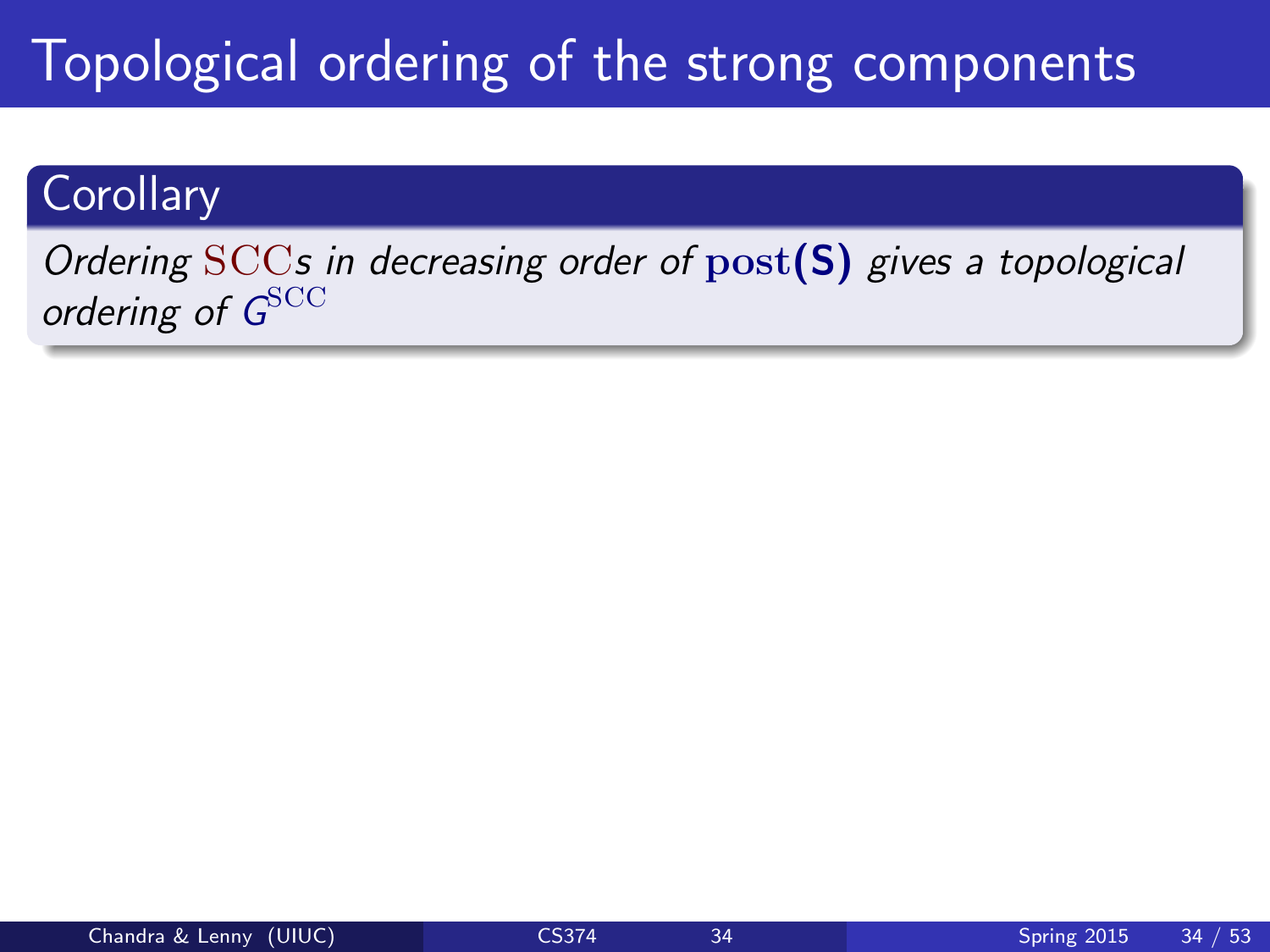## Topological ordering of the strong components

#### **Corollary**

Ordering  $SCCs$  in decreasing order of  $post(S)$  gives a topological ordering of  $G^{\rm SCC}$ 

Recall: for a DAG, ordering nodes in decreasing post-visit order gives a topological sort.

 $S_{\Omega_{\text{max}}}$ **DFS(G)** gives some information on topological ordering of  $\mathbf{G}^{\text{SCC}}$ !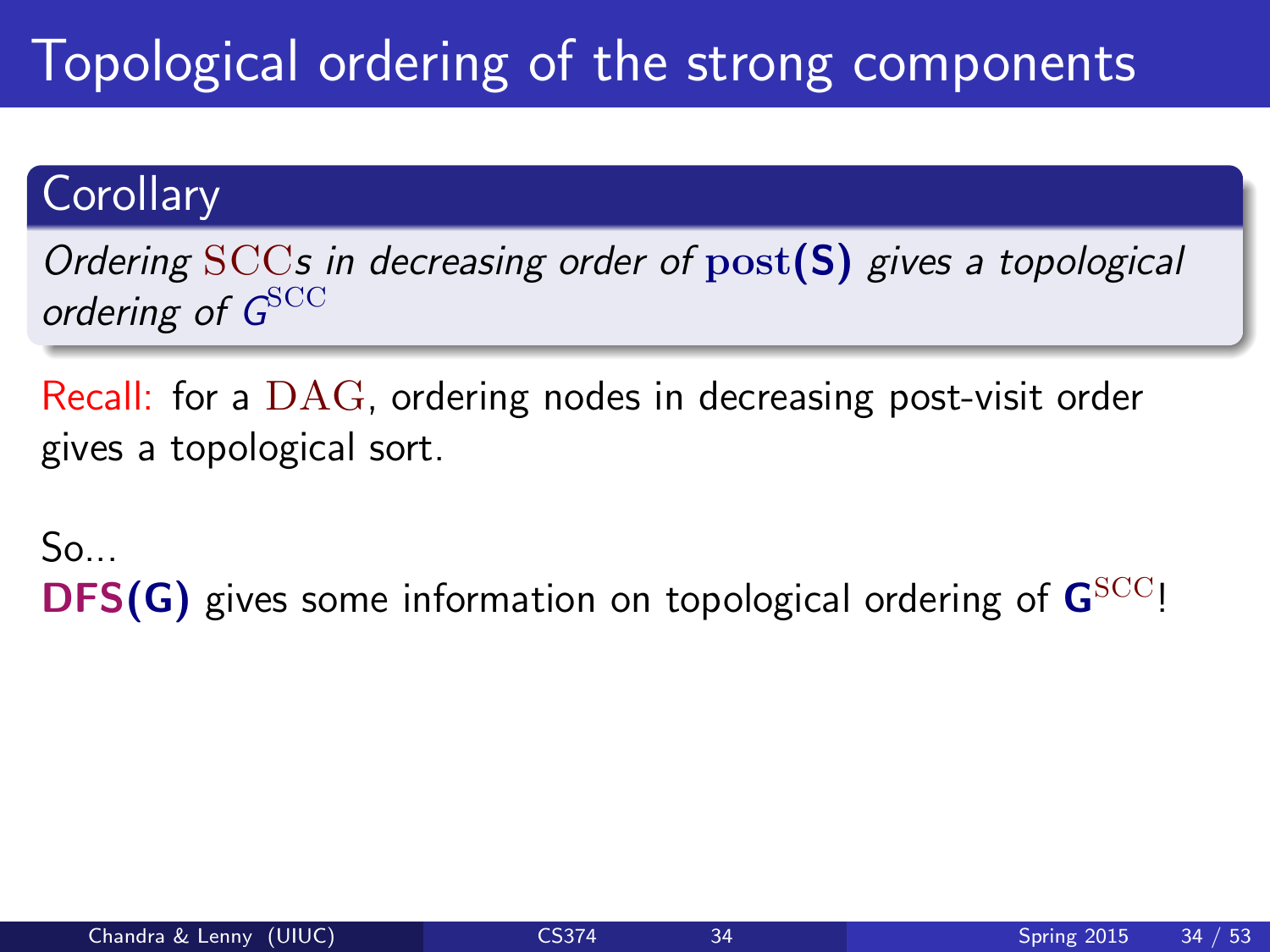## Finding Sources

#### Proposition

The vertex **u** with the highest post visit time belongs to a source  $\mathrm{SCC}$  in  $\boldsymbol{G}^{\mathrm{SCC}}$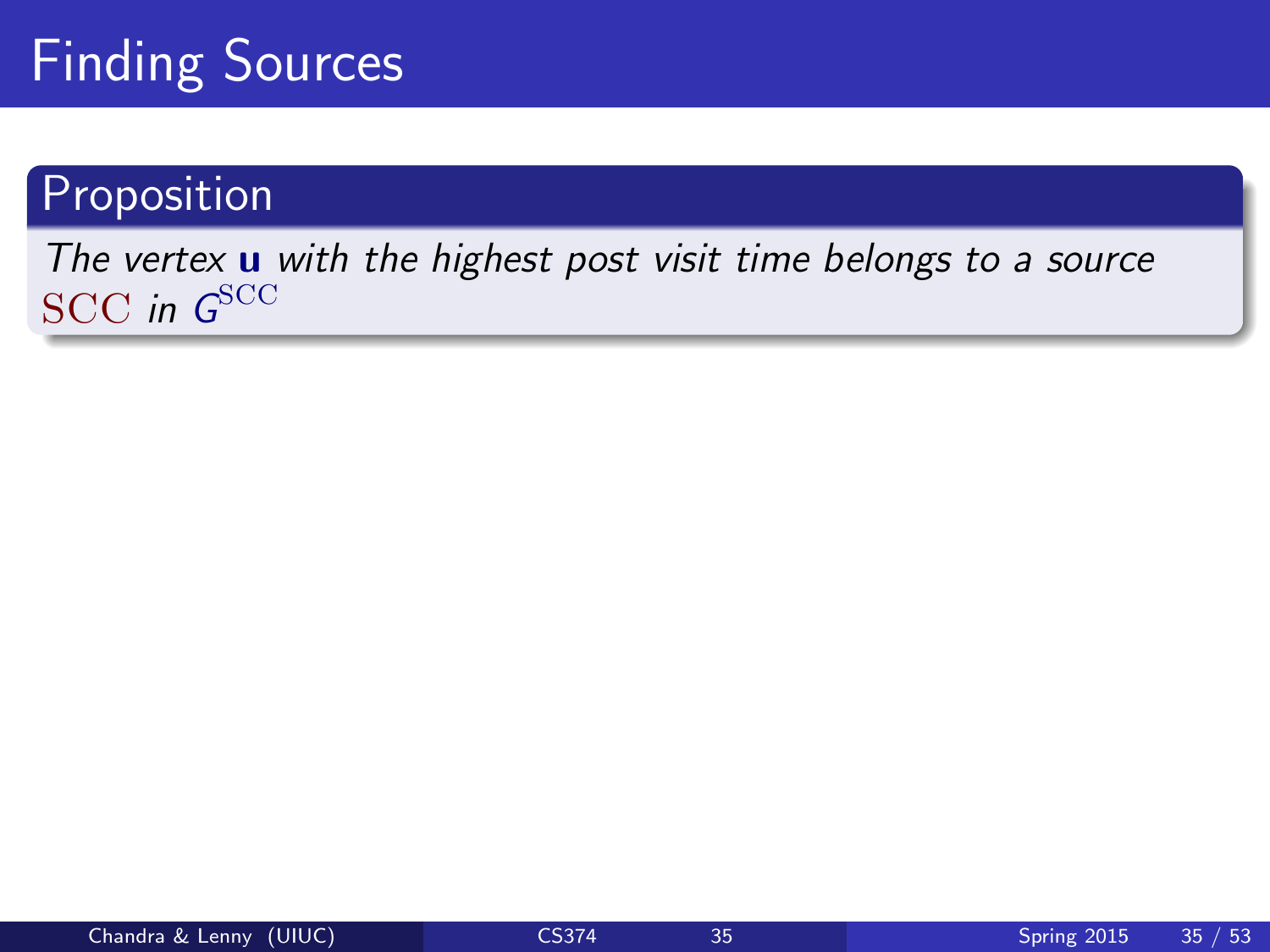## Finding Sources

#### Proposition

The vertex **u** with the highest post visit time belongs to a source  $\mathrm{SCC}$  in  $\boldsymbol{G}^{\mathrm{SCC}}$ 

#### Proof.

- $\bullet$  post(SCC(u)) = post(u)
- **2** Thus,  $post(SCC(u))$  is highest and will be output first in topological ordering of  $G<sup>SCC</sup>$ .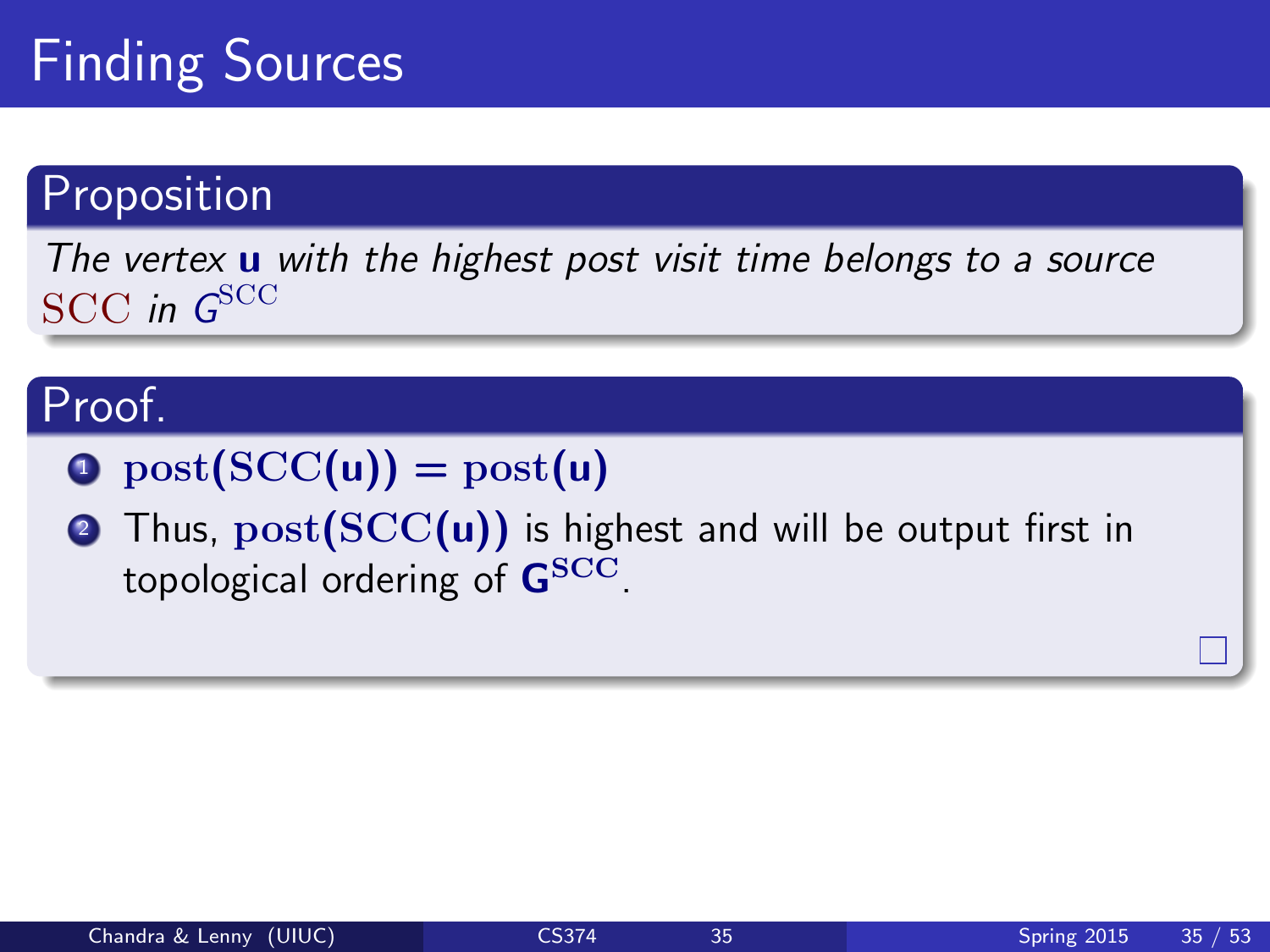## Finding Sinks

#### Proposition

The vertex  $\bf{u}$  with highest post visit time in DFS( $\bf{G}^{\text{rev}}$ ) belongs to a sink SCC of G.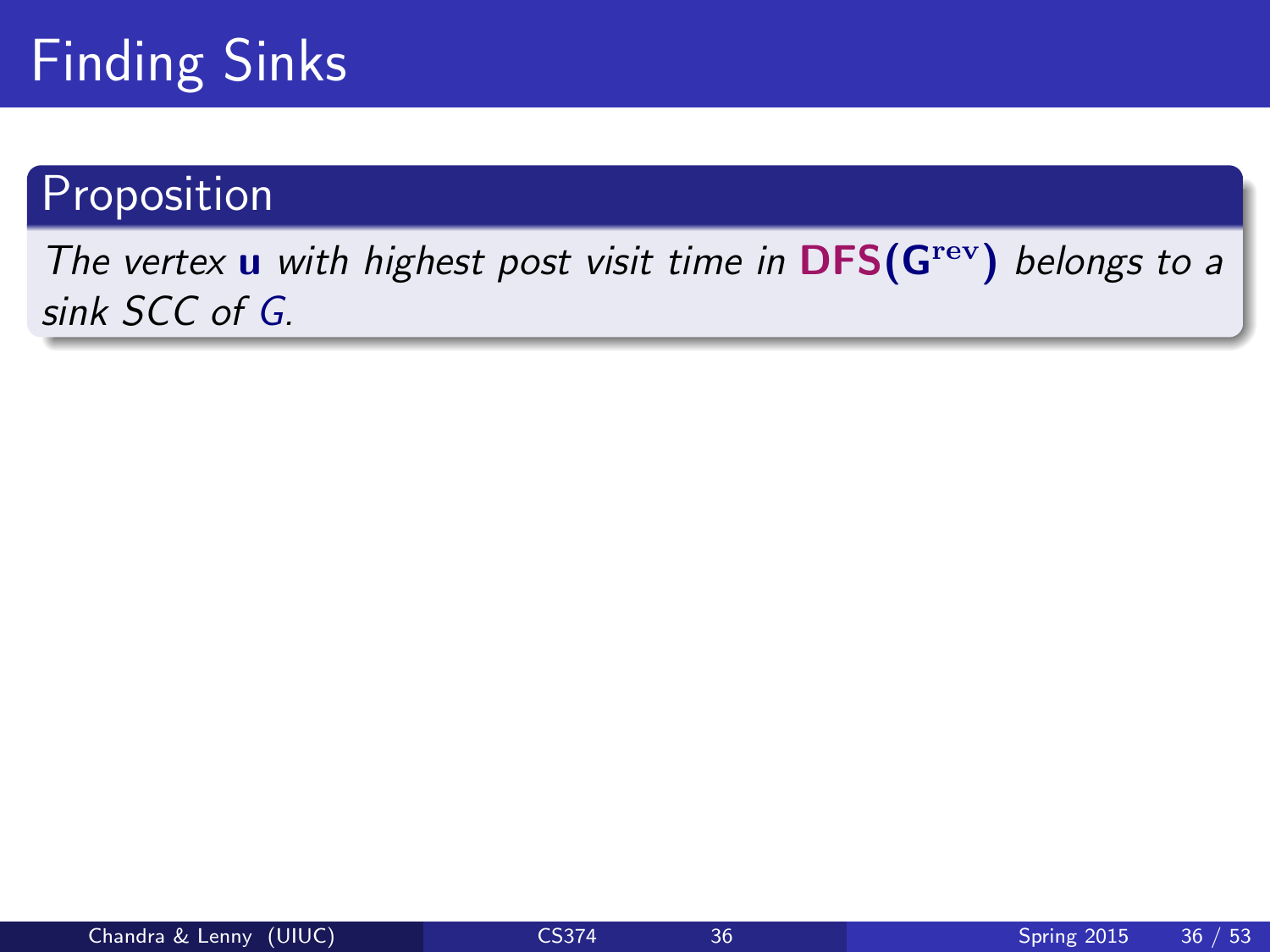## Finding Sinks

#### Proposition

The vertex **u** with highest post visit time in  $DFS(G<sup>rev</sup>)$  belongs to a sink SCC of G.

#### Proof.

- <sup>1</sup> **u** belongs to source SCC of G<sup>rev</sup>
- $\textbf{2}$  Since graph of SCCs of  $\textbf{G}^{\text{rev}}$  is the reverse of  $\text{G}^{\text{SCC}}$ ,  $\textbf{SCC}(\textbf{u})$  is sink SCC of G.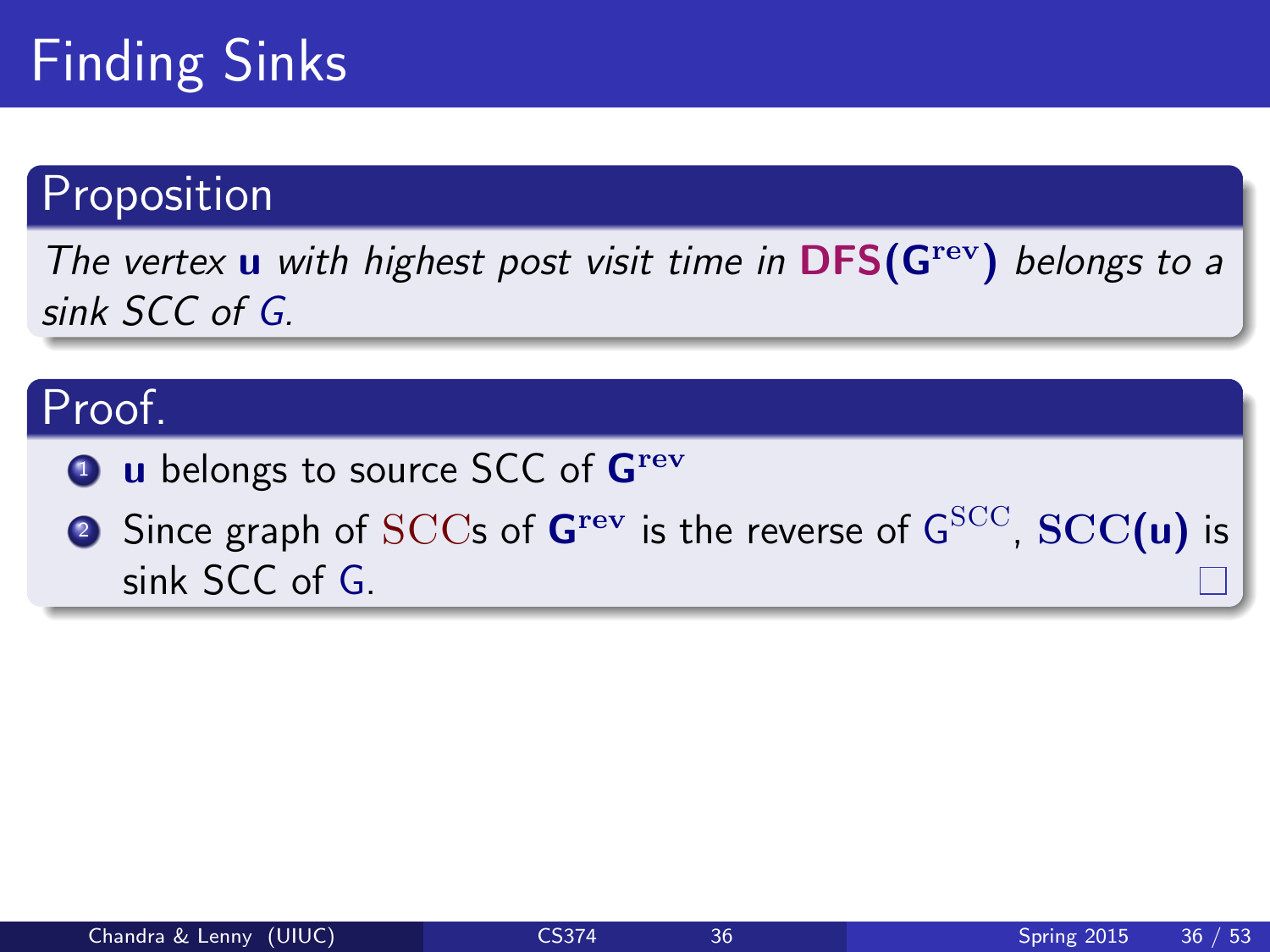## Linear Time Algorithm

...for computing the strong connected components in G

do DFS(G<sup>rev</sup>) and output vertices in decreasing post order. Mark all nodes as unvisited for each **u** in the computed order do if u is not visited then DFS(u) Let  $S_{\mathbf{u}}$  be the nodes reached by  $\mathbf{u}$ Output  $S_{\mathbf{u}}$  as a strong connected component Remove  $S_{\cdot\cdot}$  from  $G$ 

#### **Analysis**

Running time is  $O(n + m)$ . (Exercise)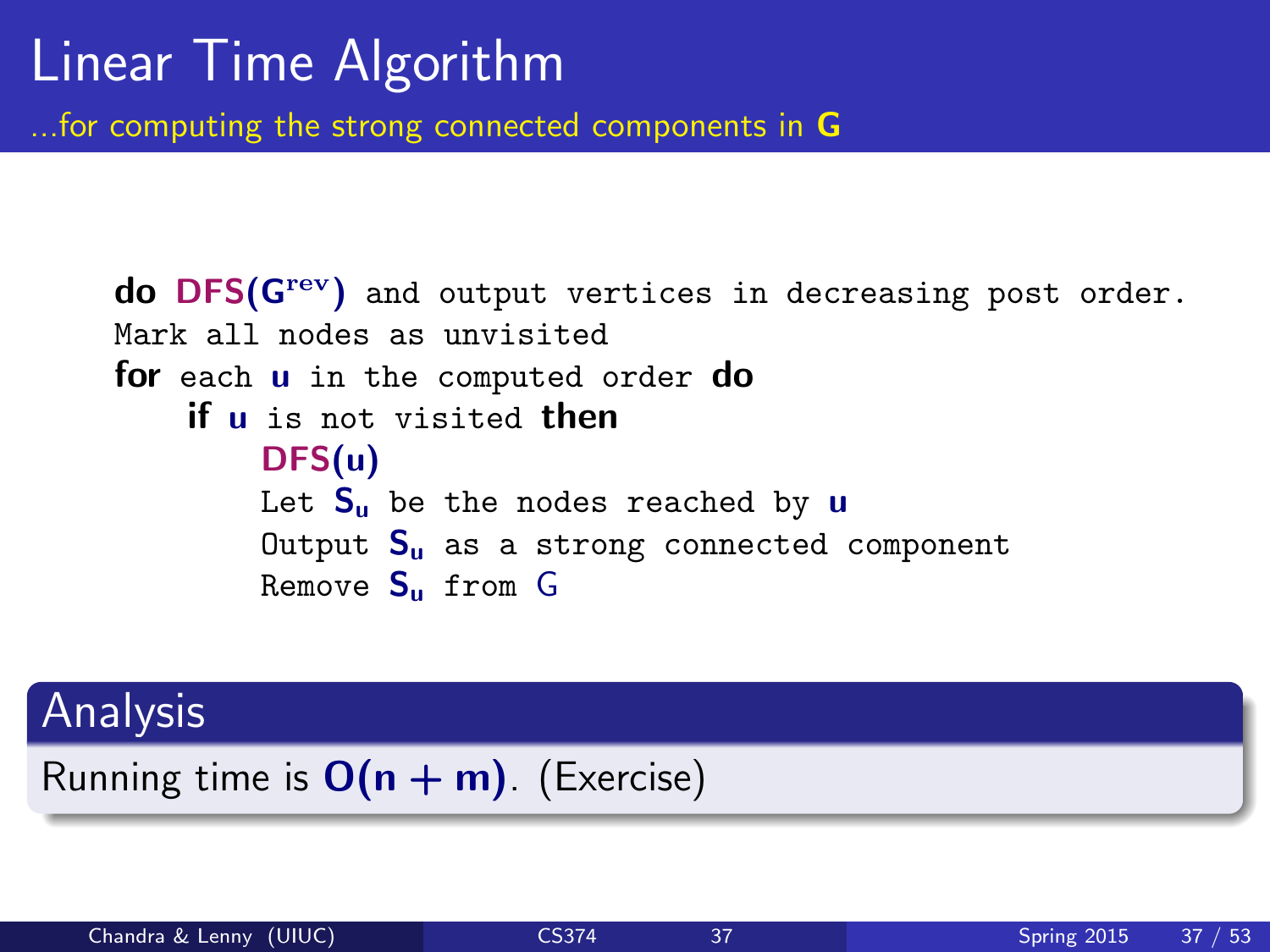## Linear Time Algorithm: An Example - Initial steps

Graph G:

=⇒

Reverse graph  $G<sup>rev</sup>$ :





DFS of reverse graph:



Pre/Post DFS numbering of reverse graph:  $[1, 6]$ [7, 12]  $[9, 10]$   $\overline{E}$   $\overline{F}$   $[8, 11]$ [13, 16] [2, 5] [3, 4]  $E \rightarrow F$  $\mathbf{B}$  )  $\cdots$   $\mathbf{A}$   $\mathbf{A}$   $\cdots$  (C D A

G

=⇒

[14, 15]

H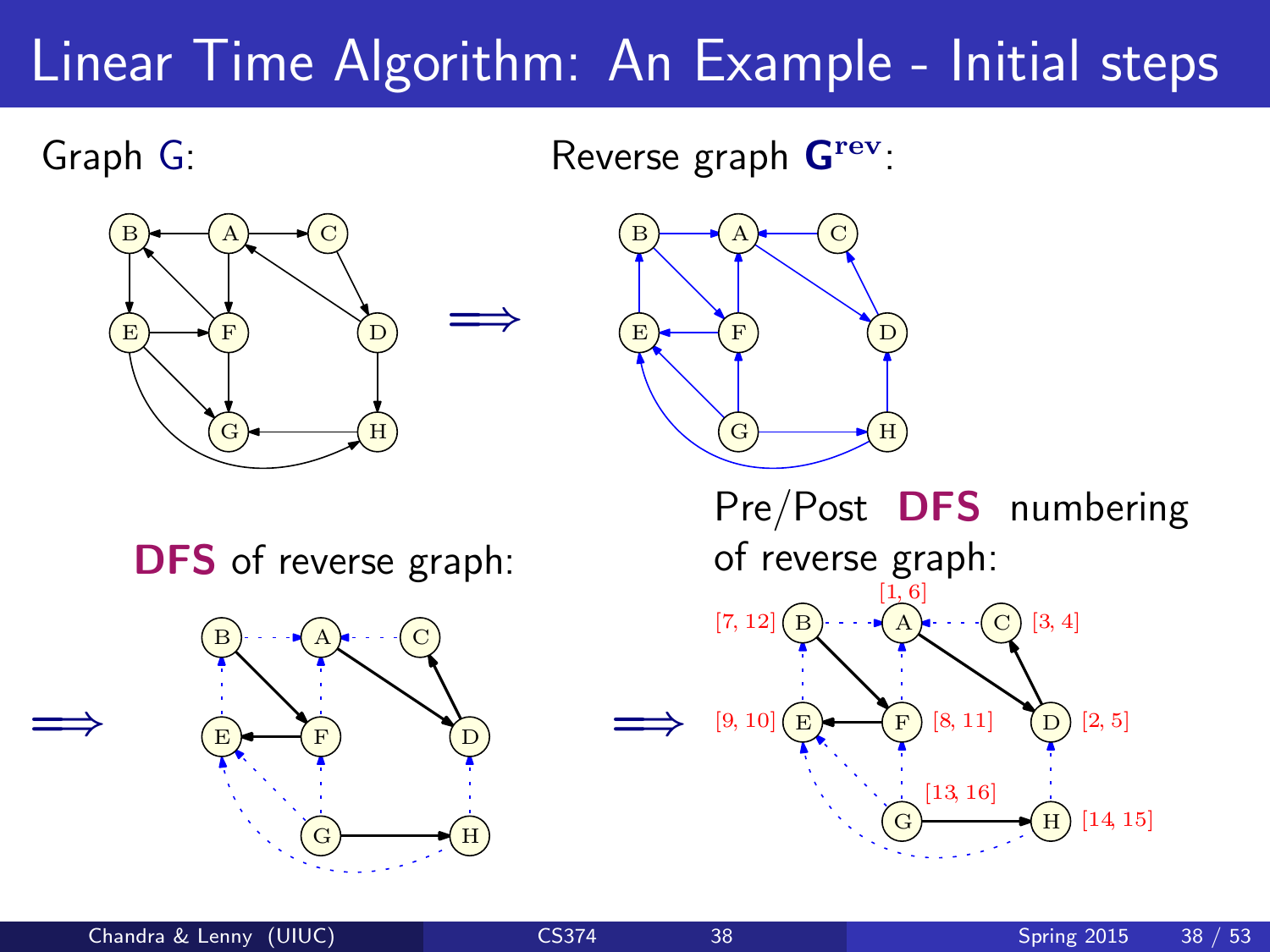Original graph G with rev post numbers:





SCC computed:  ${G}$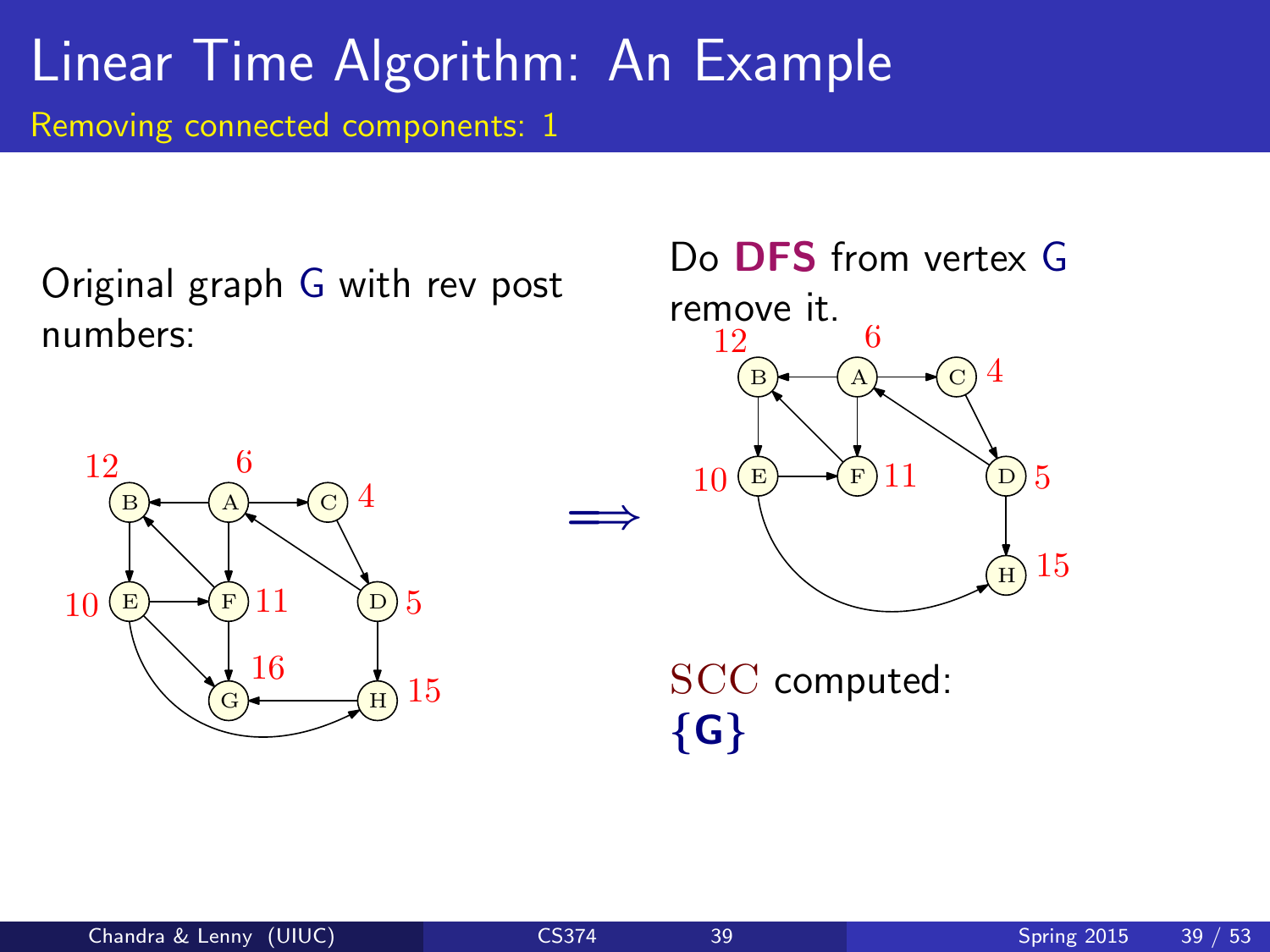



SCC computed:  ${G}$ 

SCC computed:  $\{G\}, \{H\}$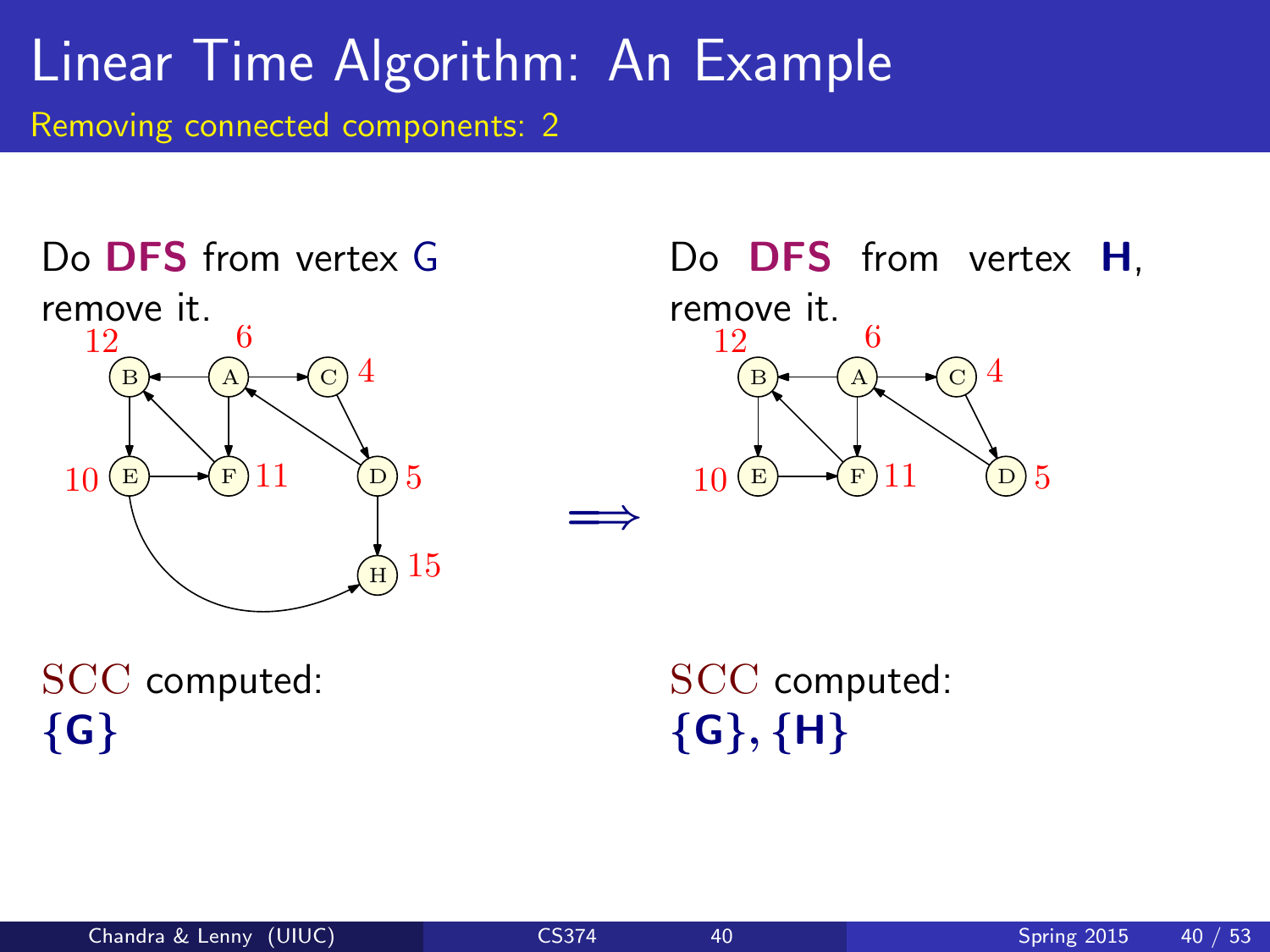Do **DFS** from vertex **H**, remove it.  $E \rightarrow$  $B \longleftarrow (A \longleftarrow C$ D A 11 12  $10 \times \text{F} 11 \quad \textcircled{b} 5$ 4

Do **DFS** from vertex **B** Remove visited vertices:  ${F, B, E}.$ C D A 6 5 4

SCC computed:  ${G}, {H}$ 

SCC computed:  ${G}, {H}, {F, B, E}$ 

=⇒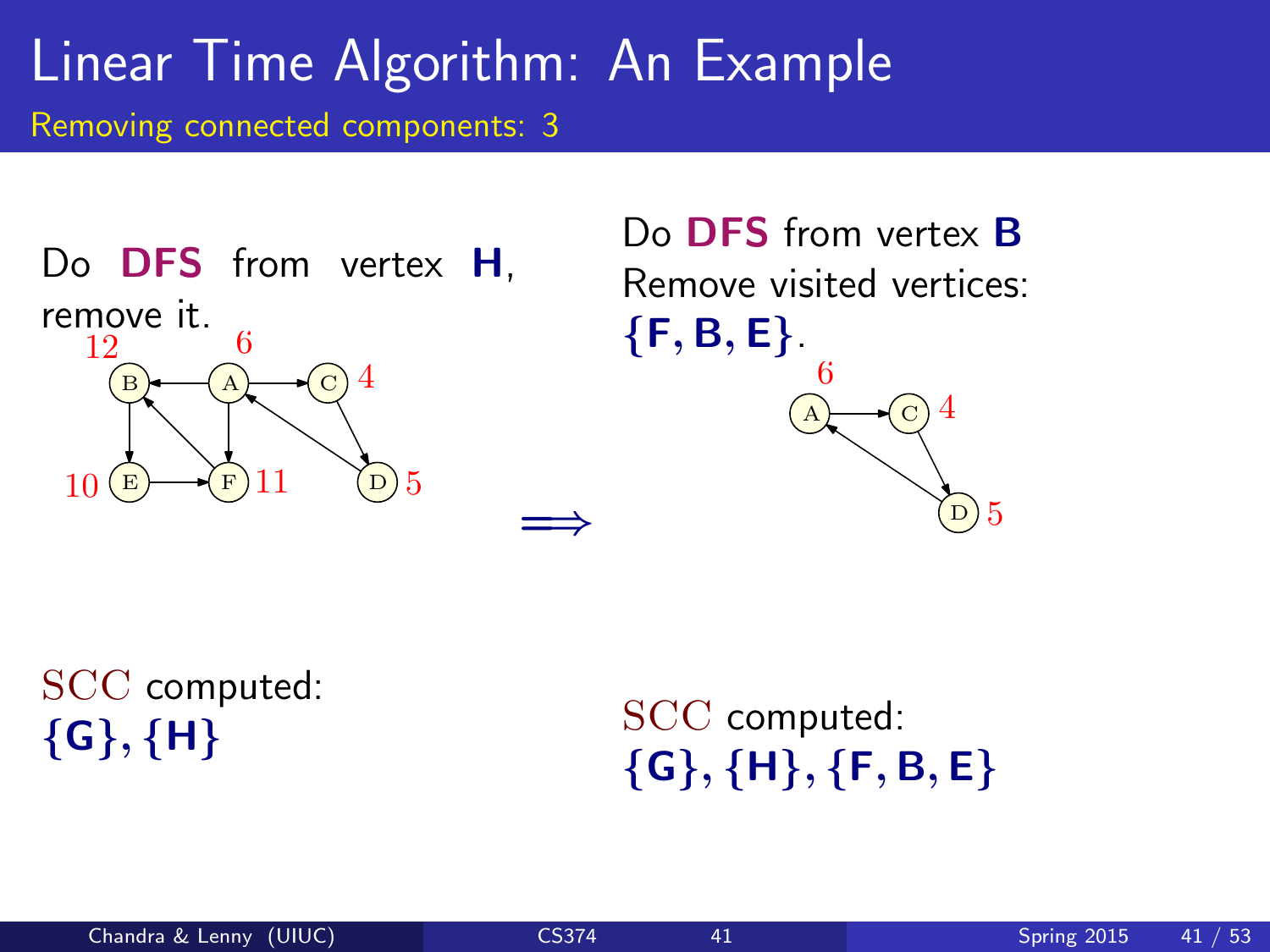

{G}, {H}, {F, B, E}

 ${G}, {H}, {F, B, E}, {A, C, D}$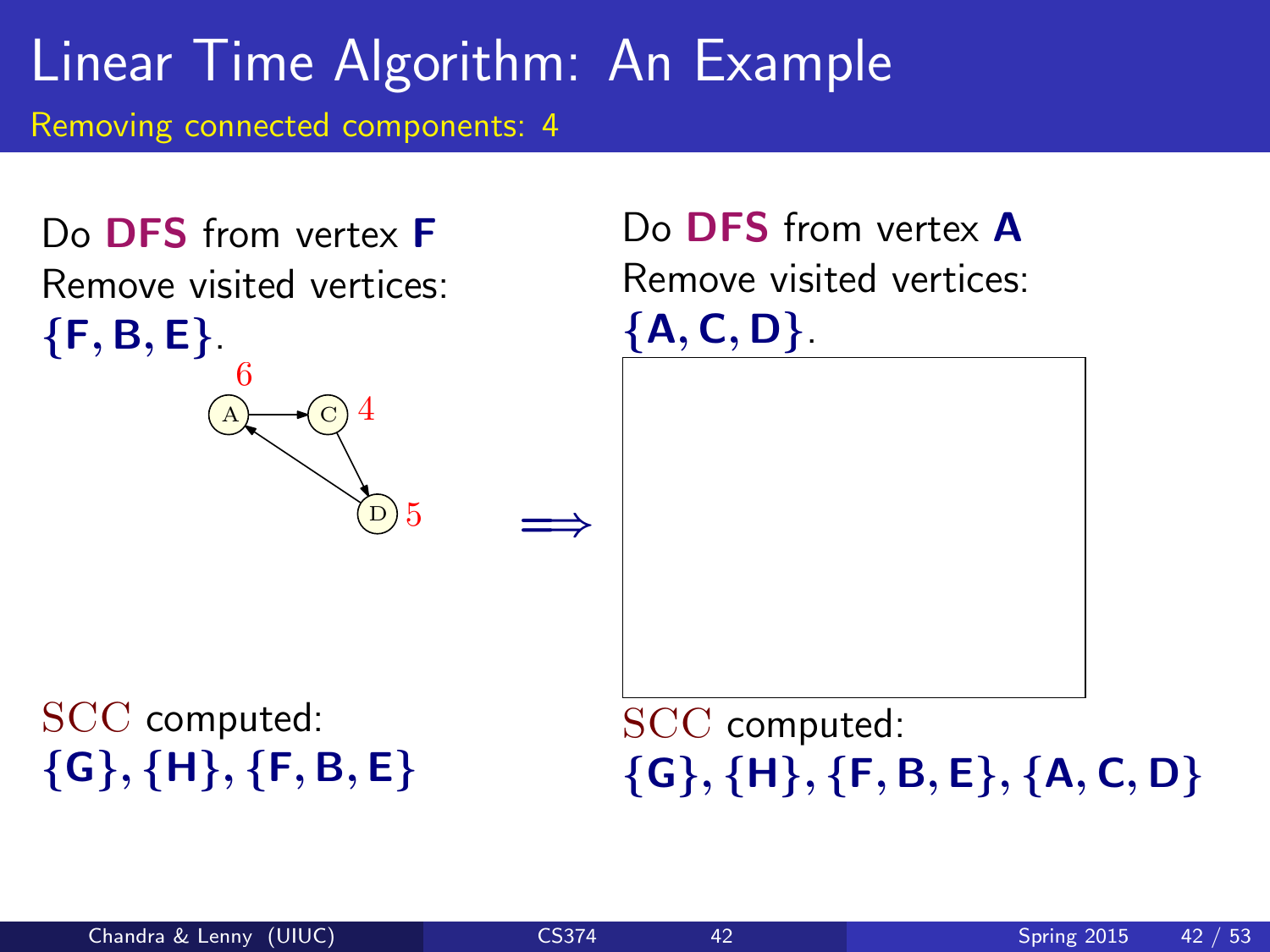### Linear Time Algorithm: An Example Final result



SCC computed:  $\{G\}, \{H\}, \{F, B, E\}, \{A, C, D\}$ Which is the correct answer!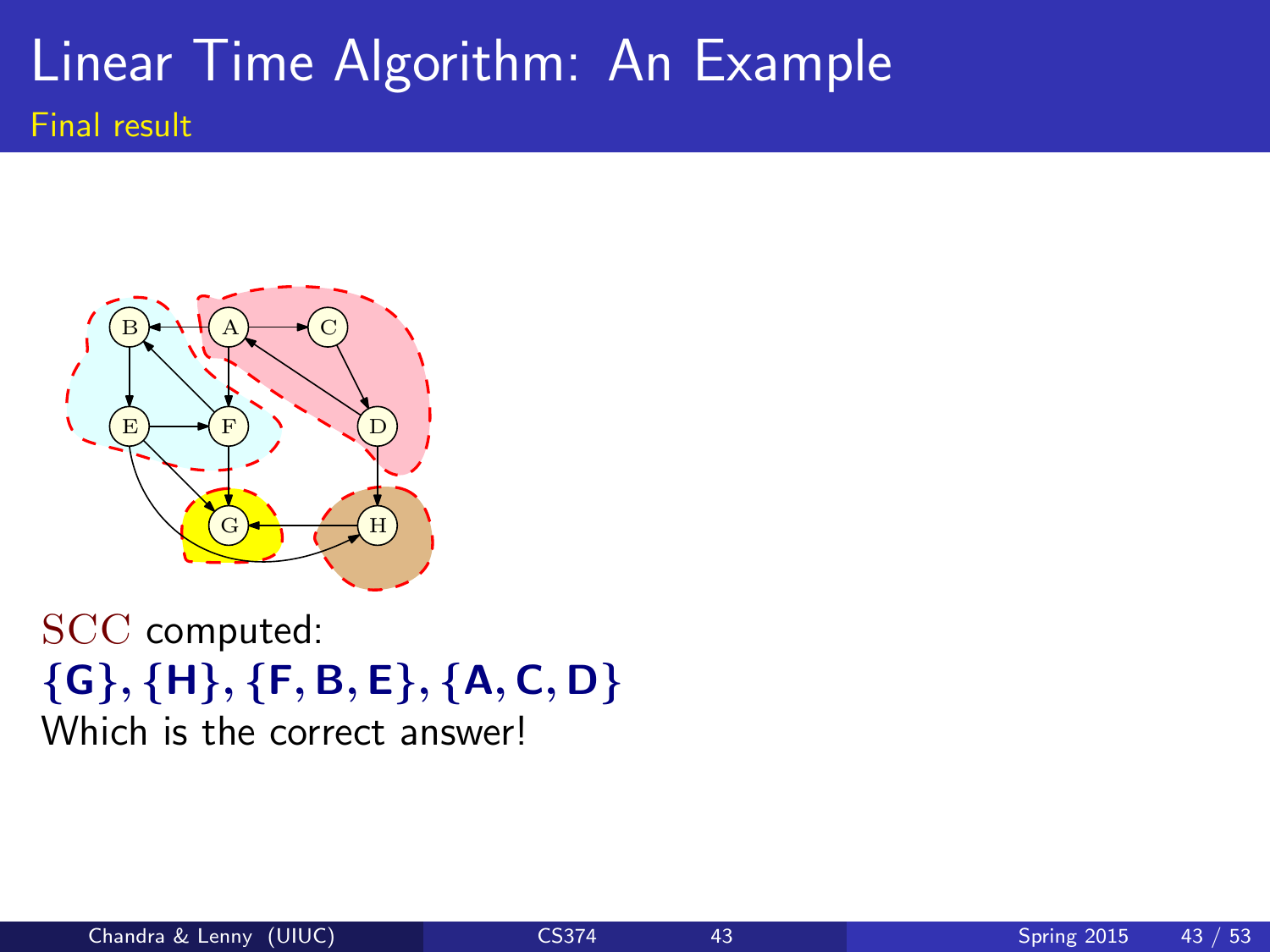## Obtaining the meta-graph...

Once the strong connected components are computed.

#### Exercise:

Given all the strong connected components of a directed graph  $G = (V, E)$  show that the meta-graph  $G^{\text{SCC}}$  can be obtained in  $O(m + n)$  time.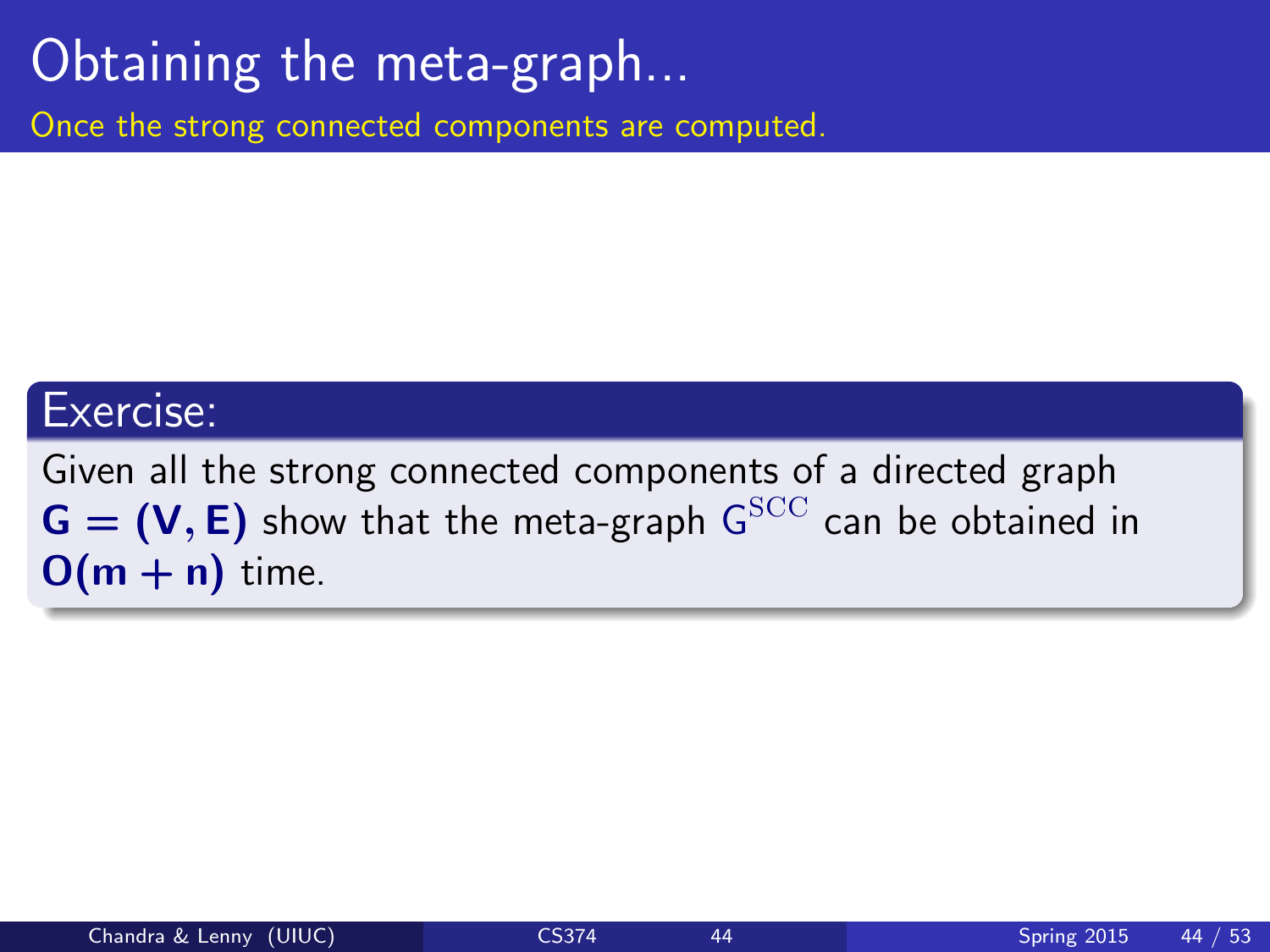### Correctness: more details

- **1** let  $S_1, S_2, \ldots, S_k$  be strong components in G
- **2** Strong components of G<sup>rev</sup> and G are same and meta-graph of G is reverse of meta-graph of Grev.
- **3** consider DFS(G<sup>rev</sup>) and let  $u_1, u_2, \ldots, u_k$  be such that  $post(u_i) = post(S_i) = max_{v \in S_i} post(v).$
- <sup>4</sup> Assume without loss of generality that  $post(u_k) > post(u_{k-1}) > ... > post(u_1)$  (renumber otherwise). Then  $S_k, S_{k-1}, \ldots, S_1$  is a topological sort of meta-graph of  $G^{rev}$  and hence  $S_1, S_2, \ldots, S_k$  is a topological sort of the meta-graph of G.
- $\bullet$  u<sub>k</sub> has highest post number and  $\text{DFS}(u_k)$  will explore all of  $\text{S}_k$ which is a sink component in G.
- **6** After  $S_k$  is removed  $u_{k-1}$  has highest post number and  $\text{DFS}(u_{k-1})$  will explore all of  $S_{k-1}$  which is a sink component in remaining graph  $G - S_k$ . Formal proof by induction.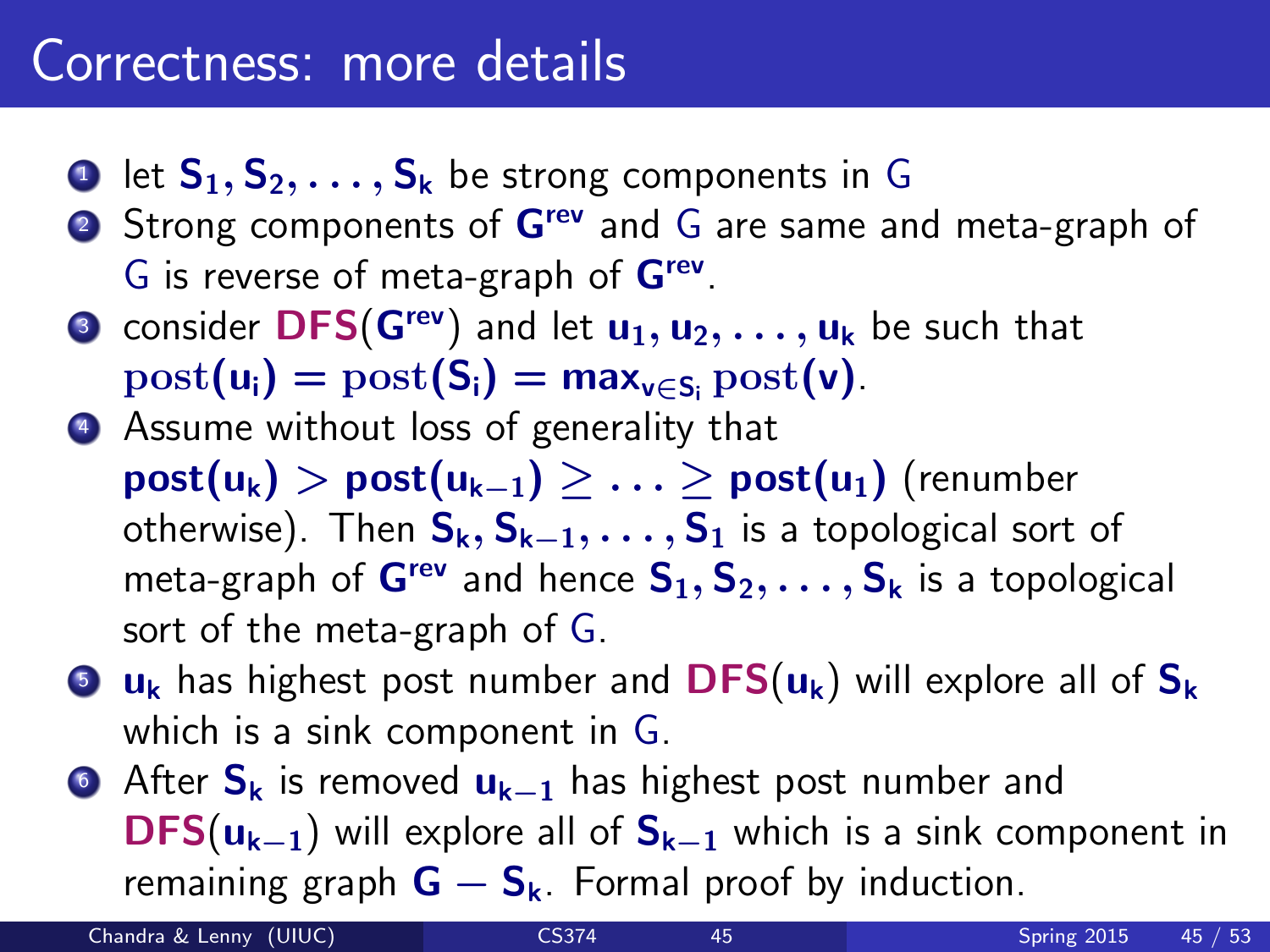## Solving Problems on Directed Graphs

A template for a class of problems on directed graphs:

- $\bullet$  Is the problem solvable when G is strongly connected?
- Is the problem solvable when  $G$  is a DAG?
- **If the above two are feasible then is the problem solvable in a** general directed graph  ${\bf G}$  by considering the meta graph  ${\rm G}^{\rm SCC}$ ?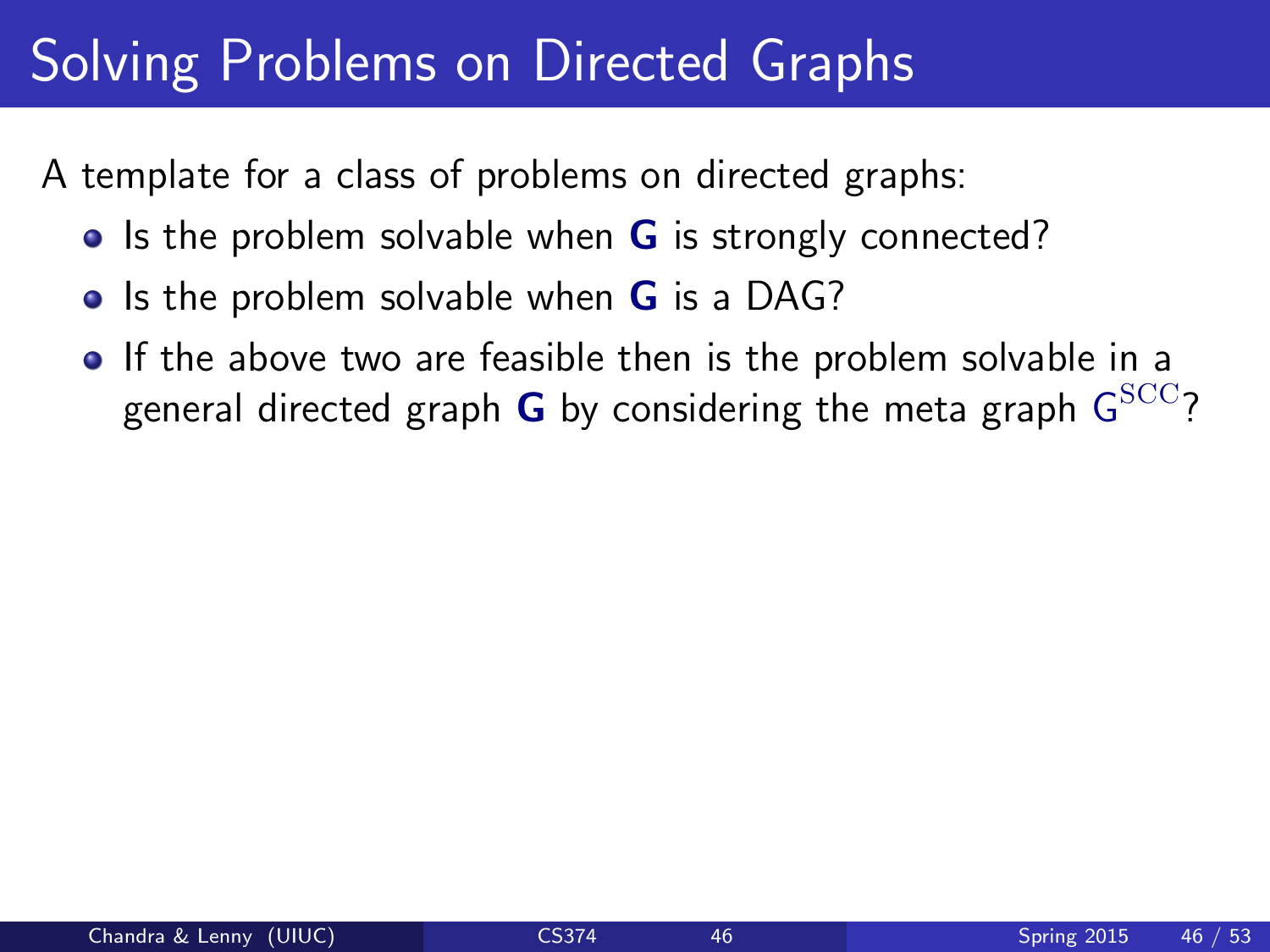# <span id="page-70-0"></span>Part III

# [An Application to](#page-70-0) make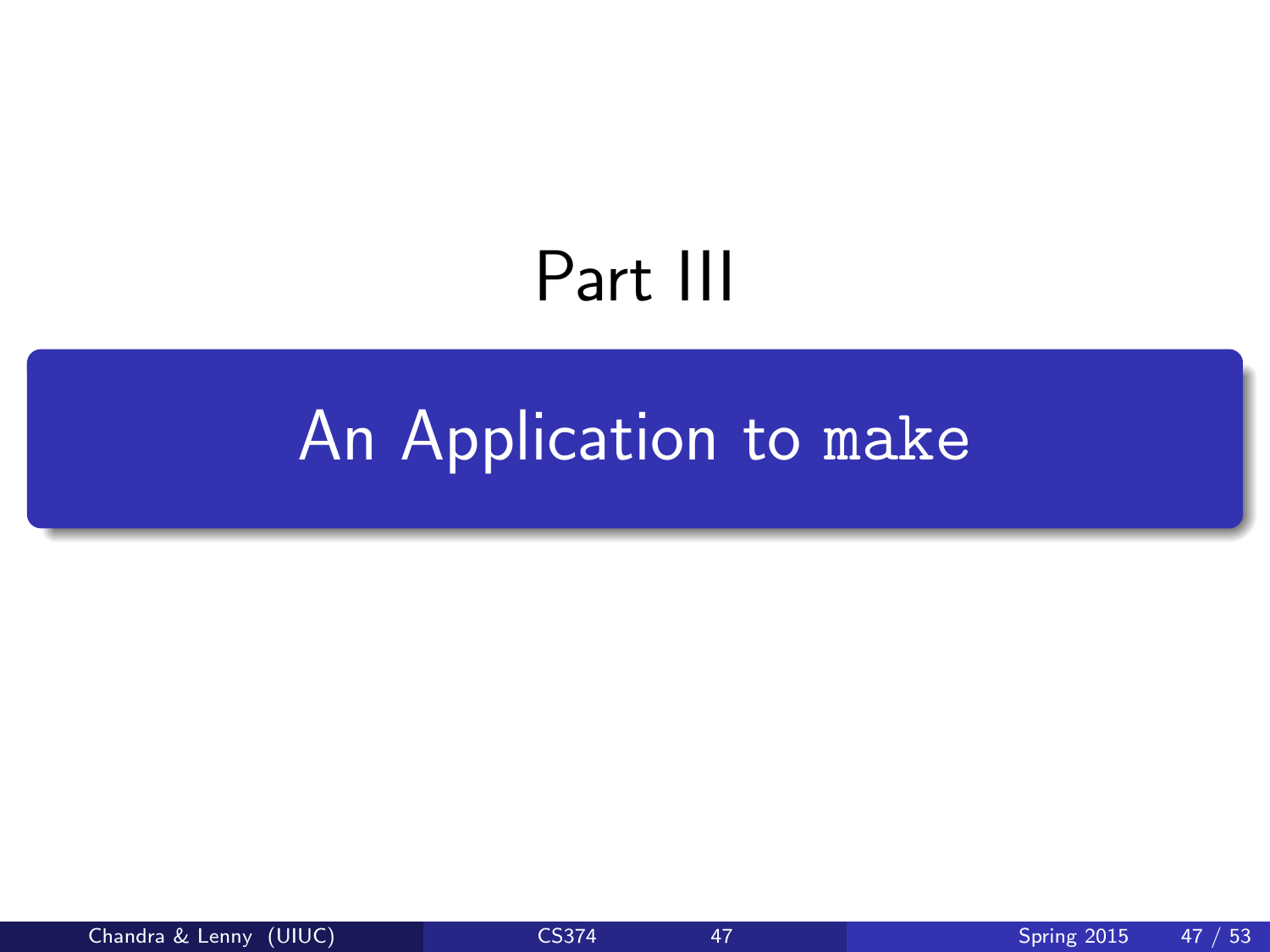## Make/Makefile

(A) I know what make/makefile is.

(B) I do NOT know what make/makefile is.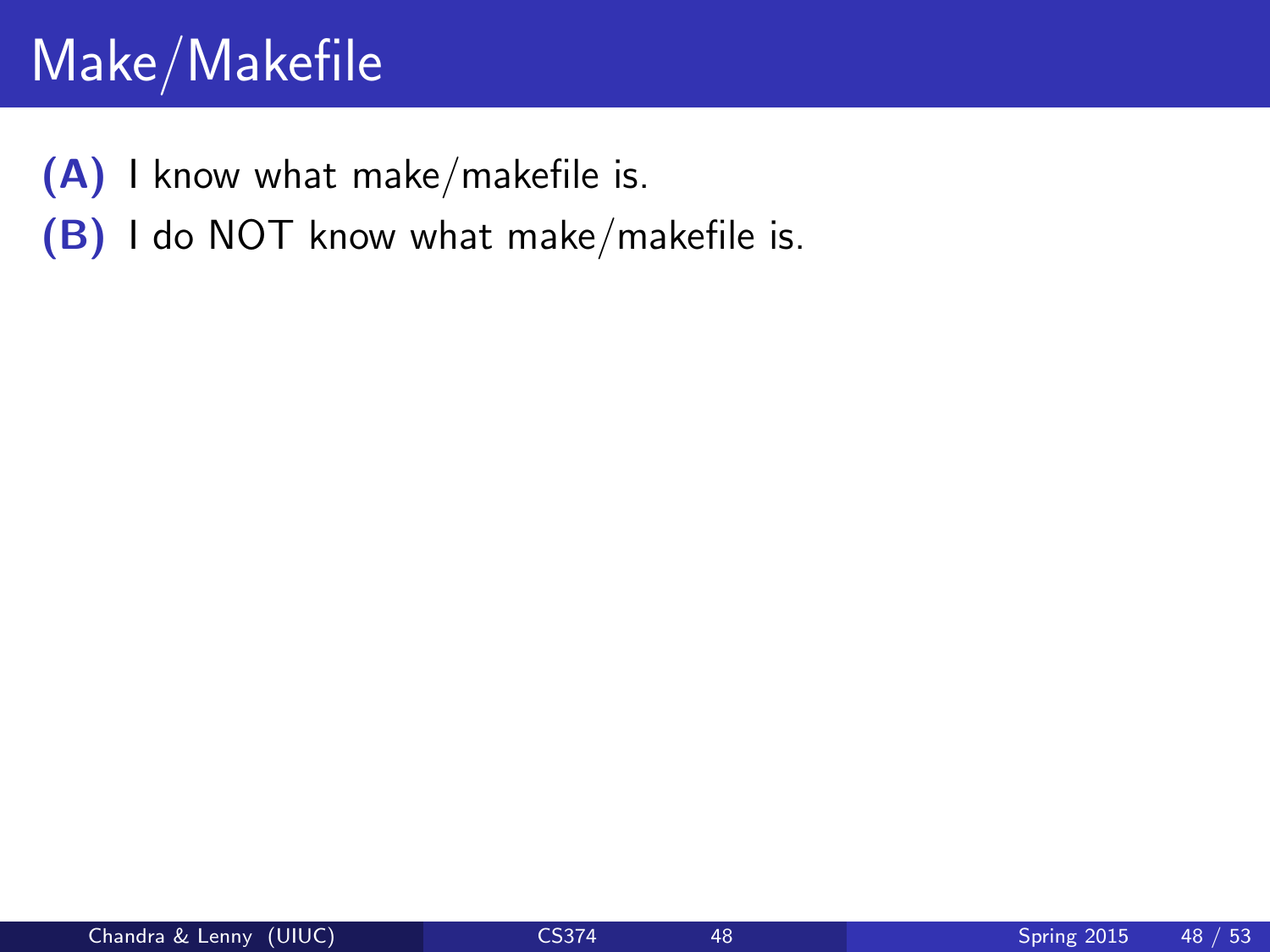# make Utility [Feldman]

- **1** Unix utility for automatically building large software applications
- 2 A makefile specifies
	- **1** Object files to be created,
	- **2** Source/object files to be used in creation, and
	- **3** How to create them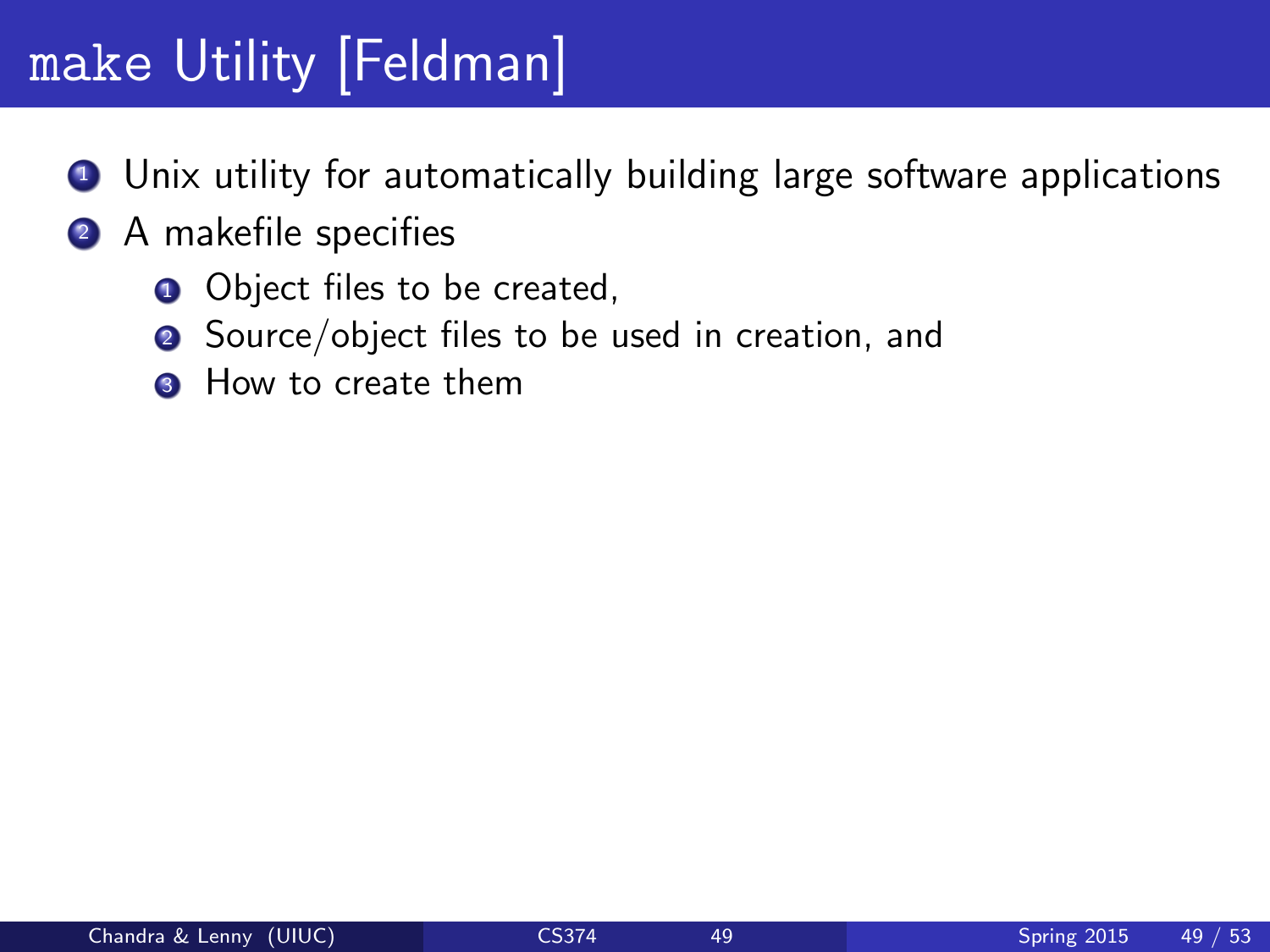project: main.o utils.o command.o cc -o project main.o utils.o command.o

main.o: main.c defs.h cc -c main.c utils.o: utils.c defs.h command.h cc -c utils.c command.o: command.c defs.h command.h cc -c command.c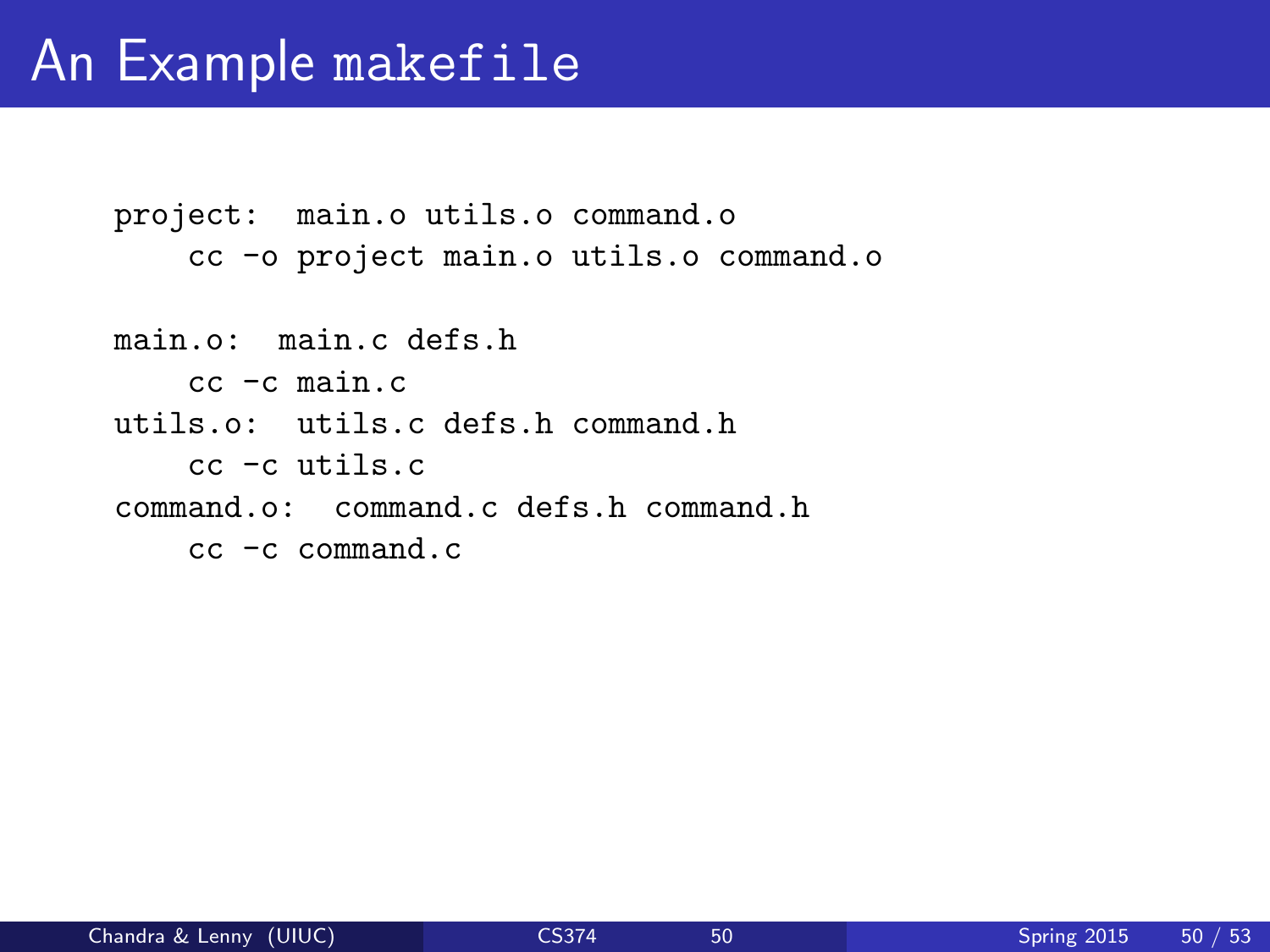#### makefile as a Digraph

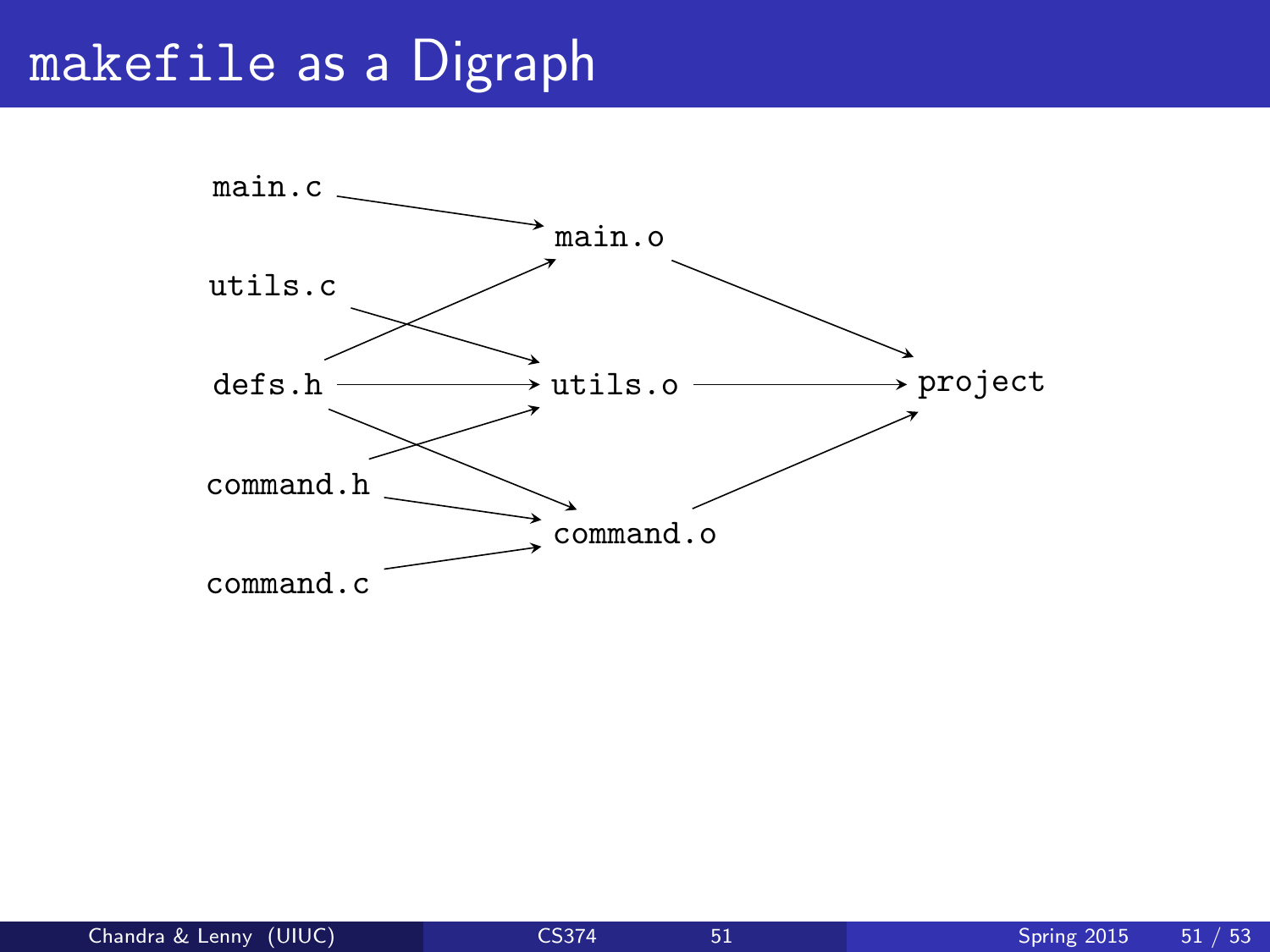### Computational Problems for make

- **1** Is the makefile reasonable?
- 2 If it is reasonable, in what order should the object files be created?
- **3** If it is not reasonable, provide helpful debugging information.
- <sup>4</sup> If some file is modified, find the fewest compilations needed to make application consistent.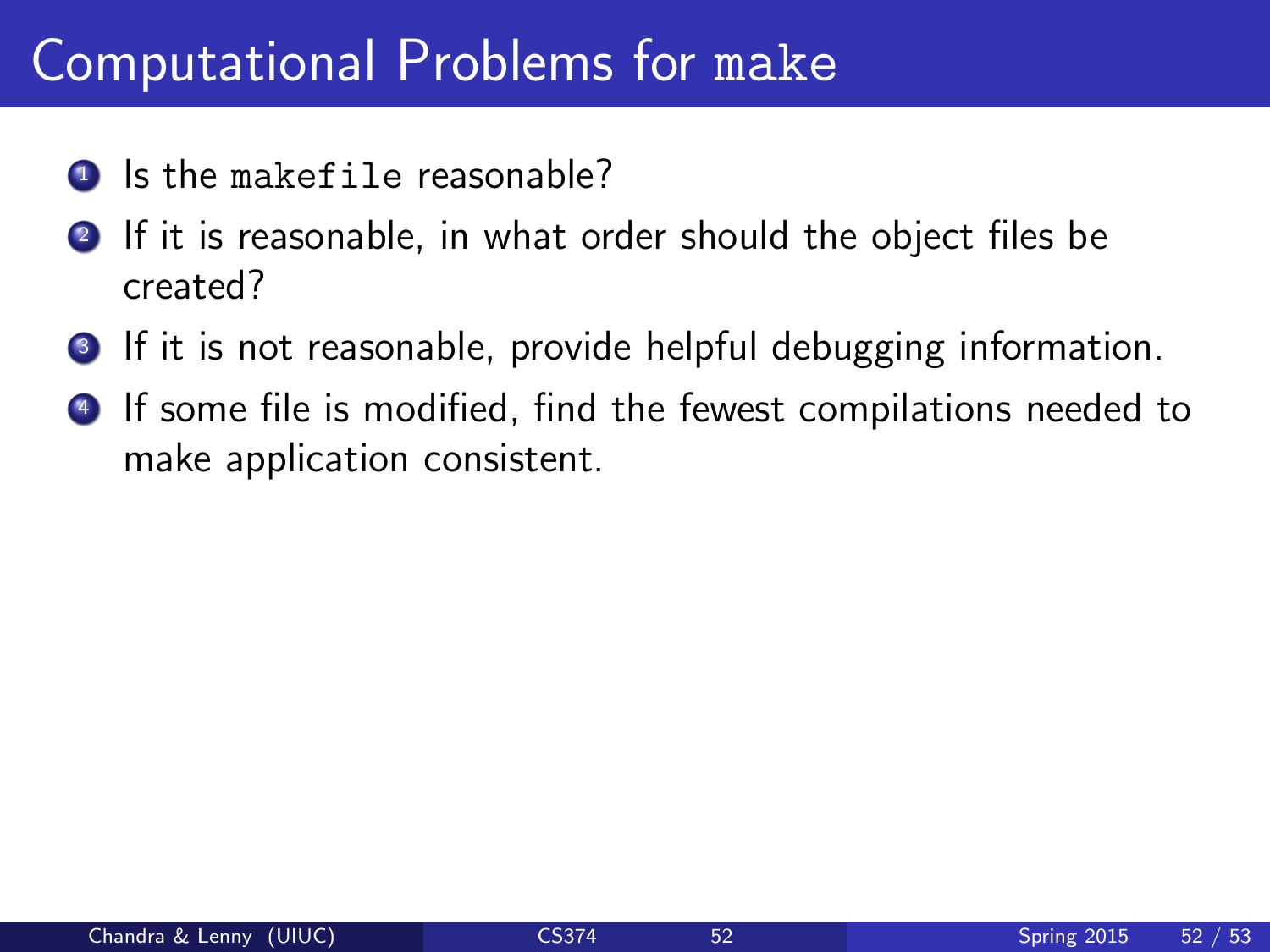## Algorithms for make

- $\bullet$  Is the makefile reasonable? Is G a  $\rm DAG$ ?
- 2 If it is reasonable, in what order should the object files be created? Find a topological sort of a DAG.
- **3** If it is not reasonable, provide helpful debugging information. Output a cycle. More generally, output all strong connected components.
- **4** If some file is modified, find the fewest compilations needed to make application consistent.
	- **Q** Find all vertices reachable (using DFS/BFS) from modified files in directed graph, and recompile them in proper order. Verify that one can find the files to recompile and the ordering in linear time.